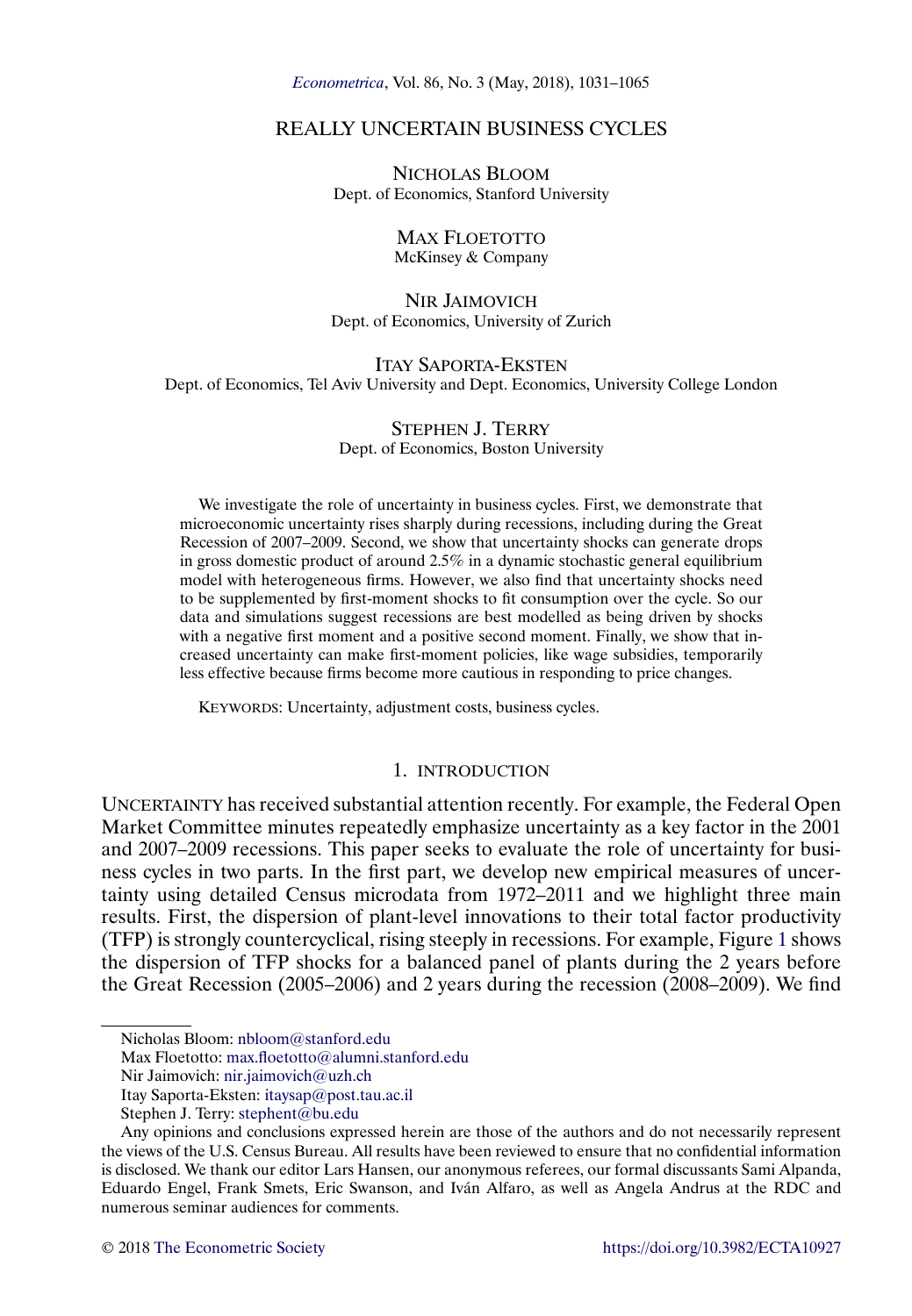<span id="page-1-0"></span>

FIGURE 1.—The variance of establishment-level TFP shocks increased by 76% in the Great Recession. Notes: Constructed from the Census of Manufactures and the Annual Survey of Manufactures using a balanced panel of 15,752 establishments active in 2005–2006 and 2008–2009. TFP Shocks are defined as residuals from a plant-level log(TFP) AR(1) regression that also includes plant and year fixed effects. Moments of the distribution for non-recession (recession) years are: mean 0 (-0.166), variance 0.198 (0.349), coefficient of skewness −1-060 (−1-340) and kurtosis 15.01 (11.96). The year 2007 is omitted because according to the NBER the recession began in 12/2007, so 2007 is not a clean "before" or "during" recession year.

that plant-level TFP shocks increased in variance by 76% during the recession. Similarly, Figure [2](#page-2-0) shows that the dispersion of output growth for these same establishments increased even more, rising by a striking 152% during the recession. Thus, as Figures 1 and [2](#page-2-0) suggest, recessions appear to be characterized by a negative first-moment and a positive second-moment shock to the establishment-level driving processes.

Our second empirical finding is that uncertainty is also strongly countercyclical at the industry level. That is, at the Standard Industrial Classification (SIC) four-digit industry level, the yearly growth rate of output is negatively correlated with the dispersion of TFP shocks to establishments within the industry. Hence, both at the industry and at the aggregate level, periods of low growth rates of output are also characterized by increased cross-sectional dispersion of TFP shocks.

Our third empirical finding is that for plants owned by publicly traded Compustat parent firms, the size of their plant-level TFP shocks is positively correlated with their parents' daily stock returns. Hence, daily stock returns volatility—a popular high-frequency financial measure of uncertainty that also rises in recessions—is tightly linked to the size of yearly plant TFP shocks.

Given this empirical evidence that uncertainty appears to rise sharply in recessions, in the second part of the paper we build a dynamic stochastic general equilibrium (DSGE) model. Various features of the model are specified to conform as closely as possible to the standard frictionless real business cycle (RBC) model as this greatly simplifies comparison with existing work. We deviate from this benchmark in three ways. First, uncertainty is time-varying, so the model includes shocks to both the level of technology (the first moment) and its variance (the second moment) at both the microeconomic and macroeconomic levels. Second, there are heterogeneous firms that are subject to idiosyncratic shocks. Third, the model contains nonconvex adjustment costs in both capital and labor.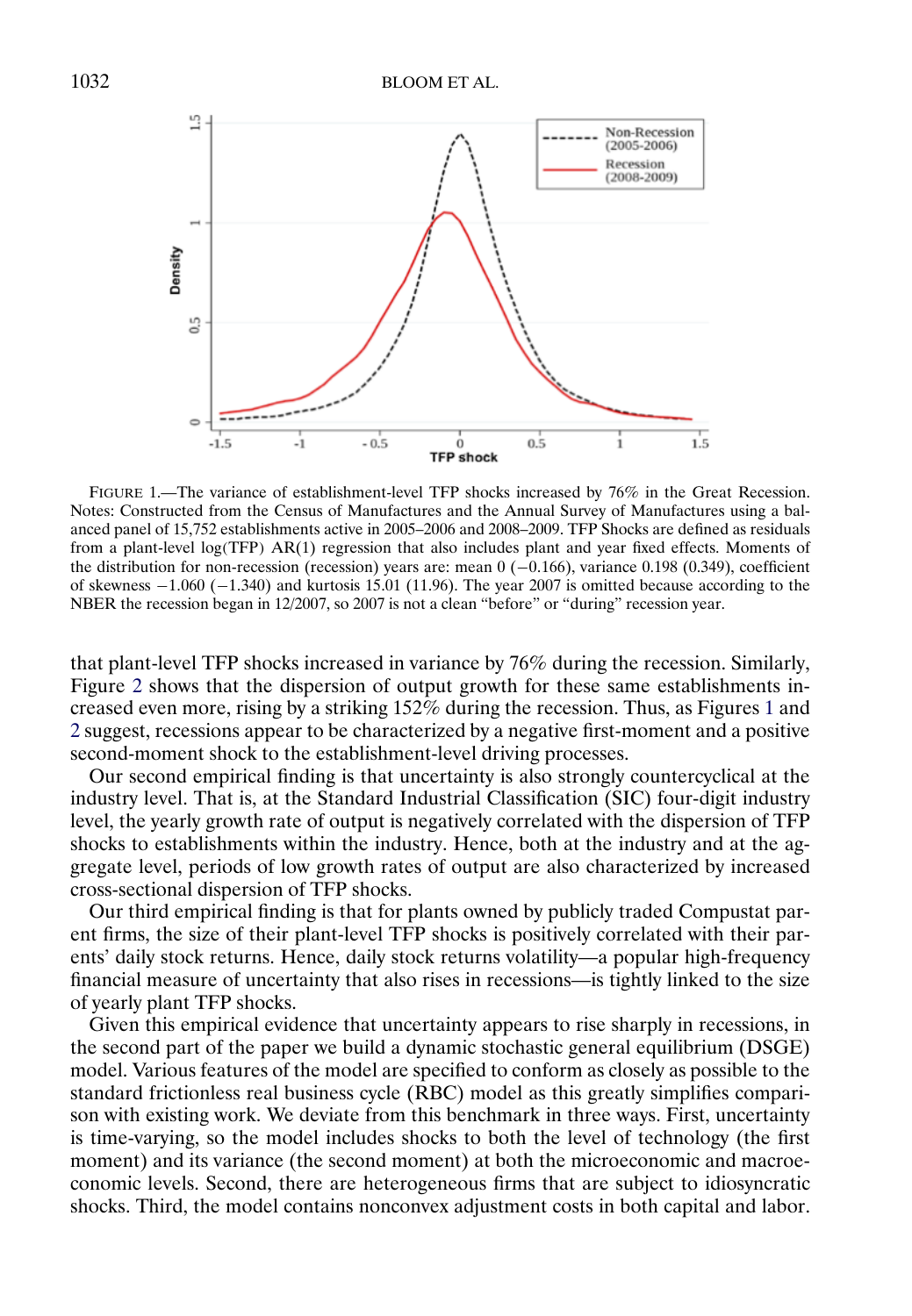<span id="page-2-0"></span>

FIGURE 2.—The variance of establishment-level sales growth rates increased by 152% in the Great Recession. Notes: Constructed from the Census of Manufactures and the Annual Survey of Manufactures using a balanced panel of 15,752 establishments active in 2005–2006 and 2008–2009. Moments of the distribution for non-recession (recession) years are: mean 0.026 (−0-191), variance 0.052 (0.131), coefficient of skewness 0.164 (−0-330) and kurtosis 13.07 (7.66). The year 2007 is omitted because according to the NBER the recession began in 12/2007, so 2007 is not a clean "before" or "during" recession year.

The nonconvexities together with time variation in uncertainty imply that firms become more cautious in investing and hiring when uncertainty increases.

The model is numerically solved and estimated using macro- and plant-level data via a simulated method of moments (SMM) approach. Our SMM parameter estimates suggest that micro- and macro-uncertainty increase by around threefold during recessions.

Simulations of the model allow us to study its response to an uncertainty shock. Increased uncertainty makes it optimal for firms to wait, leading to significant falls in hiring, investment, and output. In our model, overall, uncertainty shocks generate a drop in gross domestic product (GDP) of around 2.5%. Moreover, the increased uncertainty reduces productivity growth. This reduction occurs because uncertainty reduces the degree of reallocation in the economy since productive plants pause expanding and unproductive plants pause contracting. The importance of reallocation for aggregate productivity growth matches empirical evidence in the United States. See, for example, [Foster, Halti](#page-32-0)[wanger, and Krizan](#page-32-0) [\(2000, 2006\)](#page-32-0), who report that reallocation broadly defined accounts for around 50% of manufacturing and 80% of retail productivity growth in the United States.

We then build on our theoretical model to investigate the effects of uncertainty on policy effectiveness. We use a simple illustrative example to show how time-varying uncertainty initially dampens the effect of an expansionary policy. The key to this policy ineffectiveness is that a rise in uncertainty makes firms cautious in responding to any stimulus.

Our work is related to several strands in the literature. First, we add to the extensive literature building on the DSGE framework that studies the role of TFP shocks in causing business cycles. In this literature, recessions are generally caused by large negative technology shocks (e.g., [King and Rebelo \(1999\)\)](#page-33-0). The reliance on negative technology shocks has proven to be controversial, as it suggests that recessions are times of techno-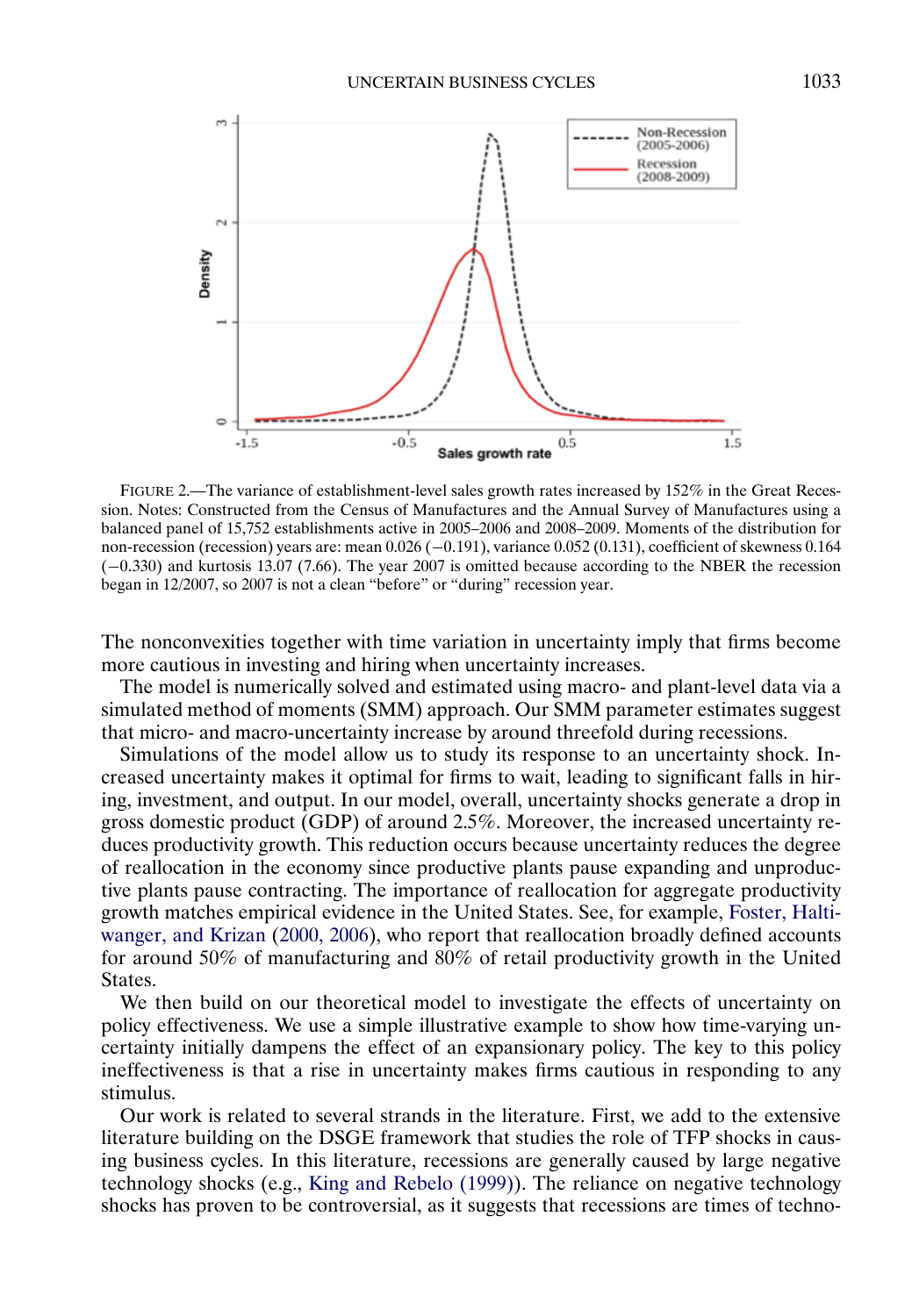### <span id="page-3-0"></span>1034 BLOOM ET AL.

logical regress. As discussed above, our work provides a rationale for at least some portion of variation in measured productivity. Countercyclical increases in uncertainty lead to a freeze in economic activity, substantially lowering productivity growth during recessions.

Second, the paper relates to the literature on investment under uncertainty. A rapidly growing body of work has shown that uncertainty can directly influence firm-level investment and employment in the presence of adjustment costs. Recently, the literature has started to focus on stochastic volatility and its impacts on the economy.<sup>1</sup> Finally, the paper also builds upon a recent literature that studies the role of microeconomic rigidities in general equilibrium macromodels.<sup>2</sup>

The remainder of this paper is organized as follows. Section 2 discusses the empirical behavior of uncertainty over the business cycle. In Section [3,](#page-13-0) we formally present the DSGE model, define the recursive equilibrium, and present our nonlinear solution algorithm. We discuss the estimation of parameters governing the uncertainty process in Section [4,](#page-16-0) while in Section [5,](#page-20-0) we study the impact of uncertainty shocks on the aggregate economy. Section [6](#page-29-0) studies the implications for government policy in the presence of time-varying uncertainty. Section [7](#page-31-0) concludes. Appendixes in the Supplementary Material (Bloom, Floetotto, Jaimovich, Saporta-Eksten, and Terry [\(2018\)](#page-31-0)) include details on the data (Appendix A), model solution (Appendix B), estimation (Appendix C), and a benchmark representative agent model (Appendix D).

#### 2. MEASURING UNCERTAINTY OVER THE BUSINESS CYCLE

Before presenting our empirical results, it is useful to briefly discuss what we mean by time-varying uncertainty in the context of our model.

We assume that a firm, indexed by  $j$ , produces output in period  $t$  according to the production function

$$
y_{j,t} = A_t z_{j,t} f(k_{j,t}, n_{j,t}),
$$
\n(1)

where  $k_{t,j}$  and  $n_{t,j}$  denote idiosyncratic capital and labor employed by the firm. Each firm's productivity is a product of two separate processes: an aggregate component,  $A_t$ , and an idiosyncratic component,  $z_{i,t}$ .

We assume that the aggregate and idiosyncratic components of business conditions follow autoregressive (AR) processes:

$$
\log(A_t) = \rho^A \log(A_{t-1}) + \sigma_{t-1}^A \varepsilon_t,
$$
\n(2)

$$
\log(z_{j,t}) = \rho^Z \log(z_{j,t-1}) + \sigma_{t-1}^Z \varepsilon_{j,t}.
$$
 (3)

<sup>1</sup>For a focus on the firm level, see [Bernanke](#page-31-0) [\(1983\)](#page-31-0), [Romer](#page-33-0) [\(1990\)](#page-33-0), [Bertola and Caballero](#page-31-0) [\(1994\)](#page-31-0), [Dixit](#page-32-0) [and Pindyck](#page-32-0) [\(1994\)](#page-32-0), [Abel and Eberly](#page-31-0) [\(1996\)](#page-31-0), [Hassler](#page-32-0) [\(1996\)](#page-32-0), and [Caballero and Engel](#page-32-0) [\(1999\)](#page-32-0). For a macrofocus, see [Bloom'](#page-31-0)s [\(2009\)](#page-31-0) partial equilibrium model with stochastic volatility, Fernandez-Villaverde, Guerron-Quintana, Rubio-Ramirez, and Uribe's [\(2011\)](#page-32-0) paper on uncertainty and real exchange rates, [Kehrig'](#page-33-0)s [\(2015\)](#page-33-0) paper on countercyclical productivity dispersion, [Christiano, Motto, and Rostagno'](#page-32-0)s [\(2014\)](#page-32-0), [Arellano, Bai, and](#page-31-0) [Kehoe'](#page-31-0)s [\(2012\)](#page-31-0), and Gilchrist, Sim, and Zakrajsek's [\(2014\)](#page-32-0) papers on uncertainty shocks in models with financial constraints, [Basu and Bundick'](#page-31-0)s [\(2016\)](#page-31-0) paper on uncertainty shocks in a new-Keynesian model, Fernandez-Villaverde, Guerron-Quintana, Kuester, and Rubio-Ramirez's [\(2015\)](#page-32-0) paper on fiscal policy uncertainty, and [Bachmann and Bayer'](#page-31-0)s [\(2013, 2014\)](#page-31-0) papers on microlevel uncertainty with capital adjustment costs.

<sup>2</sup>See, for example, [Hopenhayn and Rogerson](#page-32-0) [\(1993\)](#page-32-0), [Thomas](#page-33-0) [\(2002\)](#page-33-0), [Veracierto](#page-33-0) [\(2002\)](#page-33-0), [Gourio and](#page-32-0) [Kashyap](#page-32-0) [\(2007\)](#page-32-0), [Khan and Thomas](#page-33-0) [\(2008, 2013\)](#page-33-0), [Bachmann, Caballero, and Engel](#page-31-0) [\(2013\)](#page-31-0), [House](#page-33-0) [\(2014\)](#page-33-0), or [Winberry](#page-33-0) [\(2016\)](#page-33-0).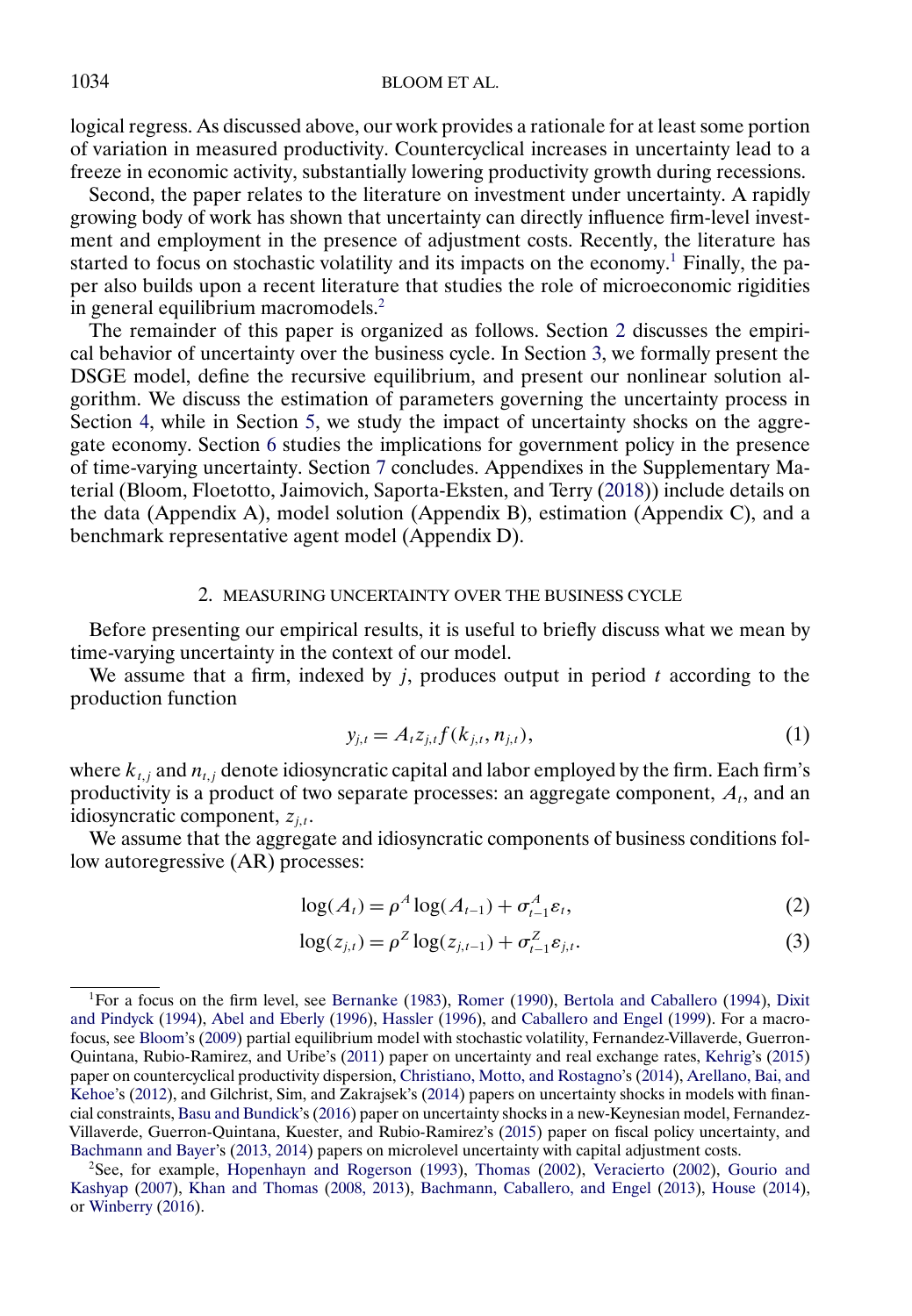<span id="page-4-0"></span>We allow the variance of innovations,  $\sigma_t^A$  and  $\sigma_t^Z$ , to move over time according to twostate Markov chains, generating periods of low and high macro- and micro-uncertainty.

There are two assumptions embedded in this formulation. First, the volatility in the idiosyncratic component,  $z_{i,t}$ , implies that productivity dispersion *across* firms is timevarying, while volatility in the aggregate component,  $A<sub>t</sub>$ , implies that *all* firms are affected by more volatile shocks. Second, given the timing assumption in [\(2\)](#page-3-0) and [\(3\)](#page-3-0), firms learn in advance that the distribution of shocks from which they will draw in the next period is changing. This timing assumption captures the notion of uncertainty that firms face about future business conditions.

These two shocks are driven by different statistics. Volatility in  $z_{i,t}$  implies that crosssectional dispersion-based measures of firm performance (output, sales, stock market returns, etc.) are time-varying, while volatility in  $A_t$  induces higher variability in aggregate variables like GDP growth and the Standard and Poor's 500 index. Next we turn to our cross-sectional and macroeconomic uncertainty measures, detailing how both appear to rise in recessions.

#### 2.1. *Microeconomic Uncertainty Over the Business Cycle*

In this section we present a set of results showing that shocks at the *establishment*-level, *firm*-level, and *industry*-level all increase in variance during recessions. In our model in Section [3](#page-13-0) we focus on units of production, ignoring multi-establishment firms or industrylevel shocks to reduce computational burden. Nevertheless, we present data at these three different levels to demonstrate the generality of the increase in idiosyncratic shocks during recessions.

Our first set of measures comes from the Census panel of manufacturing establishments. In summary, with extensive details in Appendix A, this data set contains detailed output and input data on over 50,000 establishments from 1972 to 2011. We focus on the subset of 15,673 establishments with  $25+$  years of data to ensure that compositional changes do not bias our results, generating a sample of almost half a million establishment–year observations.

To measure uncertainty, we first calculate establishment-level TFP  $(\hat{z}_{j,t})$  using the stan-<br>rd approach from Easter Haltimanear, and Virigo (2000). We than define TFB shacks dard approach from [Foster, Haltiwanger, and Krizan](#page-32-0) [\(2000\)](#page-32-0). We then define TFP shocks  $(e_{i,t})$  as the residual from the first-order autoregressive equation for establishment-level log TFP,

$$
\log(\widehat{z}_{j,t}) = \rho \log(\widehat{z}_{j,t-1}) + \mu_j + \lambda_t + e_{j,t},\tag{4}
$$

where  $\mu_i$  is an establishment-level fixed effect (to control for permanent establishmentlevel differences) and  $\lambda_t$  is a year fixed effect (to control for cyclical shocks). Since this residual also contains plant-level demand shocks that are not controlled for by four-digit price deflators (see [Foster, Haltiwanger, and Syverson](#page-32-0) [\(2008\)](#page-32-0)), our revenue-based measure will combine both TFP and demand shocks.

Finally, we define microeconomic uncertainty,  $\sigma_{t-1}^Z$ , as the cross-sectional dispersion of  $e_{j,t}$  calculated on a yearly basis. In Figure [3,](#page-5-0) we depict the interquartile range (IQR) of this TFP shock within each year. As Figure [3](#page-5-0) shows, the series exhibits a clearly countercyclical behavior. This is particularly striking for the recent Great Recession of 2007–2009, which displays the highest value of TFP dispersion since the series began in 1972.

Table [I](#page-6-0) more systematically evaluates the relationship between the dispersion of TFP shocks and recessions. In column 1, we regress the cross-sectional standard deviation (S.D.) of establishment TFP shocks on an indicator for the number of quarters in a recession during that year. So, for example, this variable has a value of 0.25 in 2007 as the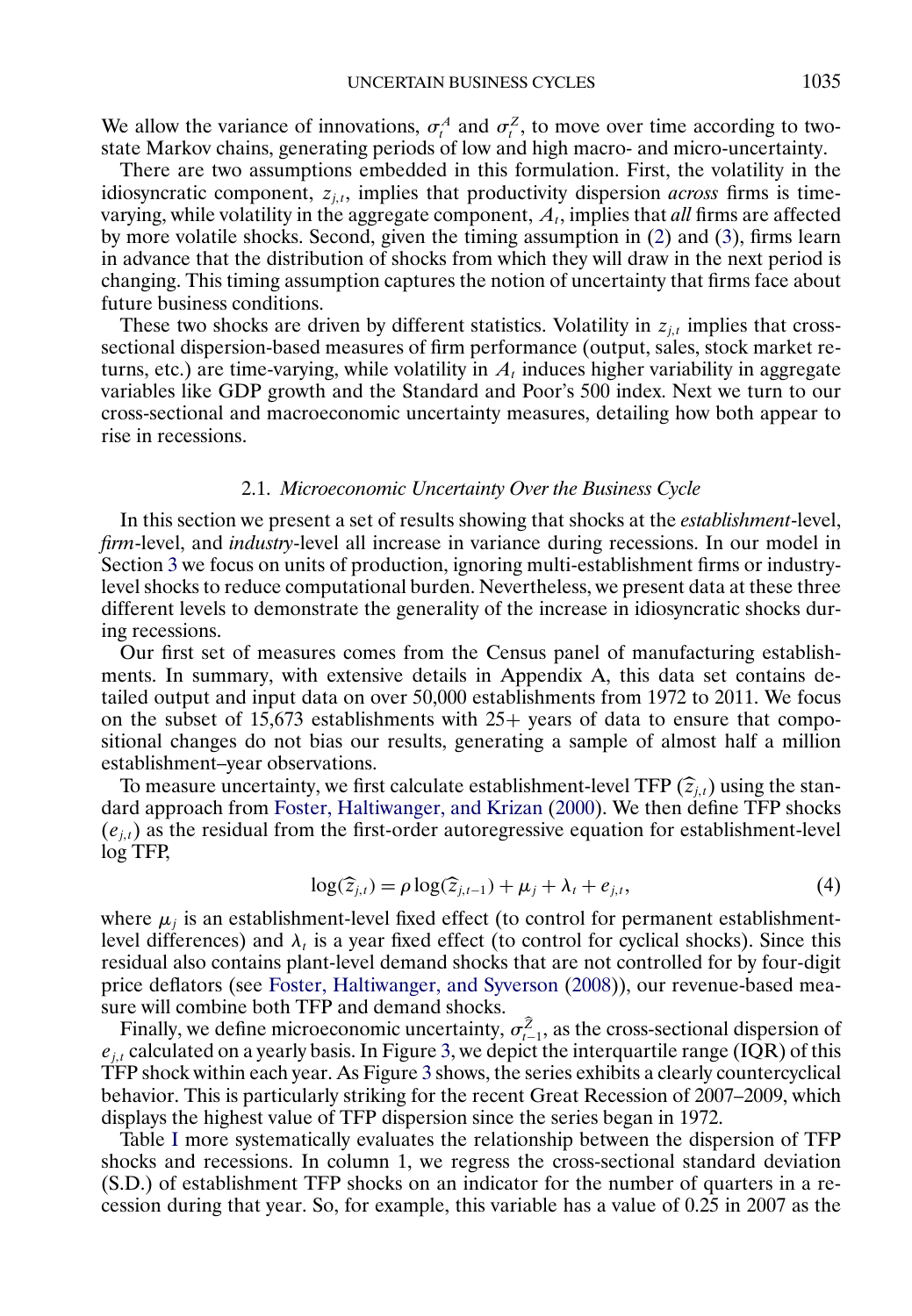<span id="page-5-0"></span>

FIGURE 3.—TFP "shocks" are more dispersed in recessions. Notes: Constructed from the Census of Manufactures and the Annual Survey of Manufactures establishments, using establishments with 25+ years to address sample selection. Grey shaded columns are the share of quarters in recession within a year.

recession started in quarter IV, and values of 1 and 0.5 in 2008 and 2009, respectively, as the recession continued until quarter II in 2009. We find a coefficient of 0.064, which is highly significant (a t-statistic of 6.9). Given that the mean of the S.D. of establishment TFP shocks is 0.503, a year in recession is associated with a 13% increase in the dispersion of TFP shocks. In the bottom panel, we report that this S.D. of establishment TFP shocks also has a highly significant correlation with GDP growth of −0-45.

Our finding here of countercyclical dispersion of microlevel outcomes mirrors a range of other recent papers such as [Bachmann and Bayer](#page-31-0) [\(2014\)](#page-31-0) in German data, Kehrig [\(2015\)](#page-33-0) in a similar sample of U.S. Census data, or [Jurado, Ludvigson, and Ng](#page-33-0) [\(2014\)](#page-33-0), [Vavra](#page-33-0) [\(2014\)](#page-33-0), and [Berger and Vavra](#page-31-0) [\(2015\)](#page-31-0) for different samples of U.S. firms. A number of these papers build alternative theories or interpretations of such patterns in the microdata qualitatively distinct from our own, but the core empirical regularity of countercyclical microlevel dispersion is remarkably robust.

In columns 2 and 3, we examine the coefficient of skewness and kurtosis of TFP shocks over the cycle and, interestingly, find no significant correlations.<sup>3</sup> This suggests that recessions can be characterized at the microeconomic level as a negative first-moment shock plus a positive second-moment shock. In column 4, we use an outlier-robust measure of cross-sectional dispersion, which is the IQR range of TFP shocks, and again find this rises significantly in recessions. The point estimate on recession of 0.061 implies an increase of over  $15\%$  in the IQR of TFP shocks in a recession year.<sup>4</sup> In column 5, as another robust-

 $3$ This lack of significant correlation was robust in a number of experiments we ran. For example, if we drop the time trend and Census survey year controls, the result in column 1 on the standard deviation remains highly significant at 0.062 (0.020), while the results in columns 2 and 3 on skewness and kurtosis remain insignificant at −0-250 (0.243) and −0-771 (2.755). We also experimented with changing the establishment selection rules (keeping those with 2+ or 38+ years rather than 25+ years) and again found the results robust, as shown in Appendix Table A1. Interestingly, [Guvenen, Ozkan, and Song](#page-32-0) [\(2014\)](#page-32-0) find an increase in left-skewness for personal income growth during recessions, which may be absent in plant data because large negative draws lead plants to exit. Because the drop in the left tail is the key driver of recessions in our model (the "bad news principle" highlighted by [Bernanke](#page-31-0) [\(1983\)](#page-31-0)), this distinction is relatively unimportant.

<sup>4</sup>While 15% is a large increase in dispersion, it still greatly understates the increase in uncertainty in recession, because a large share of the dispersion of TFP is associated with measurement error. We formally address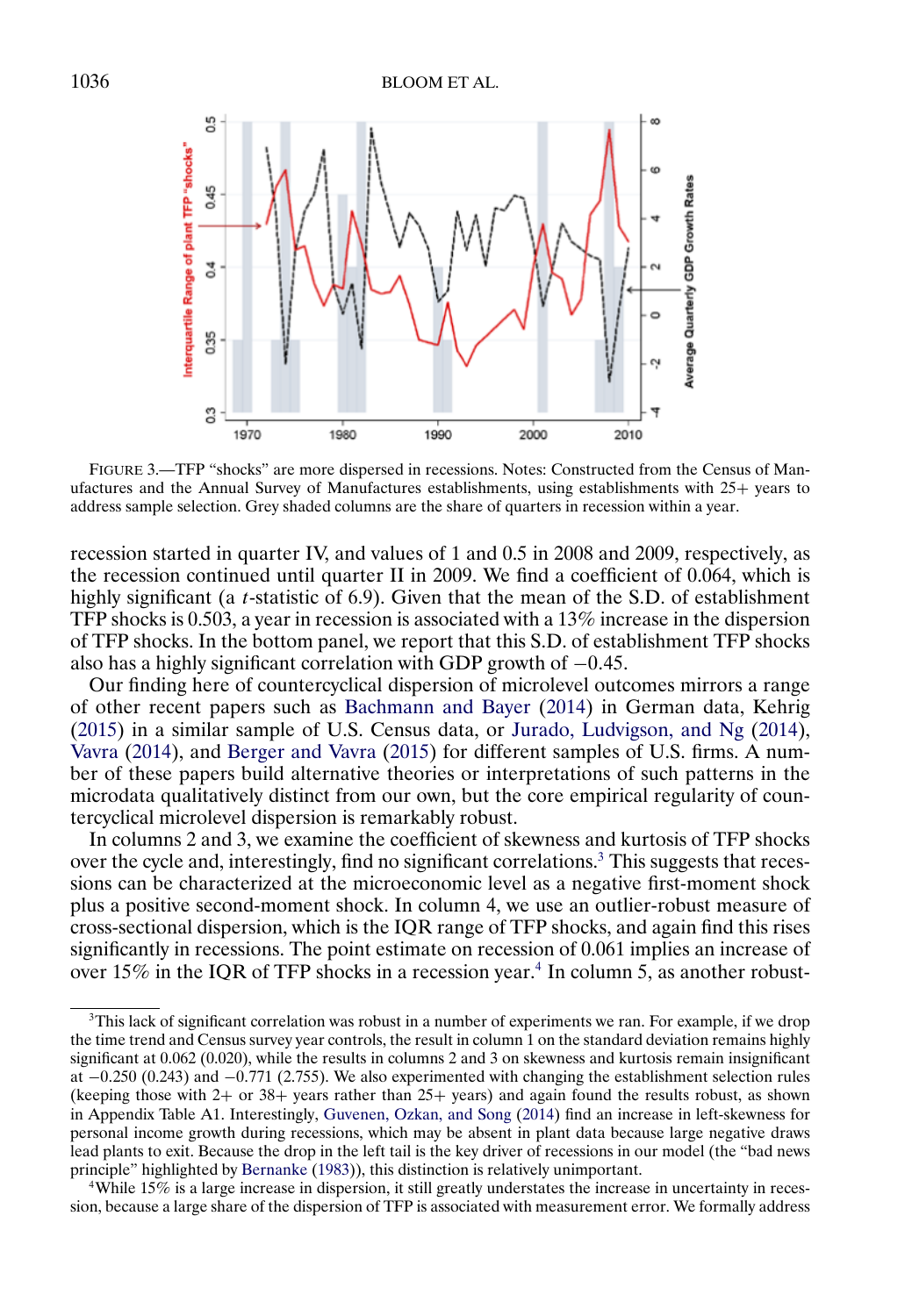<span id="page-6-0"></span>

|                     | (1)                  | (2)               | (3)               | (4)               | (5)           | (6)              | (7)           | (8)                      |
|---------------------|----------------------|-------------------|-------------------|-------------------|---------------|------------------|---------------|--------------------------|
| Dependent           | $S.D.$ of $log(TFP)$ | Skewness of       | Kurtosis of       | IOR of $log(TFP)$ | IOR of        | IOR of           | IOR of        | <b>IOR</b> of industrial |
| variable:           | shock                | log(TFP)<br>shock | log(TFP)<br>shock | shock             | output growth | sales growth     | stock returns | prod. growth             |
| Sample:             | Plants               | Plants            | Plants            | Plants            | Plants        | Public firms     | Public firms  | <b>Industries</b>        |
|                     | (manufact.)          | (manufact.)       | (manufact.)       | (manufact.)       | (manufact.)   | (all sectors)    | (all sectors) | (manufact.)              |
| Recession           | $0.064***$           | $-0.248$          | $-1.334$          | $0.061***$        | $0.077***$    | $0.032***$       | $0.025***$    | $0.044***$               |
|                     | (0.009)              | (0.191)           | (1.994)           | (0.019)           | (0.019)       | (0.007)          | (0.003)       | (0.004)                  |
| Mean of dep. var.   | 0.503                | $-1.525$          | 20.293            | 0.395             | 0.196         | 0.186            | 0.104         | 0.101                    |
| Corr. GDP growth    | $-0.450***$          | 0.143             | 0.044             | $-0.444***$       | $-0.566***$   | $-0.275***$      | $-0.297***$   | $-0.335***$              |
| Frequency           | Annual               | Annual            | Annual            | Annual            | Annual        | <b>Ouarterly</b> | Monthly       | Monthly                  |
| Years               | 1972-2011            | 1972-2011         | 1972-2011         | 1972-2011         | 1972-2011     | 1962:1-2010:3    | 1960-2010     | 1972-2010                |
| <b>Observations</b> | 39                   | 39                | 39                | 39                | 39            | 191              | 609           | 455                      |
| Underlying sample   | 461,232              | 461.232           | 461.232           | 461,232           | 461.232       | 320,306          | 931,143       | 70,487                   |

TABLE IUNCERTAINTY IS HIGHER DURING RECESSIONSa

<sup>a</sup>Each column reports a time-series ordinary least squares (OLS) regression point estimate (and standard error below in parentheses) of a measure of uncertainty on a recession indicator. The recession indicator is the share of quarters in that year in a recession in columns 1–5, whether that quarter was in a recession in column 6, and whether the month was in recession in columns 7 and 8. Recessions are defined using the National Bureau of Economic Research (NBER) data. In the bottom panel we report the mean of the dependent variable and its correlation with real GDP growth. In columns 1–5, the sample is the population of manufacturing establishments with 25 years or more of observations in the Annual Survey of Manufactures (ASM) or Census of Manufactures (CM) survey between 1972 and 2009, which contains data on 15,673 establishments across 40 years of data (one more year than the 39 years of regression data since we need lagged TFP to generate a TFP shock measure). We include plants with 25+ years to reduce concerns over changing samples. In column 1, the dependent variable is the cross-sectional standard deviation (S.D.) of the establishment-level shock to total factor productivity (TFP). This shock is calculated as the residual from the regression of log(TFP) at year  $t + 1$  on its lagged value (year t), a full set of year dummies, and establishment fixed effects. In column 2, we use the cross-sectional coefficient of skewness of the TFP shock, in column 3, the cross-sectional coefficient of kurtosis, and in column 4, the cross-sectional interquartile range of this TFP shock as an outlier robust measure. In column 5, the dependent variable is the interquartile range of plants' sales growth. In column 6, the dependent variable is the interquartile range of firms' sales growth by quarter for all public firms with 25 years (100 quarters) or more in Compustat between 1962 and 2010. In column 7, the dependent variable is the within firm-quarter interquartile range of firms' monthly stock returns for all public firms with 25 years (300 months) or more in Center for Research in Security Prices (CRSP) between 1960 and 2010. Finally, in column 8, the dependent variable is the interquartile range of industrial production growth by month for manufacturing industries from the Federal Reserve Board's monthly industrial production database. All regressions include a time trend and for columns 1–5 Census year dummies (for Census year and for three lags). Robust standard errors are applied in all columns to control for any potential serial correlation. \*\*\* denotes 1% significance, \*\* denotes 5% significance, and \* denotes 10% significance. Results are also robust to using Newey–West corrections for the standard errors. Data are available at <http://www.stanford.edu/~nbloom/RUBC.zip>.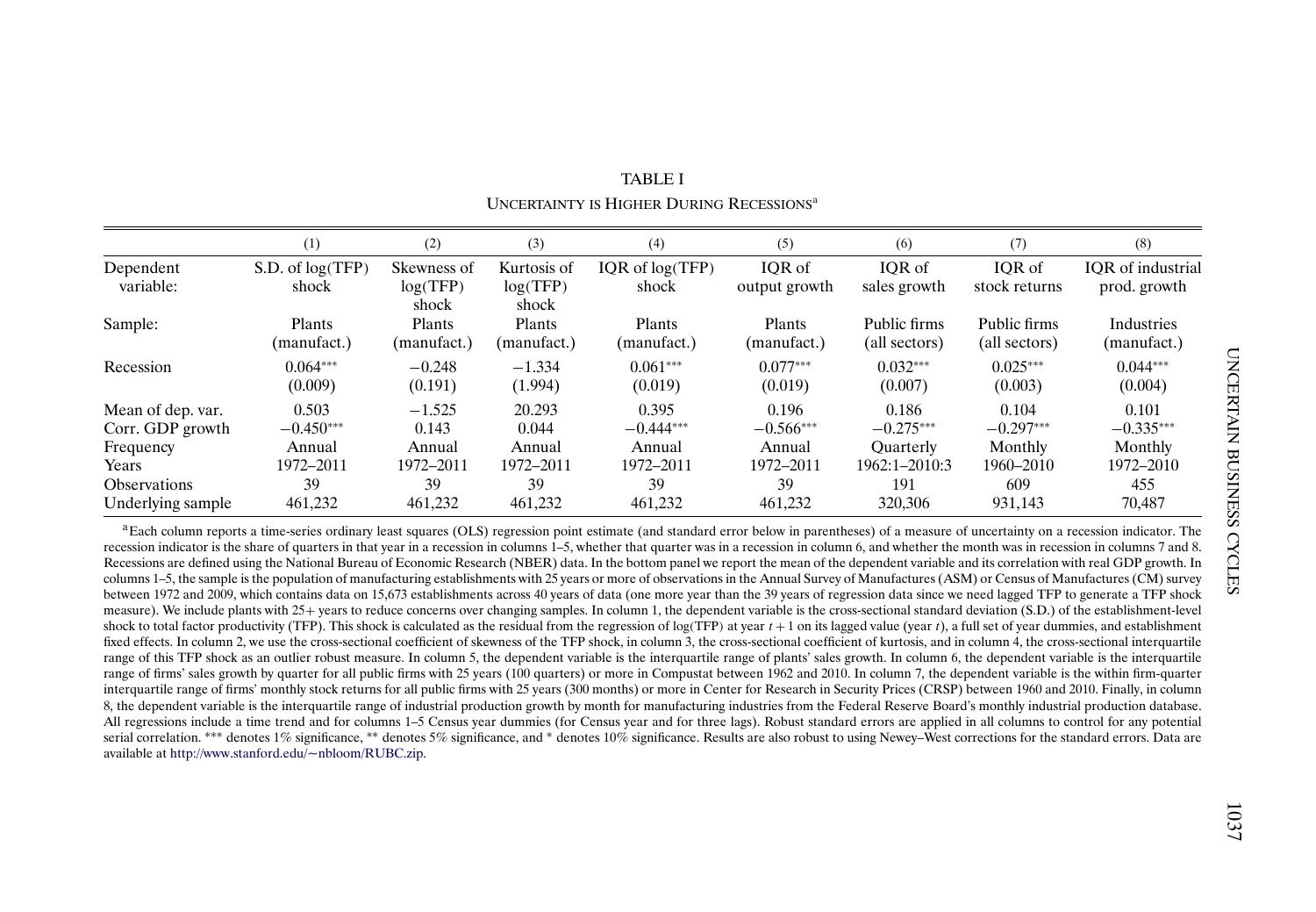<span id="page-7-0"></span>ness test, we use plant-level output growth, rather than TFP shocks, and find a significant rise in recessions. We also run a range of other experiments on different indicators, measures of TFP, and samples, and always find that dispersion rises significantly in recessions.<sup>5</sup> For example, Figure A1 plots the correlation of plant TFP rankings between consecutive years. This shows that during recessions these rankings churn much more, as increased microeconomic variance leads plants to change their position within their industry-level TFP rankings more rapidly.

In column 6, we use a different data set that is the sample of all Compustat firms with 25+ years of data. This has the downside of being a much smaller selected sample containing only 2465 publicly quoted firms, but spanning all sectors of the economy, and providing quarterly sales observations going back to 1962. We find that the quarterly dispersion of sales growth in this Compustat sample is also significantly higher in recessions.

One important caveat when using the variance of productivity "shocks" to measure uncertainty is that the residual  $e_{j,t}$  is a productivity shock only in the sense that it is unforecasted by the regression equation [\(4\)](#page-4-0), rather than unforecasted by the establishment. We address this concern in two ways. First, in column 7 we examine the cross-sectional spread of stock returns, which reflects the volatility of news about firm performance, and again find this is countercyclical, echoing the prior results in [Campbell, Lettau, Malkiel, and](#page-32-0) [Xu](#page-32-0) [\(2001\)](#page-32-0). In fact, as we discuss below in Table [III,](#page-12-0) we also find that establishment-level shocks to TFP are significantly correlated to their parent's stock returns, so that at least part of these establishment TFP shocks are new information to the market. Furthermore, to remove the forecastable component of stock returns, we repeated the specification in column 7 by first removing the quarter by firm mean of firm returns. This controls for any quarterly factors—like size, market/book value, research and development (R&D) intensity, and leverage—that may influence expected stock returns (e.g., [Bekaert, Hodrick,](#page-31-0) [and Zhang](#page-31-0) [\(2012\)](#page-31-0)), although of course the influence of common factors that may vary at a higher frequency within the quarter may remain. The coefficient (standard error) on recession in these regressions is 0.019 (0.003), similar to the results obtained in column 7.

Second, we extend the TFP forecast regressions [\(4\)](#page-4-0) to include additional observables that are likely to be informative about future TFP changes. Adding these in the regression accounts for at least some of the superior information that the establishment might have over the econometrician, helping us to back out true shocks to TFP from the perspective of the establishments. Figure [4](#page-8-0) reports the IQR of the TFP shocks for the baseline forecast regression, as well as for three other dispersion measures, where we sequentially add more variables to the forecasting regressions that are used to recover TFP shocks. First we add two extra lags in levels and polynomials of TFP, next we also include lags and polynomials of investment, and finally we include lags and polynomials of multiple inputs including employment, energy, and materials expenditure. As is clear from the figure, even when forward looking establishment choices for investment and employment are included, the overall cyclical patterns of uncertainty are almost unchanged.

that in our SMM estimation framework. See Section [4.2](#page-18-0) for estimates of the underlying increase in uncertainty in recession and see Appendix C for details.

<sup>&</sup>lt;sup>5</sup>For example, the IQR of employment growth rates has a point estimate (standard error) of 0.051 (0.012), the IQR of TFP shocks measured using an industry-by-industry forecasting equation version of [\(4\)](#page-4-0) has a point estimate (standard error) of 0.064 (0.019), using 2+ year samples for the S.D. of TFP shocks, we find a point estimate (standard error) of 0.046 (0.014), and using a balanced panel of 38+ year establishments, we find a point estimate (standard error) of 0.075 (0.015). Finally, the IQR of TFP shocks measured after removing firm–year means and then applying [\(4\)](#page-4-0) has a point estimate (standard error) of 0.028 (0.011), so that dispersion of productivity shocks even across plants within firms rises within recessions.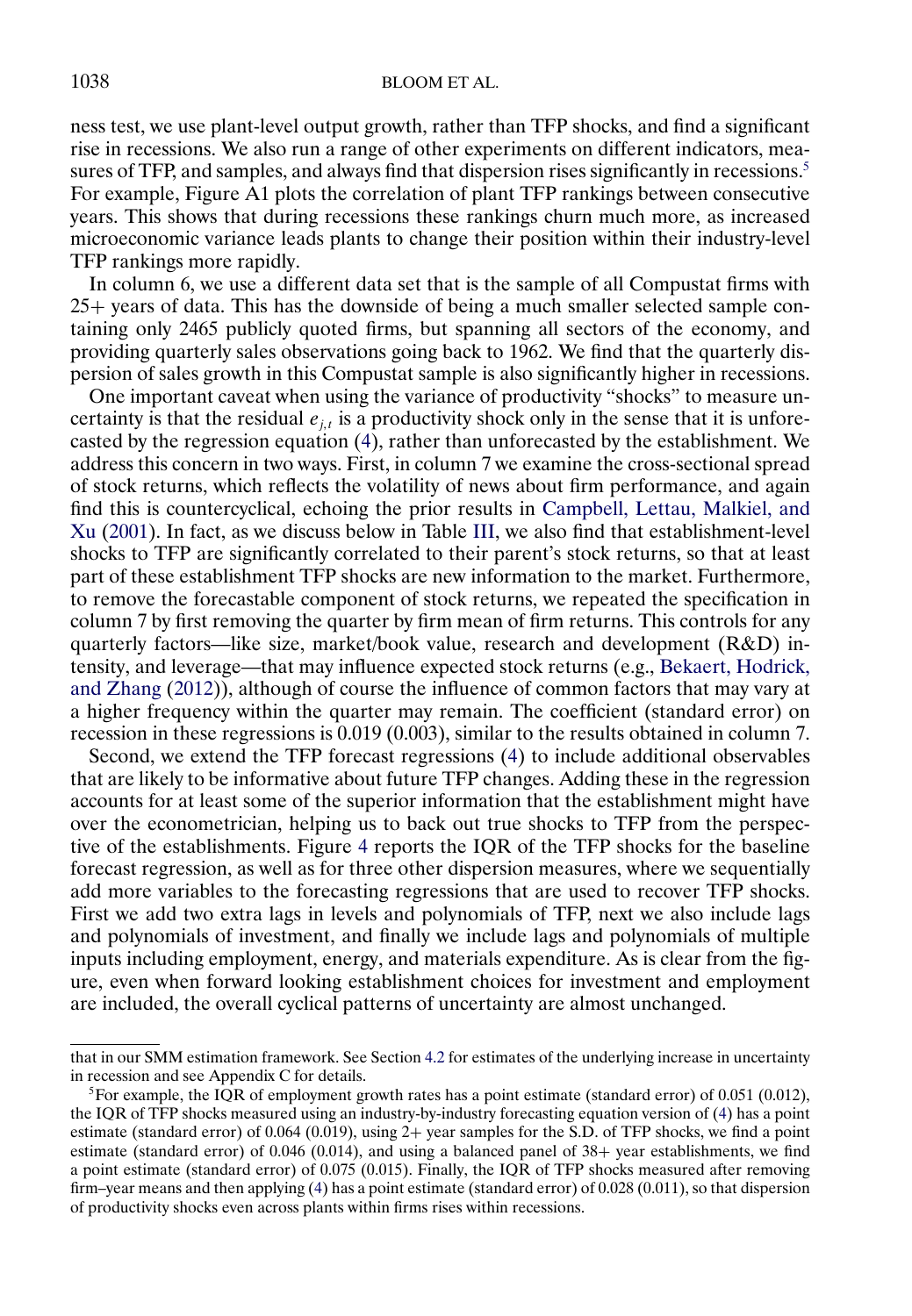<span id="page-8-0"></span>

FIGURE 4.—Robustness test: different measures of TFP "shocks" are all more dispersed in recessions. Notes: Constructed from the Census of Manufactures and the Annual Survey of Manufactures establishments, using establishments with 25+ years to address sample selection. Grey shaded columns are share of quarters in recession within a year. The four lines are: *Baseline*: Interquartile Range of plant TFP "shocks" (as in Figure [3\)](#page-5-0). *Add polynomials in TFP*: includes the first, second and third lags of log TFP, and their degree 5 polynomials in the AR regression which is used to recover TFP shocks. *Add investment*: includes all the controls from the previous specification plus the first, second and third lags of investment rate, and their degree 5 polynomials. *Add emp, sales and materials*: includes all the controls from the previous specification plus the second and third lags of log employment, log sales, and log materials, as well as their degree 5 polynomials.

Finally, in column 8, we examine another measure of uncertainty, which is the crosssectional spread of industry-level output growth rates, finding again that this is strongly countercyclical.

Hence, in summary plant-level (columns 1–5), firm-level (columns 6 and 7), and industry-level (column 8) measures of volatility and uncertainty all appear to be strongly countercyclical, suggesting that microeconomic uncertainty rises in recessions at all levels.

## 2.2. *Industry Business Cycles and Uncertainty*

In Table [II,](#page-9-0) we report another set of results that disaggregate down to the industry level, finding a very similar result that uncertainty is significantly higher during periods of slower growth. To do this, we exploit the size of our Census data set to examine the dispersion of productivity shocks *within* each SIC four-digit industry–year cell. The size of the Census data set means that it has a mean (median) of 27.1 (17) establishments per SIC four-digit industry–year cell, which enables us to examine the link between withinindustry dispersion of establishment TFP shocks and industry growth.

Table [II](#page-9-0) displays a series of industry panel regressions in which our dependent variable is the IQR of TFP shocks for all establishments in each industry  $(i)$ –year  $(t)$  cell. The regression specification that we run is

$$
IQR_{i,t} = a_i + b_t + \gamma \Delta y_{i,t}.
$$

The explanatory variable in column (1)  $(\Delta y_{i,t})$  is the median growth rate of output between t and  $t + 1$  in the industry–year cell, with a full set of industry  $(a_i)$  and year  $(b_i)$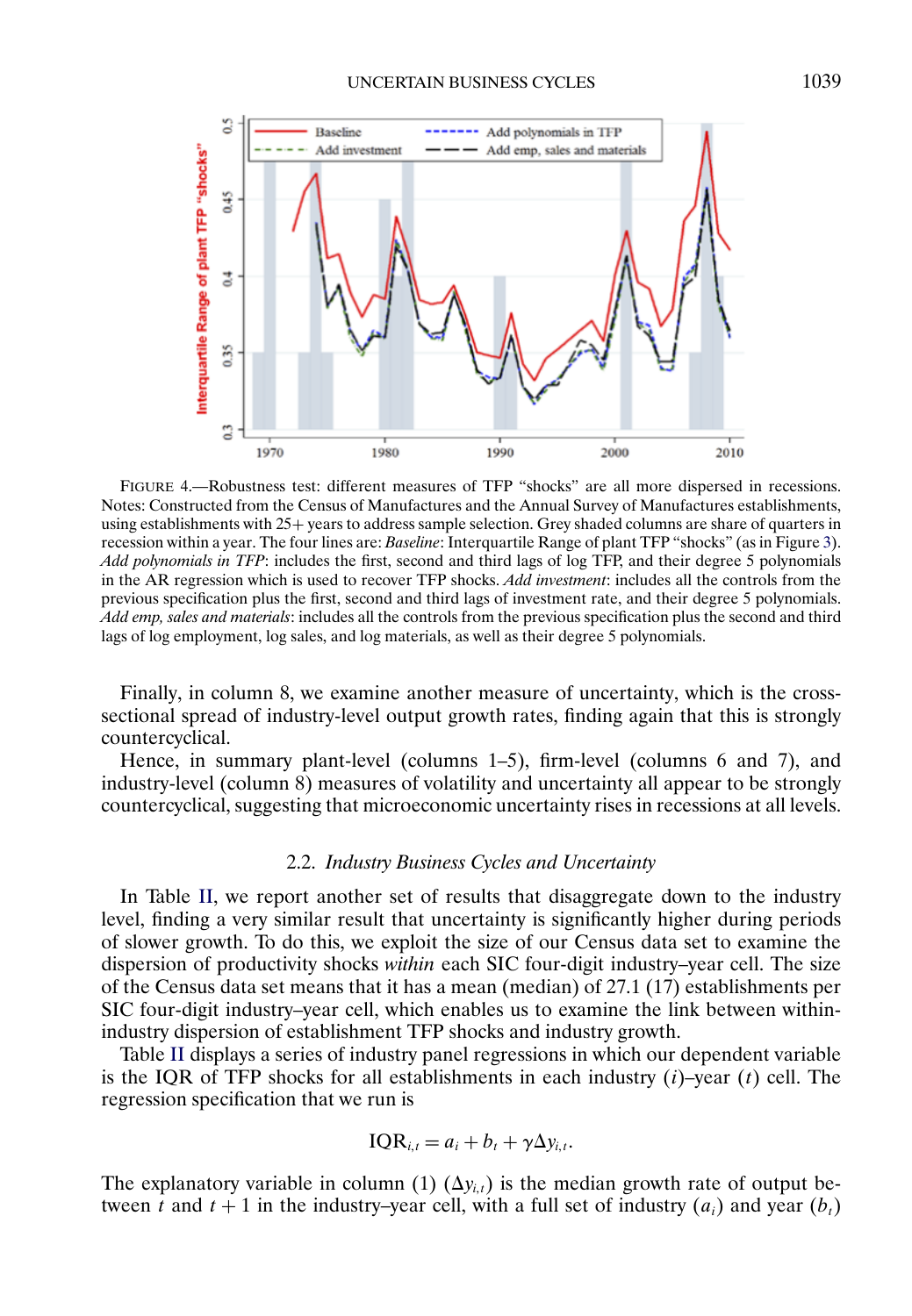| ographic<br>spread                        |  |
|-------------------------------------------|--|
| $0.133***$<br>(0.028)<br>0.007<br>(0.122) |  |

<span id="page-9-0"></span>

|                                                                                       |                                |                                        |                                        | <b>TABLE II</b>                                                                                     |                                             |                                              |                                              |                                  |                                  |       |
|---------------------------------------------------------------------------------------|--------------------------------|----------------------------------------|----------------------------------------|-----------------------------------------------------------------------------------------------------|---------------------------------------------|----------------------------------------------|----------------------------------------------|----------------------------------|----------------------------------|-------|
|                                                                                       |                                |                                        |                                        | UNCERTAINTY IS ALSO ROBUSTLY HIGHER AT THE INDUSTRY LEVEL DURING INDUSTRY "RECESSIONS" <sup>a</sup> |                                             |                                              |                                              |                                  |                                  |       |
|                                                                                       | (1)                            | (2)                                    | (3)                                    | (4)                                                                                                 | (5)                                         | (6)                                          | (7)                                          | (8)                              | (9)                              |       |
| Dependent variable:                                                                   |                                |                                        |                                        | IOR of establishment TFP shocks within each industry-year cell                                      |                                             |                                              |                                              |                                  |                                  |       |
| Specification:                                                                        | <b>Baseline</b>                | Median<br>industry<br>output<br>growth | IOR of<br>industry<br>output<br>growth | Median<br>industry<br>establishment<br>size                                                         | IOR of<br>industry<br>establishment<br>size | Median<br>industry<br>capital/labor<br>ratio | IOR of<br>industry<br>capital/labor<br>ratio | IOR of<br>industry<br>TFP spread | Industry<br>geographic<br>spread |       |
| Industry output growth                                                                | $-0.132***$<br>(0.021)         | $-0.142***$<br>(0.021)                 | $-0.176***$<br>(0.047)                 | $-0.119***$<br>(0.024)                                                                              | $-0.116***$<br>(0.022)                      | $-0.111***$<br>(0.034)                       | $-0.111***$<br>(0.030)                       | $-0.191***$<br>(0.041)           | $-0.133***$<br>(0.028)           |       |
| Interaction of industry<br>output growth with<br>the variable in<br>specification row |                                | 0.822<br>(0.630)                       | 0.882<br>(0.996)                       | $-0.032$<br>(0.038)                                                                                 | $-0.033$<br>(0.026)                         | $-0.197$<br>(0.292)                          | $-0.265$<br>(0.330)                          | 0.123<br>(0.084)                 | 0.007<br>(0.122)                 | BLOOM |
| Years<br><b>Observations</b><br>Underlying sample                                     | 1972-2009<br>16,451<br>446,051 | 1972-2009<br>16,451<br>446,051         | 1972-2009<br>16,451<br>446,051         | 1972-2009<br>16,451<br>446,051                                                                      | 1972-2009<br>16,451<br>446,051              | 1972-2009<br>16,451<br>446,051               | 1972-2009<br>16,451<br>446,051               | 1972-2009<br>16,451<br>446,051   | 1972-2009<br>16,451<br>446,051   |       |

<sup>a</sup>Each column reports the results from an industry-by-year OLS panel regression, including a full set of industry and year fixed effects. The dependent variable in every column is the interquartile range (IOR) of establishment-level TFP shocks within each SIC four-digit industry-year cell. The regression sample is the 16,451 industry-year cells of the population of manufacturing establishments with 25 years or more of observations in the ASM or CM survey between 1972 and 2009 (which contains 446,051 underlying establishment years of data). These industry–year cells are weighted in the regression by the number of establishment observations within that cell, with the mean and median number of establishments per industry–year cell equal to 27.1 and 17, respectively. The TFP shock is calculated as the residual from the regression of log(TFP) at year  $t + 1$  on its lagged value (year t), a full set of year dummies, and establishment fixed effects. In column 1, the explanatory variable is the median of the establishment-level output growth in that industry–year. In columns 2–9, <sup>a</sup> second variable is also included that is an interaction of that explanatory variable with an industry-level characteristic. In columns 2 and 3, this is the median and IQR of industry-level output growth, in columns 4 and 5 this is the median and IQR of industry-level establishment size in employees, in columns 6 and 7, this is the median and IQR of industry-level capital/labor ratios, in column 8 this is the IQR of industry-level TFP levels (note the mean is zero by construction), while finally in column 9, this interaction is the dispersion of industry-level concentration measured using the Ellison–Glaeser dispersion index. Standard errors clustered by industry are reported in brackets below every point estimate. ∗∗∗ denotes 1% significance, ∗∗ denotes 5% significance, and \* denotes 10% significance.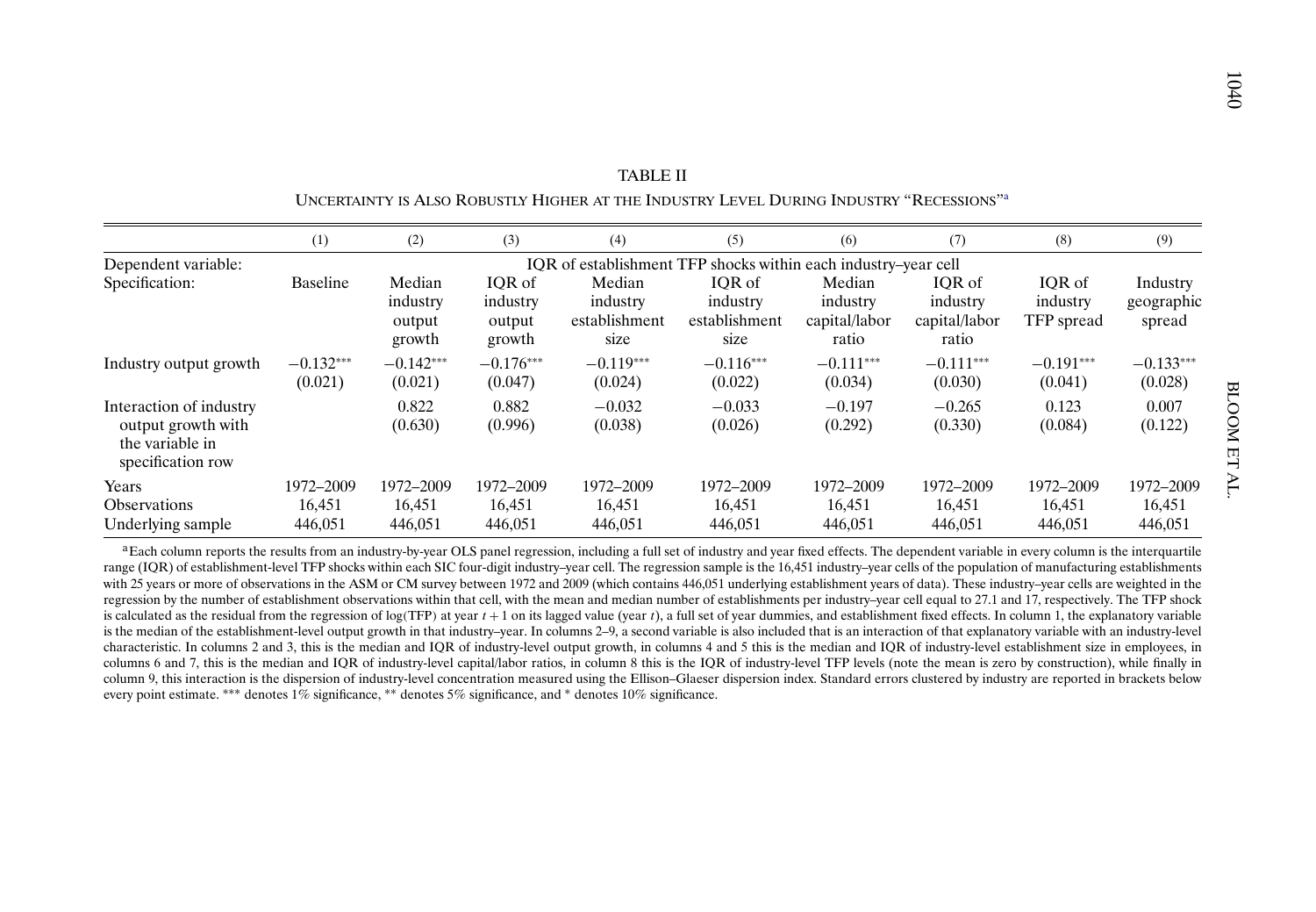<span id="page-10-0"></span>fixed effects also included. Column 1 of Table [II](#page-9-0) shows that the within-industry dispersion of TFP shocks is significantly higher when that industry is growing more slowly. Since the regression has a full set of year and industry dummies, this is independent of the macroeconomic cycle. So at both the aggregate and the industry level, slowdowns in growth are associated with increases in the cross-sectional dispersion of shocks.

This result raises the question of why the within-industry dispersion of shocks is higher during industry slowdowns. To explore whether it is the case that industry slowdowns impact some types of establishments differently, we proceed as follows. In columns 2–9, we run a series of regressions to check whether the increase in within-industry dispersion is larger given some particular characteristics of the industry. These are regressions of the form

$$
IQR_{i,t} = a_i + b_t + \gamma \Delta y_{i,t} + \delta \Delta y_{i,t} * x_i,
$$

where  $x_i$  are industry characteristics (see Appendix A for details). Specifically, in column 2, we interact industry growth with the median growth rate in that industry over the full period. The rationale is that perhaps faster growing industries are more countercyclical in their dispersion? We find no relationship, suggesting long-run industry growth rates are not linked to the increase in dispersion of establishment shocks they see in recessions. Similarly, in column 3, we interact industry growth with the dispersion of industry growth rates. Perhaps industries with a wide spread of growth rates across establishments are more countercyclical in their dispersion? Again, we find no relationship. The rest of the table reports similar results for the median and dispersion of plant size within each industry (measured by the number of employees, columns 4 and 5), the median and dispersion of capital/labor ratios (columns 6 and 7), and TFP and geographical dispersion interactions (columns 8 and 9). In all of these we find insignificant coefficients on the interaction of industry growth with industry characteristics.

Thus, to summarize, it appears that, first, the within-industry dispersion of establishment TFP shocks rises sharply when the industry growth rates slow down, and, second, perhaps surprisingly, this relationship appears to be broadly robust across all industries.

An obvious question regarding the relationship between uncertainty and the business cycle is the direction of causality. Identifying the direction of causation is important in highlighting the extent to which countercyclical macro-uncertainty and industry uncertainty is a shock driving cycles versus an endogenous mechanism amplifying cycles. A recent literature has suggested a number of mechanisms for uncertainty to increase endogenously in recessions. See, for example, the papers on information collection by [Van](#page-33-0) [Nieuwerburgh and Veldkamp](#page-33-0) [\(2006\)](#page-33-0), Fajgelbaum, Schaal, and Tascherau-Dumouchel [\(2017\)](#page-32-0) or [Chamley and Gale](#page-32-0) [\(1994\)](#page-32-0), on experimentation in [Bachmann and Moscarini](#page-31-0) [\(2011\)](#page-31-0), on forecasting by [Orlik and Veldkamp](#page-33-0) [\(2015\)](#page-33-0), on policy uncertainty by [Lubos and](#page-33-0) [Veronesi](#page-33-0) [\(2013\)](#page-33-0), and on search by [Petrosky-Nadeau and Wasmer](#page-33-0) [\(2013\)](#page-33-0). Our view is that recessions appear to be initiated by a combination of negative first- and positive secondmoment shocks, with ongoing amplification and propagation from uncertainty movements. So the direction of causality likely goes in both directions, and while we model the causal impact of uncertainty in this paper, more work on the reverse (amplification) direction would also be helpful.

## 2.3. *Are Establishment-Level TFP Shocks a Good Proxy for Uncertainty?*

The evidence we have provided for countercyclical aggregate and industry-level uncertainty relies heavily on using the dispersion of establishment-level TFP shocks as a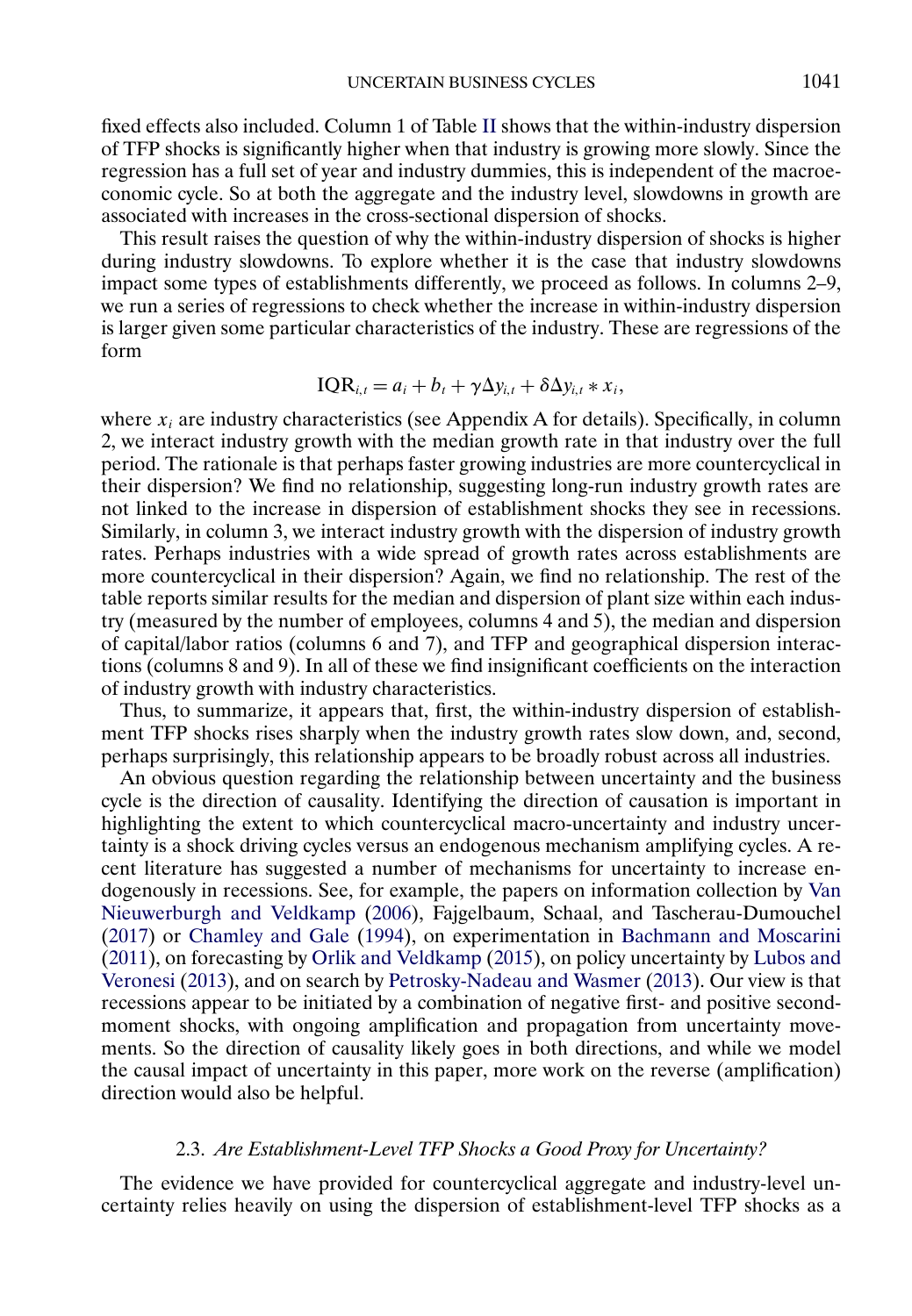<span id="page-11-0"></span>measure of uncertainty. To check this, Table [III](#page-12-0) compares our establishment TFP shock measure of uncertainty with other measures of uncertainty, primarily the volatility of daily and monthly firm-stock returns, which have been used commonly in the prior uncertainty literature.<sup>6</sup> Importantly, we note that the goal of this section is to demonstrate the correlation between the different measures of uncertainty. Thus, this section does not imply any direction of causation.

In column 1 of Table [III,](#page-12-0) we regress the mean absolute size of the TFP shock in the plants of publicly traded firms against their parent firm's within-year volatility of daily stock returns (plus a full set of firm and year fixed effects). The positive and highly significant coefficient reveals that when plants of publicly quoted firms have large (positive or negative) TFP shocks in any given year, their parent firms are likely to have significantly more volatile daily stock returns over the course of that year. This is reassuring for both our TFP shock measure of uncertainty and stock market volatility measures of uncertainty, because while neither measure is ideal, the fact that they are strongly correlated suggests that they are both proxies for an underlying measure of firm-level uncertainty. In column 2, we use monthly returns rather than daily returns and find similar results, while in column 3, following [Leahy and Whited](#page-33-0) [\(1996\)](#page-33-0), we leverage adjust the stock returns and again find similar results.7

In column 4, we compare instead the within-year standard deviation of firm quarterly sales growth against the absolute size of their establishment TFP shocks. We find again a strikingly significant positive coefficient, showing that firms with a wider dispersion of TFP shocks across their plants tend to have more volatile sales growth within the year. Finally, in column 5, we generate an industry-level measure of output volatility within the year by taking the standard deviation of monthly production growth, and we find that this measure is also correlated with the average absolute size of establishment-level TFP shocks within the industry in that year.

So in summary, establishment-level TFP shocks are larger when the parent firms have more volatile stock returns and sales growth within the year, and the overall industry has more volatile monthly output growth within the year. This suggests that these indicators are all picking up some type of common movement in uncertainty.

# 2.4. *Macroeconomic Measures of Uncertainty*

The results discussed so far focus on establishing the countercyclicality of idiosyncratic (establishment, firm, and industry) uncertainty. With respect to macroeconomic uncertainty, existing work has documented that this measure is also countercyclical, including, for example, [Schwert](#page-33-0) [\(1989\)](#page-33-0), Campbell et al. [\(2001\)](#page-32-0), [Engle and Rangel](#page-32-0) [\(2008\)](#page-32-0), [Jurado,](#page-33-0) [Ludvigson, and Ng](#page-33-0) [\(2014\)](#page-33-0), and [Stock and Watson](#page-33-0) [\(2012\)](#page-33-0), or the survey in [Bloom](#page-31-0) [\(2014\)](#page-31-0).

Rather than repeat this evidence here, we simply include one additional empirical measure of aggregate uncertainty, which is the conditional heteroskedasticity of aggregate productivity  $A_t$ . This is estimated using a generalized autoregressive conditional heteroskedasticity  $GARCH(1, 1)$  estimator on the [Basu, Fernald, and Kimball](#page-31-0) [\(2006\)](#page-31-0) data

<sup>6</sup>See, for example, [Leahy and Whited](#page-33-0) [\(1996\)](#page-33-0), [Schwert](#page-33-0) [\(1989\)](#page-33-0), [Bloom, Bond, and Van Reenen](#page-31-0) [\(2007\)](#page-31-0), and [Panousi and Papanikolaou](#page-33-0) [\(2012\)](#page-33-0).

 $7$ As we did in column 7 of Table [I,](#page-6-0) to remove the forecastable component of stock returns, we repeat columns 1 and 3, first removing the quarter by firm mean of firm returns. After doing this the coefficient (standard error) is very similar 0.324 (0.093) for column 1 and 0.387 (0.120) for column 3, mainly because the forecastable component of stock returns explains very little of the total volatility in stock returns.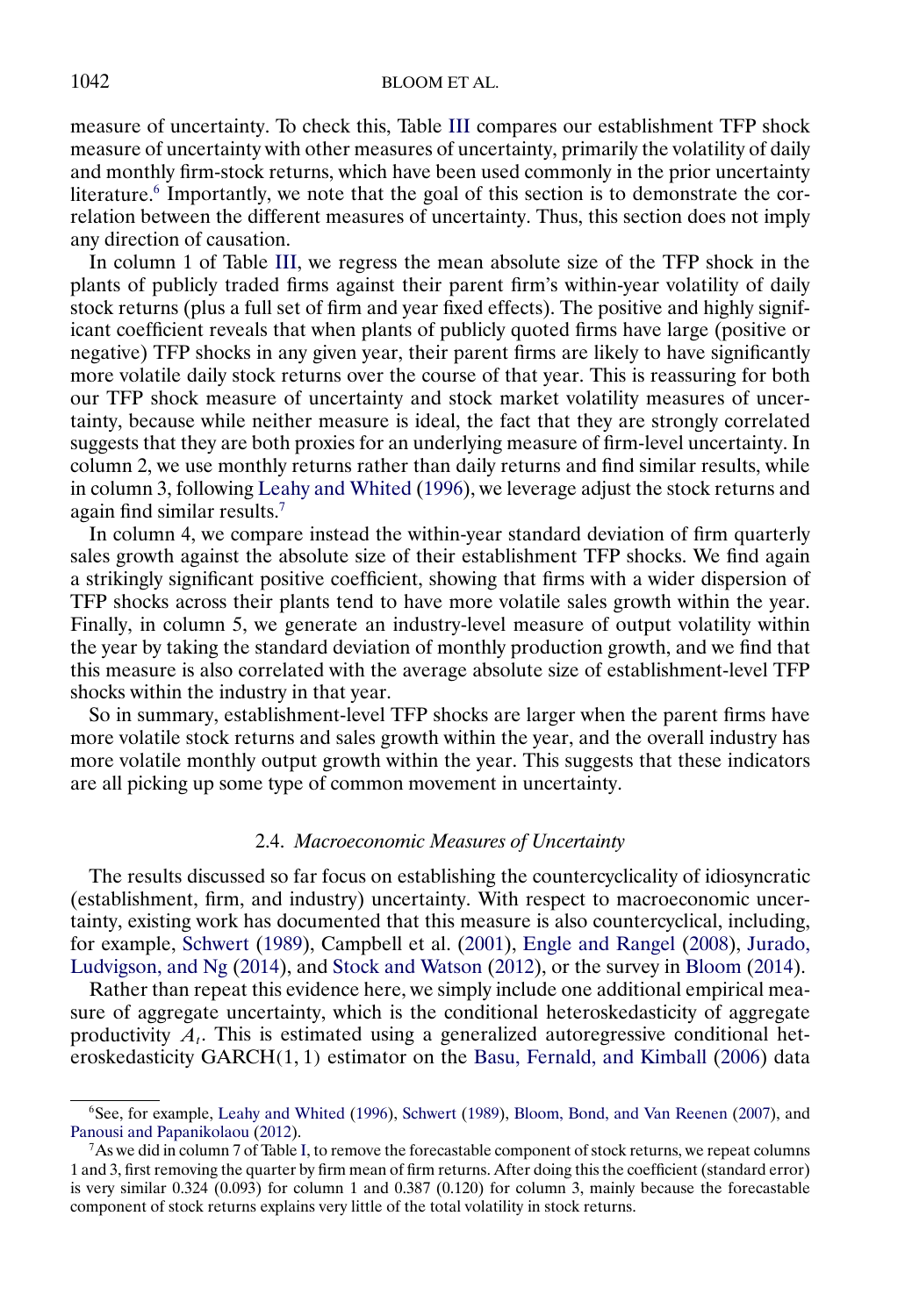|                                                                      | (1)                   | (2)                   | (3)                                                                | (4)                   | (5)                                                                 |
|----------------------------------------------------------------------|-----------------------|-----------------------|--------------------------------------------------------------------|-----------------------|---------------------------------------------------------------------|
| Dependent variable                                                   |                       |                       | Mean of establishment <i>absolute</i> (TFP shock) within firm year |                       | Mean of establishment absolute (TFP shocks)<br>within industry year |
| Sample                                                               |                       |                       | Establishments (in manufacturing) with a parent firm in compustat  |                       | Manufacturing industries                                            |
| Regression panel dimension                                           |                       |                       | Firm by year                                                       |                       | Industry by year                                                    |
| S.D. of parent daily stock<br>returns within year                    | $0.317***$<br>(0.091) |                       |                                                                    |                       |                                                                     |
| S.D. of parent monthly stock<br>returns within year                  |                       | $0.275***$<br>(0.083) |                                                                    |                       |                                                                     |
| S.D. of parent daily stock returns<br>within year, leverage adjusted |                       |                       | $0.381***$<br>(0.118)                                              |                       |                                                                     |
| S.D. of parent quarterly sales<br>growth within year                 |                       |                       |                                                                    | $0.134***$<br>(0.029) |                                                                     |
| S.D. of monthly industrial<br>production within year                 |                       |                       |                                                                    |                       | $0.330***$<br>(0.060)                                               |
| Fixed effects and clustering                                         | Firm                  | Firm                  | Firm                                                               | Firm                  | Industry                                                            |
| Firms/industries                                                     | 1838                  | 1838                  | 1838                                                               | 1838                  | 466                                                                 |
| <b>Observations</b>                                                  | 25,302                | 25,302                | 25,302                                                             | 25,302                | 16,406                                                              |
| Underlying observations                                              | 172,074               | 172,074               | 172,074                                                            | 172,074               | 446,051                                                             |

<span id="page-12-0"></span>TABLE IIICROSS-SECTIONAL ESTABLISHMENT UNCERTAINTY MEASURES ARE CORRELATED WITH FIRM AND INDUSTRY TIME SERIES UNCERTAINTY MEASURESa

<sup>a</sup>The dependent variable is the mean of the absolute size of the TFP shock at the firm–year level (columns 1–4) and industry–year level (column 5). This TFP shock is calculated as the residual from the regression of log(TFP) at year  $t + 1$  on its lagged value (year t), a full set of year dummies, and establishment fixed effects, with the absolute size generated by turning all negative values positive. The regression sample in columns 1–4 are the 25,302 firm–year cells of the population of manufacturing establishments with 25 years or more of observations in the ASM or CM survey between 1972 and 2009 that are owned by Compustat (publicly listed) firms. This covers 172,074 underlying establishment years of data. The regression sample in column 5 is the 16,406 industry–year cells of the population of manufacturing establishments with 25 years or more of observations in the ASM or CM survey between 1972 and 2009. The explanatory variables in columns 1–3 are the annual standard deviation of the parent firm's stock returns, which are calculated using the 260 daily values in columns 1 and 3 and the 12 monthly values in column 2. For comparability of monthly and daily values, the coefficients and S.E. for the daily returns in columns 1 and 3 are divided by sqrt(21). The daily stock returns in column 3 are normalized by the (equity/(debt + equity)) ratio to control for leverage effects. In column 4, the explanatory variable is the standard deviation of the parent firm's quarterly sales growth. Finally, in column 5, the explanatory variable is the standard deviation of the industry's monthly industrial production data from the Federal Reserve Board. All columns have <sup>a</sup> full set of year fixed effects, with columns 1–4 also having firm fixed effects while column 5 has industry fixed effects. Standard errors clustered by firm/industry are reported in brackets below every point estimate. \*\*\* denotes 1% significance, \*\* denotes 5% significance, and \* denotes 1% significance.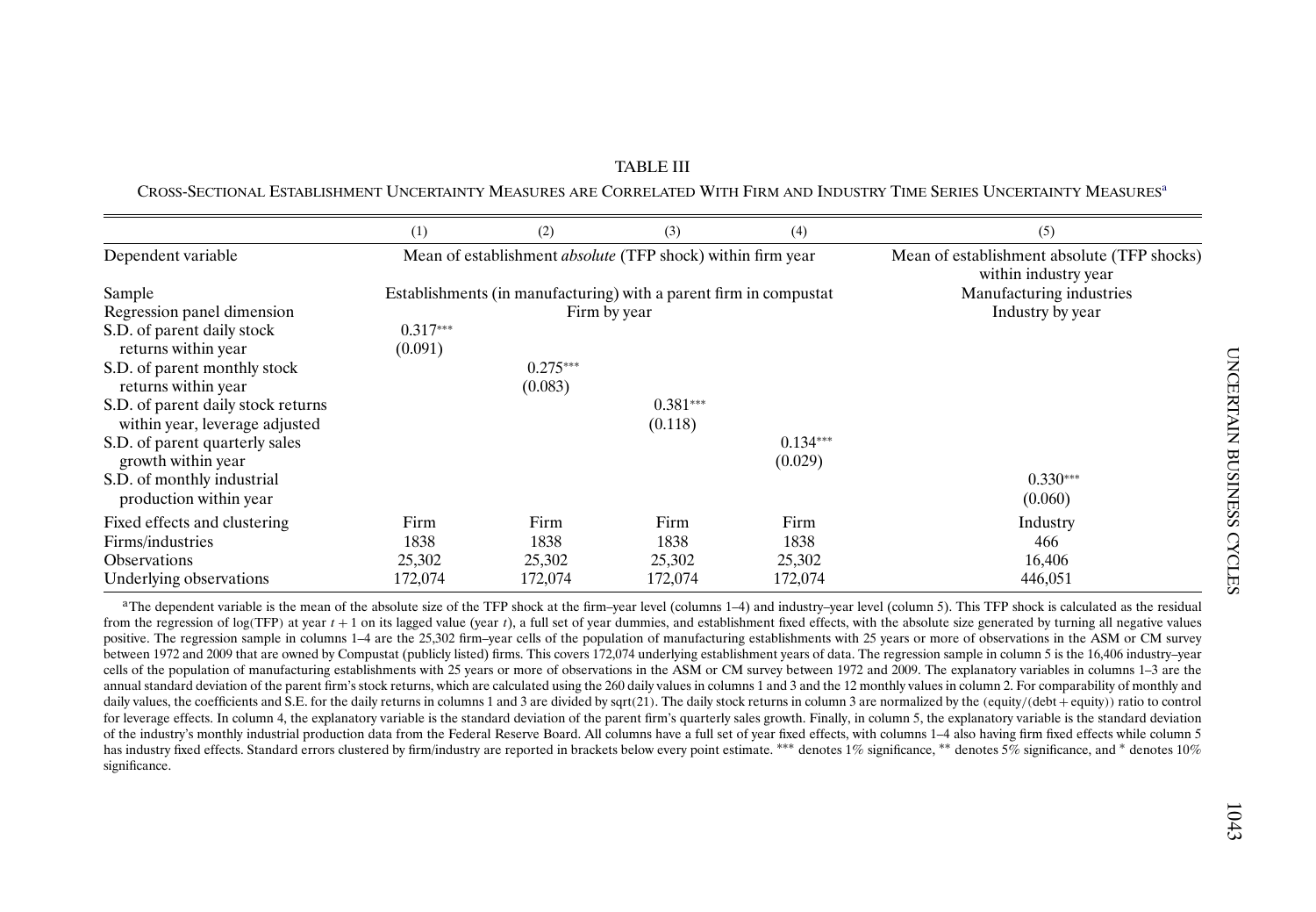# <span id="page-13-0"></span>1044 BLOOM ET AL.

on quarterly TFP growth from 1972Q1 to 2010Q4. We find that conditional heteroskedasticity of TFP growth is strongly countercyclical, rising by 25% during recessions, which is highly significant (a *t*-statistic of 6.1); this series is plotted in Appendix Figure A2.

#### 3. THE GENERAL EQUILIBRIUM MODEL

We proceed by analyzing the quantitative impact of variation in uncertainty within a DSGE model. Specifically, we consider an economy with heterogeneous firms that use capital and labor to produce a final good. Firms that adjust their capital stock and employment incur adjustment costs. As is standard in the RBC literature, firms are subject to an exogenous process for productivity. We assume that the productivity process has an aggregate and an idiosyncratic component. In addition to the standard first-moment shocks considered in the literature, we allow the second moment of the innovations to productivity to vary over time. That is, shocks to productivity can be fairly small in normal times, but become potentially large when uncertainty is high.

# 3.1. *Firms*

# 3.1.1. *Technology*

The economy is populated by a large number of heterogeneous firms that employ capital and labor to produce a single final good. We assume that each firm operates a diminishing returns to scale production function with capital and labor as the variable inputs. Specifically, a firm indexed by j produces output according to

$$
y_{j,t} = A_t z_{j,t} k_{j,t}^{\alpha} n_{j,t}^{\nu}, \quad \alpha + \nu < 1.
$$
 (5)

Each firm's productivity is a product of two separate processes: aggregate productivity,  $A_t$ , and an idiosyncratic component,  $z_{i,t}$ . Both the macro- and firm-level components of productivity follow autoregressive processes as noted in equations (2) and (3). We allow the variance of innovations to the productivity processes,  $\sigma_t^A$  and  $\sigma_t^Z$ , to vary over time according to a two-state Markov chain.

# 3.1.2. *Adjustment Costs*

There is a wide literature that estimates labor and capital adjustment costs (e.g., [Hayashi](#page-32-0) [\(1982\)](#page-32-0), [Nickell](#page-33-0) [\(1986\)](#page-33-0), [Caballero and Engel](#page-32-0) [\(1993\)](#page-32-0), [Caballero and Engel](#page-32-0) [\(1999\)](#page-32-0), [Ramey and Shapiro](#page-33-0) [\(2001\)](#page-33-0), [Hall](#page-32-0) [\(2004\)](#page-32-0), [Cooper and Haltiwanger](#page-32-0) [\(2006\)](#page-32-0), [Merz and](#page-33-0) [Yashiv](#page-33-0) [\(2007\)](#page-33-0), and [Cooper, Haltiwanger, and Willis](#page-32-0) [\(2015\)](#page-32-0)). In what follows, we incorporate all types of adjustment costs that have been estimated in [Bloom](#page-31-0) [\(2009\)](#page-31-0) to be statistically significant at the 5% level. As is well known in the literature, it is the presence of nonconvex adjustment costs that leads to a real options (wait-and-see effect) of uncertainty shocks.

*Capital Law of Motion.* A firm's capital stock evolves according to the standard law of motion

$$
k_{j,t+1} = (1 - \delta_k)k_{j,t} + i_{j,t},
$$
\n(6)

where  $\delta_k$  is the rate of capital depreciation and  $i_{j,t}$  denotes investment.

Capital adjustment costs are denoted by  $AC_k$ , and they equal the sum of (i) a fixed disruption cost  $F<sup>K</sup>$  for any investment/disinvestment and (ii) a partial irreversibility resale loss for disinvestment (i.e., the resale of capital occurs at a price that is only a share  $(1-S)$ )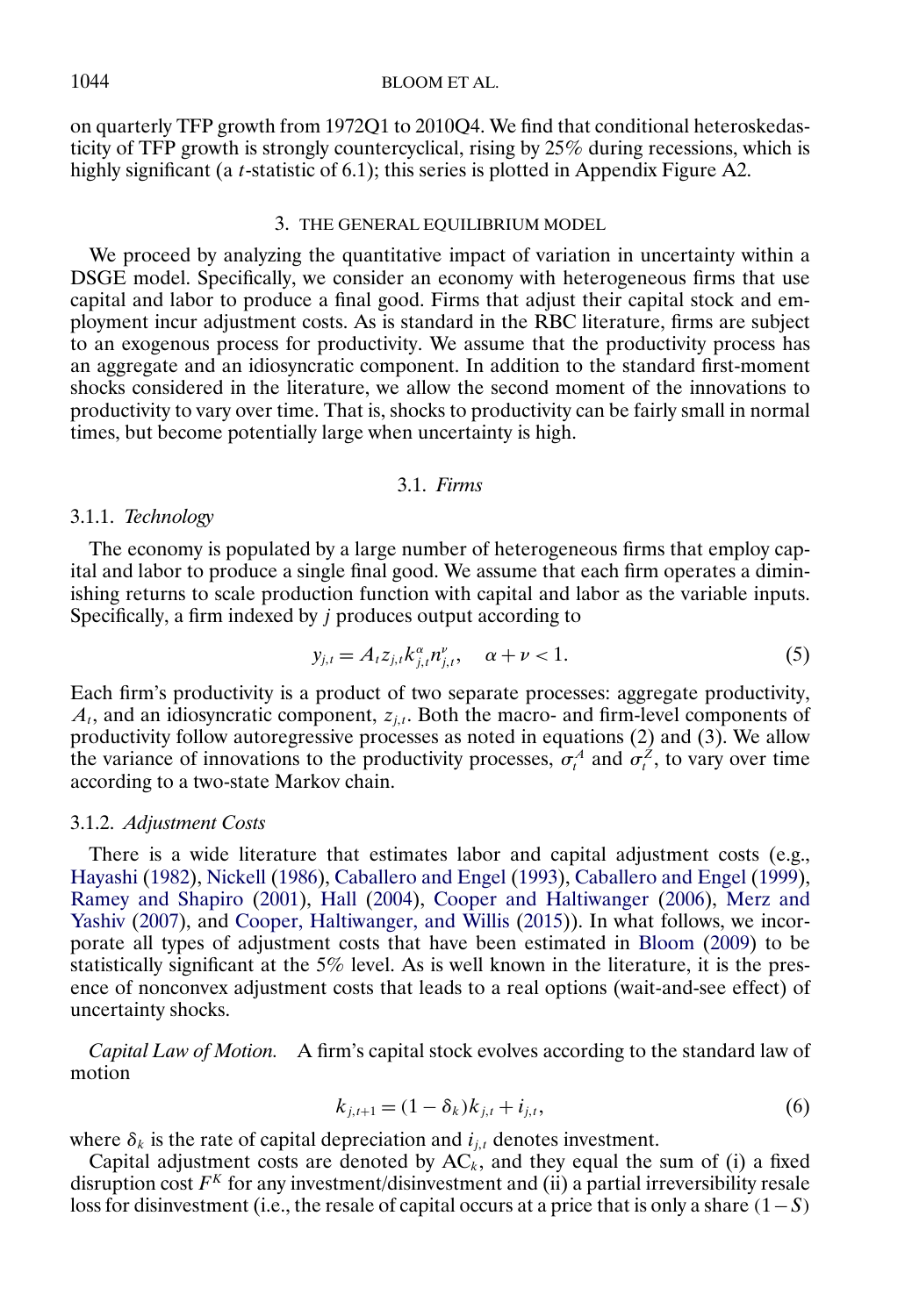<span id="page-14-0"></span>of its purchase price). Formally,

$$
AC^{k} = \mathbb{I}(|i| > 0) y(z, A, k, n)F^{k} + S|i|\mathbb{I}(i < 0).
$$
 (7)

*Hours Law of Motion.* The law of motion for hours worked is governed by

$$
n_{j,t} = (1 - \delta_n) n_{j,t-1} + s_{j,t},
$$
\n(8)

where  $s_{j,t}$  denotes the net flows into hours worked and  $\delta_n$  denotes the exogenous destruction rate of hours worked (due to factors such as retirement, illness, exogenous quits, etc.).

Labor adjustment costs are denoted by  $AC_n$  in total, and they equal the sum of (i) a fixed disruption cost  $F<sup>L</sup>$  and (ii) a linear hiring/firing cost, which is expressed as a fraction of the aggregate wage  $(Hw)$ . Formally,

$$
ACn = \mathbb{I}(|s| > 0) y(z, A, k, n)FL + |s|Hw.
$$
\n(9)

Note that these adjustment costs in labor imply that  $n_{i,t-1}$  is a state variable for the firm.

### 3.1.3. *The Firm's Value Function*

We denote by  $V(k, n_{-1}, z; A, \sigma^A, \sigma^Z, \mu)$  the value function of a firm. The seven state variables are given by (i) a firm's capital stock,  $k$ , (ii) a firm's hours stock from the previous period,  $n_{-1}$ , (iii) the firm's idiosyncratic productivity, z, (iv) aggregate productivity, A, (v) the current value of macro-uncertainty,  $\sigma^A$ , (vi) the current value of microuncertainty,  $\sigma^z$ , and (vii) the joint distribution of idiosyncratic productivity and firmlevel capital stocks and hours worked in the last period,  $\mu$ , which is defined for the space  $S = R_+ \times R_+ \times R_+$ .

Denoting by primes the value of next period variables, the dynamic problem of the firm consists of choosing investment and hours to maximize

$$
V(k, n_{-1}, z; A, \sigma^{A}, \sigma^{Z}, \mu)
$$
  
=  $\max_{i,n}$  { $-AC^{k}(k, n_{-1}, z, k'; A, \sigma^{A}, \sigma^{Z}, \mu) - AC^{n}(k, n_{-1}, z, n; A, \sigma^{A}, \sigma^{Z}, \mu) \n+ \mathbb{E}[m(A, \sigma^{A}, \sigma^{Z}, \mu; A', \sigma^{A'}, \sigma^{Z'}, \mu')V(k', n, z'; A', \sigma^{A'}, \sigma^{Z'}, \mu')]$ } (10)

given a law of motion for the joint distribution of idiosyncratic productivity, capital, and hours,

$$
\mu' = \Gamma\left(A, \sigma^A, \sigma^Z, \mu\right),\tag{11}
$$

and the stochastic discount factor, m, which we discuss below in Section [3.4.](#page-15-0) The term  $w(A, \sigma^A, \sigma^Z, \mu)$  denotes the wage rate in the economy;  $K(k, n_{-1}, z; A, \sigma^A, \sigma^Z, \mu)$  and  $N<sup>d</sup>(k, n<sub>-1</sub>, z; A, \sigma<sup>A</sup>, \sigma<sup>Z</sup>, \mu)$  denote the policy rules associated with the firm's choice of capital for the next period and current demand for hours worked.

#### 3.2. *Households*

The economy is populated by a large number of identical households that we normalize to a measure 1. Households choose paths of consumption, labor supply, and investment in firm shares to maximize lifetime utility. We use the measure  $\psi$  to denote the one-period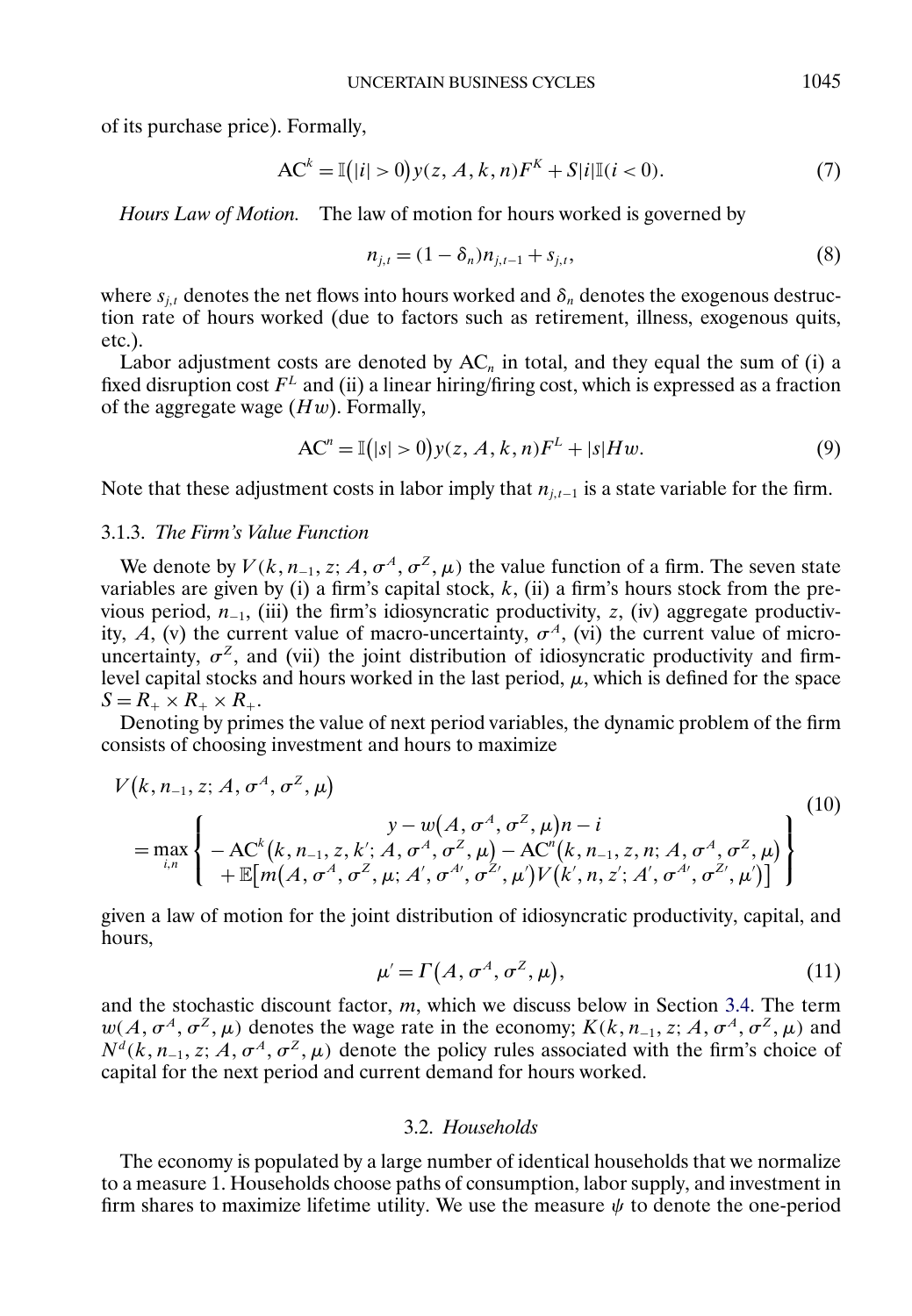<span id="page-15-0"></span>purchased shares in firms. The dynamic problem of the household is given by

$$
W(A, \sigma^A, \sigma^Z, \mu) = \max_{\{C, N, \psi'\}} \{ U(C, N) + \beta \mathbb{E} \big[ W(A', \sigma^{A'}, \sigma^{Z'}, \mu') \big] \},\tag{12}
$$

subject to the law of motion for  $\mu$  and a sequential budget constraint

$$
C + \int q(k', n, z; A, \sigma^A, \sigma^Z, \mu) d\psi'(k', n, z)
$$
  
\n
$$
\leq w(A, \sigma^A, \sigma^Z, \mu)N + \int \rho(k, n_{-1}, z; A, \sigma^A, \sigma^Z, \mu) d\mu(k, n_{-1}, z).
$$
\n(13)

Households receive labor income as well as the sum of dividends and the resale value of their investments priced at  $\rho(k, n_{-1}, z; A, \sigma^A, \sigma^Z, \mu)$ . With these resources the household consumes and buys new shares at a price  $q(k', n, z; A, \sigma^A, \sigma^Z, \mu)$  per share of the different firms in the economy. We denote by  $C(\psi, A, \sigma^A, \sigma^Z, \mu)$ ,  $N^s(\psi, A, \sigma^A, \sigma^Z, \mu)$ , and  $\Psi'(k', n, z; A, \sigma^A, \sigma^Z, \mu)$  the policy rules that determine current consumption, time worked, and quantities of shares purchased in firms that begin the next period with a capital stock  $k'$  and who currently employ *n* hours with idiosyncratic productivity z.

## 3.3. *Recursive Competitive Equilibrium*

A recursive competitive equilibrium in this economy is defined by a set of quantity functions {C, N<sup>s</sup>,  $\Psi$ ', K, N<sup>d</sup>}, pricing functions {w, q,  $\rho$ , m}, and lifetime utility and value functions  $\{W, V\}$ , where V and  $\{K, N^d\}$  are the value and policy functions, respectively, that solve [\(10\)](#page-14-0), while W and {C,  $N^s$ ,  $\Psi'$ } are, respectively, the value and policy functions that solve (12). There is market clearing in asset markets

$$
\mu'(k',n,z')=\int \psi'(k',n,z)f(z'|z)\,dz,
$$

the goods market

$$
C(\psi, A, \sigma^A, \sigma^Z, \mu)
$$
  
= 
$$
\int \left[ \begin{array}{c} Az k^{\alpha} N^d(k, n_{-1}, z; A, \sigma^A, \sigma^Z, \mu)^{\nu} - (K(k, n_{-1}, z; A, \sigma^A, \sigma^Z, \mu) - (1 - \delta_k)k) \\ -AC^k(k, K(k, n_{-1}, z; A, \sigma^A, \sigma^Z, \mu)) - AC^{\nu}(n_{-1}, N(k, n_{-1}, z; A, \sigma^A, \sigma^Z, \mu)) \end{array} \right]
$$
  

$$
d\mu(k, n_{-1}, z),
$$

and the labor market

$$
N^{s}(\psi, A, \sigma^{A}, \sigma^{Z}, \mu) = \int N^{d}(k, n_{-1}, z; A, \sigma^{A}, \sigma^{Z}, \mu) d\mu(k, n_{-1}, z).
$$

Finally, the evolution of the joint distribution of z, k, and  $n_{-1}$  is consistent. That is, Γ (A,  $\sigma^A$ ,  $\sigma^Z$ , μ) is generated by  $K(k, n_{-1}, z; A, \sigma^A, \sigma^Z, \mu)$ ,  $N^d(k, n_{-1}, z; A, \sigma^A, \sigma^Z, \mu)$ , and the exogenous stochastic evolution of A, z,  $\sigma^2$  and  $\sigma^A$ , along with the appropriate integration of firms' optimal choices of capital and hours worked given current state variables.

### 3.4. *Sketch of the Numerical Solution*

We briefly describe the solution algorithm, which heavily relies on the approach in [Khan](#page-33-0) [and Thomas](#page-33-0) [\(2008\)](#page-33-0) and [Bachmann, Caballero, and Engel](#page-31-0) [\(2013\)](#page-31-0). Fuller details are laid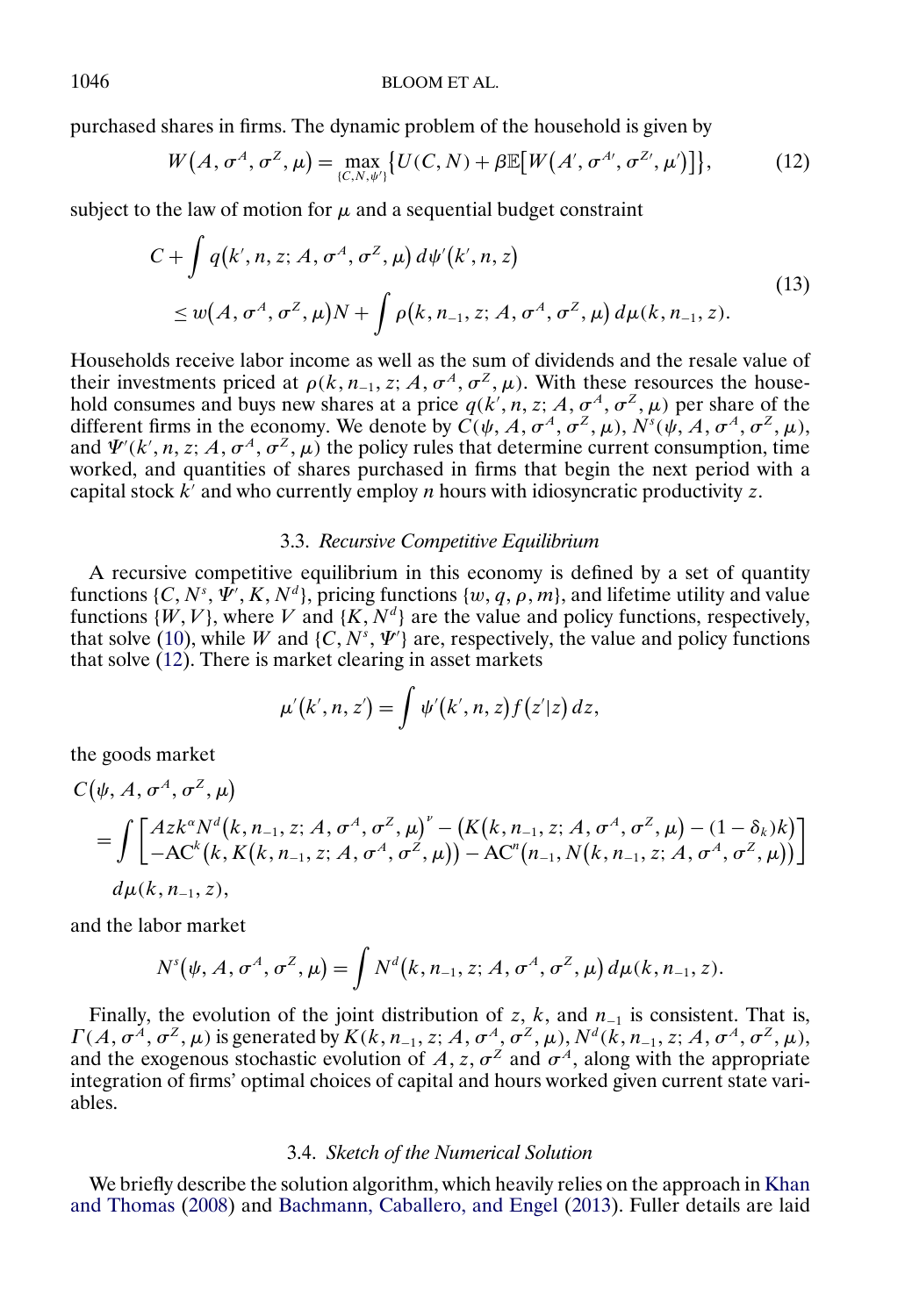<span id="page-16-0"></span>out in Appendix B, and the full code is available in the Supplementary Material [\(Bloom](#page-31-0) [et al.](#page-31-0) [\(2018\)](#page-31-0)).

The model can be simplified substantially if we combine the firm and the household problems into a single dynamic optimization problem. From the household problem, we get

$$
w = -\frac{U_N(C, N)}{U_C(C, N)},\tag{14}
$$

$$
m = \beta \frac{U_C(C', N')}{U_C(C, N)},\tag{15}
$$

where equation (14) is the standard optimality condition for labor supply and equation (15) is the standard expression for the stochastic discount factor. We assume that the momentary utility function for the household is separable across consumption and hours worked,

$$
U(C_t, N_t) = \frac{C_t^{1-\eta}}{1-\eta} - \theta \frac{N_t^{\chi}}{\chi},
$$
\n(16)

implying that the wage rate is given by

$$
w_t = \theta N_t^{\chi-1} C_t^{\eta}.
$$
\n<sup>(17)</sup>

We define the intertemporal price of consumption goods as  $p(A, \sigma^Z, \sigma^A, \mu) \equiv U_C(C, N)$ . This then allows us to redefine the firm's problem in terms of marginal utility, denoting the new value function as  $\tilde{V} \equiv pV$ . The firm problem can then be expressed as

$$
\tilde{V}(k, n_{-1}, z; A, \sigma^A, \sigma^Z, \mu)
$$
\n
$$
= \max_{\{i,n\}} \left\{ P(A, \sigma^A, \sigma^Z, \mu) (y - w(A, \sigma^A, \sigma^Z, \mu) n - i - AC^k - AC^n) \right\}.
$$
\n
$$
(18)
$$
\n
$$
+ \beta \mathbb{E} [\tilde{V}(k', n, z'; A', \sigma^{A'}, \sigma^{Z'}, \mu')]
$$

To solve this problem, we employ nonlinear techniques that build upon [Krusell and Smith](#page-33-0) [\(1998\)](#page-33-0). Detailed discussion of the algorithm is provided in Appendix B, where we implement a range of alternative implementations of our Krusell–Smith type algorithm. Importantly, as we discuss in Appendix B, the main results remain robust across the different alternatives we consider.

# 4. PARAMETER VALUES

In this section, we describe the quantitative specification of our model. To maintain comparability with the RBC literature, we perform a standard calibration when possible (see Section [4.1](#page-18-0) and Table [IV\)](#page-17-0). However, the parameters that govern the uncertainty process cannot be calibrated to match first moments in the U.S. data; neither have they been previously estimated in the literature. As such, we adopt a simulated method of moments (SMM) estimation procedure to choose these values in Section [4.2.](#page-18-0) In Section [5.2.3,](#page-25-0) we explore the sensitivity of the results to different parameter values.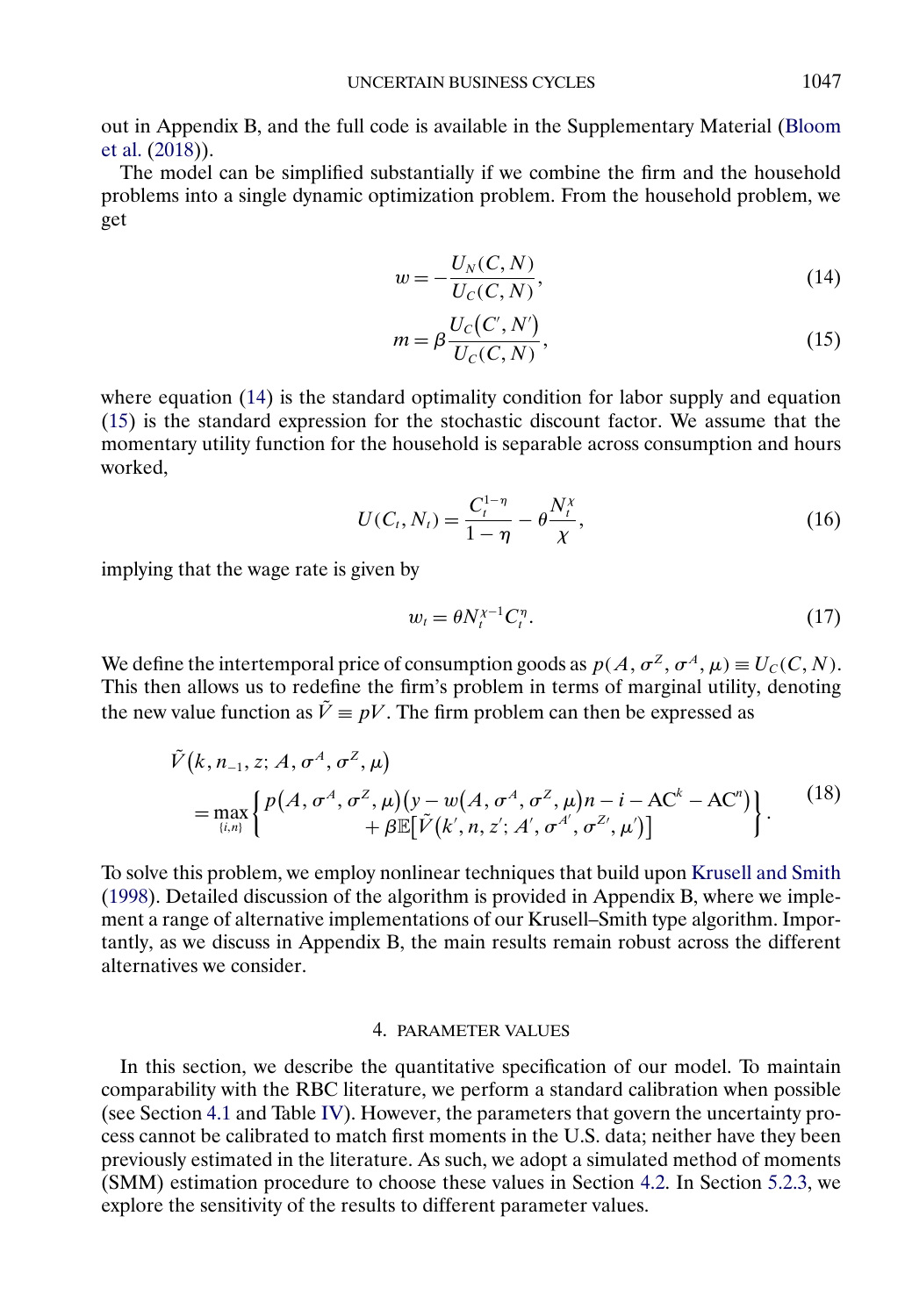<span id="page-17-0"></span>

|                            |              | TABLE IV                                                                     |     |
|----------------------------|--------------|------------------------------------------------------------------------------|-----|
|                            |              | CALIBRATED MODEL PARAMETERS <sup>a</sup>                                     |     |
| Preferences and Technology |              |                                                                              |     |
|                            | $0.95^{1/4}$ | Annual discount factor of 95%                                                |     |
|                            |              | Unit elasticity of intertemporal substitution (Khan and Thomas (2008))       |     |
|                            |              | Leisure preference, households spend 1/3 of time working                     |     |
| X                          |              | Infinite Frisch elasticity of labor supply (Khan and Thomas (2008))          |     |
| $\alpha$                   | 0.25         | CRS production, isoelastic demand with 33% markup                            |     |
|                            | 0.5          | CRS labor share of $2/3$ , capital share of $1/3$                            |     |
| $\rho^A$                   | 0.95         | Quarterly persistence of aggregate productivity (Khan and Thomas (2008))     |     |
|                            | 0.95         | Quarterly persistence of idiosyncratic productivity (Khan and Thomas (2008)) | प्प |
| <b>Adjustment Costs</b>    |              |                                                                              |     |
| $\delta_k$                 | $2.6\%$      | Annual depreciation of capital stock of 10%                                  |     |
| $\delta_n$                 | 8.8%         | Annual labor destruction rate of 35% (Shimer (2005))                         |     |
| $F^K$                      |              | Fixed cost of changing capital stock (Bloom (2009))                          |     |
|                            | 33.9%        | Resale loss of capital in $\%$ (Bloom (2009))                                |     |
|                            | $2.1\%$      | Fixed cost of changing hours in $\%$ of annual sales (Bloom (2009))          |     |
| Н                          | $1.8\%$      | Per worker hiring/firing cost in $%$ of annual wage bill (Bloom (2009))      |     |

<sup>a</sup>The model parameters relating to preferences, technology, and adjustment costs are calibrated as referenced above.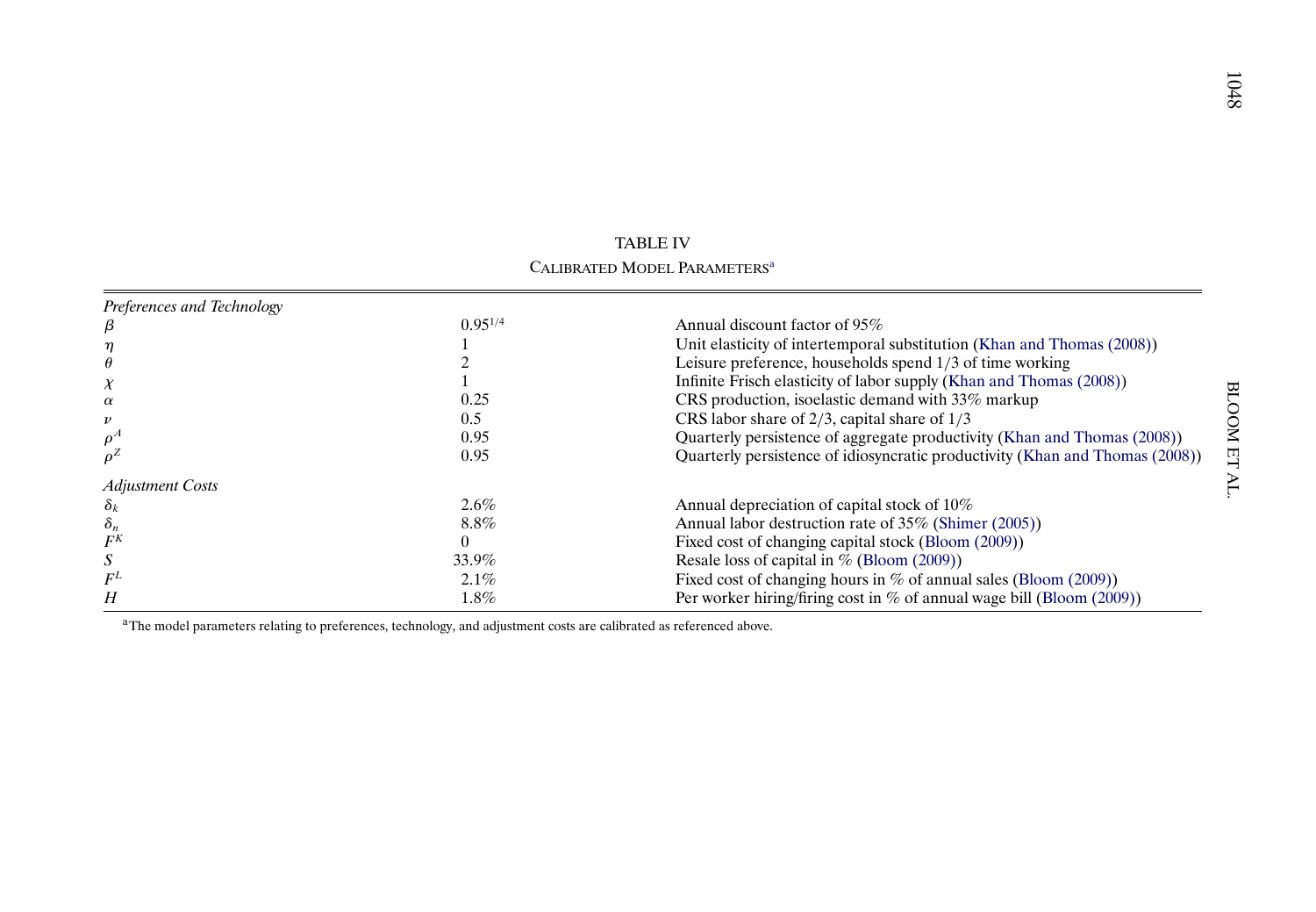#### UNCERTAIN BUSINESS CYCLES 1049

### 4.1. *Calibration*

# <span id="page-18-0"></span>*Frequency and Preferences*

We set the time period to equal a quarter. The household's discount rate,  $\beta$ , is set to match an annual interest rate of 5%. The variable  $\eta$  is set equal to 1, which implies that the momentary utility function features an elasticity of intertemporal substitution of 1 (i.e., log preferences in consumption). Following [Khan and Thomas](#page-33-0) [\(2008\)](#page-33-0) and [Bachmann, Caballero, and Engel](#page-31-0) [\(2013\)](#page-31-0), we assume that  $\chi = 1$ . This assumption implies that we do not need to forecast the wage rate in addition to the forecast of  $p$  in our Krusell–Smith algorithm, since the household's labor optimality condition with  $\chi = 1$  implies that the wage is a function of p alone. We set the parameter  $\theta$  such that households spend about a third of their time working in the nonstochastic steady state.

### *Production Function, Depreciation, and Adjustment Costs*

We set  $\delta_k$  to match a 10% annual capital depreciation rate. Based on [Shimer](#page-33-0) [\(2005\)](#page-33-0), we set the annual exogenous quit rate to 35%. We set the exponents on capital and labor in the firm's production function to be  $\alpha = 0.25$  and  $\nu = 0.5$ , consistent with a capital cost share of 1/3 of total input costs.

As previously discussed, the existing literature provides a wide range of estimates for capital and labor adjustment costs. We use adjustment cost parameters from [Bloom](#page-31-0) [\(2009\)](#page-31-0). The resale loss of capital amounts to 34%. The fixed cost of adjusting hours is set to 2.1% of annual sales, and the hiring and firing costs equal  $1.8\%$  of annual wages.

# *Aggregate and Idiosyncratic TFP Processes*

Productivity, both at the aggregate and the idiosyncratic level, is determined by AR(1) processes as specified in equations [\(2\)](#page-3-0) and [\(3\)](#page-3-0). The serial autocorrelation parameters  $\rho^A$ and  $\rho^2$  are set to 0.95, similar to the quarterly value used by [Khan and Thomas](#page-33-0) [\(2008\)](#page-33-0).

# 4.2. *Estimation*

#### *The Uncertainty Process*

We assume that the stochastic volatility processes,  $\sigma_t^A$  and  $\sigma_t^Z$ , follow a two-point Markov chain:

$$
\sigma_t^A \in \left\{ \sigma_L^A, \sigma_H^A \right\}, \quad \text{where } \Pr(\sigma_{t+1}^A = \sigma_j^A | \sigma_t^A = \sigma_k^A) = \pi_{k,j}^{\sigma A}, \tag{19}
$$

$$
\sigma_t^Z \in \left\{ \sigma_L^Z, \sigma_H^Z \right\}, \quad \text{where } \Pr(\sigma_{t+1}^Z = \sigma_j^Z | \sigma_t^Z = \sigma_k^Z) = \pi_{k,j}^{\sigma Z}. \tag{20}
$$

Since we cannot directly observe the stochastic process of uncertainty in the data, we proceed with SMM estimation. We formally discuss in Appendix C the estimation procedure and all relevant details.

Since the empirical results in Section [2](#page-3-0) suggested that microeconomic and macroeconomic uncertainty co-move through the business cycle, we assume that a single process determines the economy's uncertainty regime. That is, our assumption of a single uncertainty process implies that whenever microeconomic uncertainty is low (or high), so is macroeconomic uncertainty. This assumption reduces the number of parameters governing the uncertainty process to six:  $\sigma_L^A$ ,  $\sigma_H^A$ ,  $\sigma_L^Z$ ,  $\sigma_H^Z$ ,  $\pi_{L,H}^{\sigma}$ , and  $\pi_{H,L}^{\sigma}$ .

As the uncertainty process has a direct impact on observable cross-sectional and aggregate time-series moments, it is natural that the SMM estimator minimizes the sum of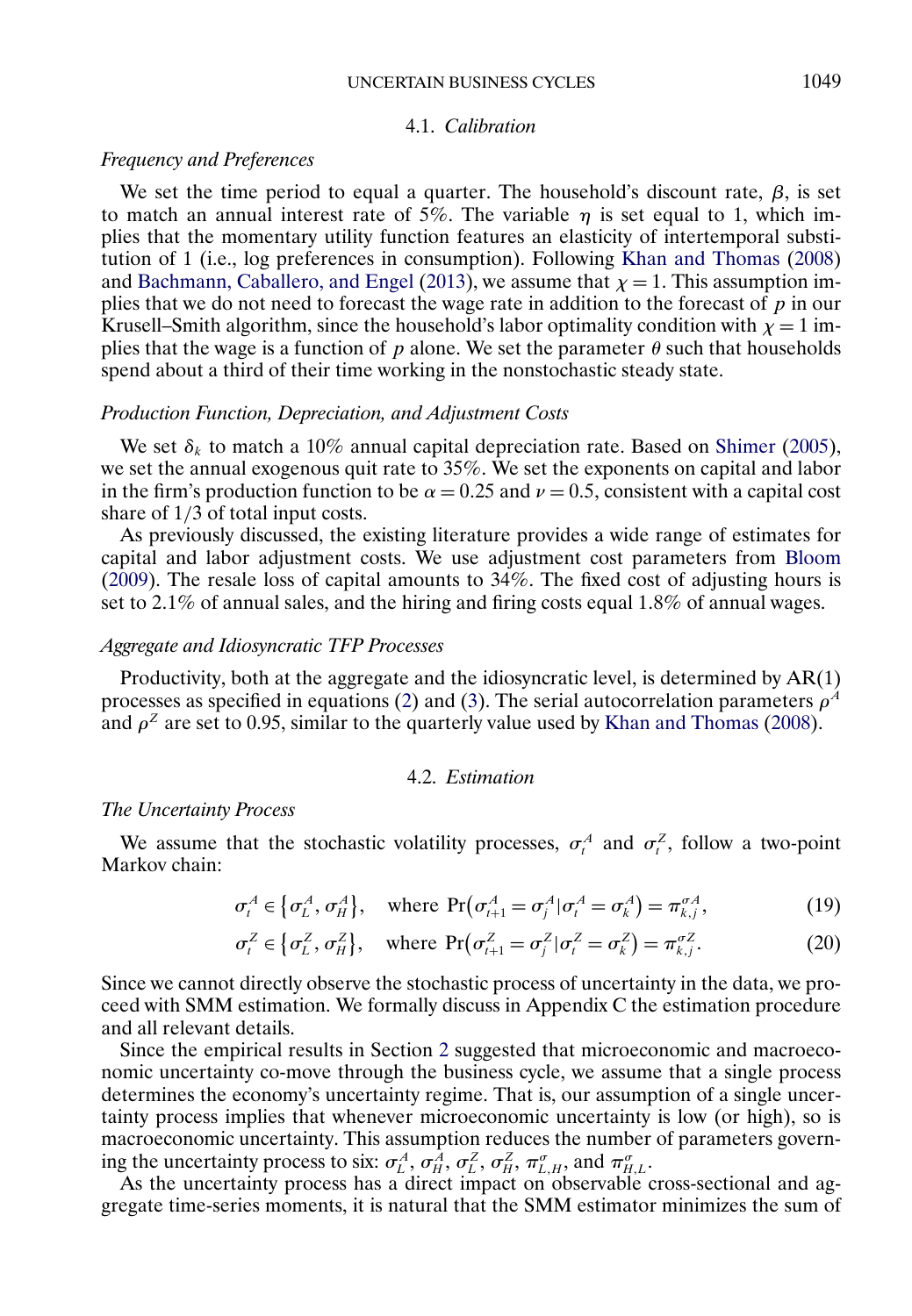### <span id="page-19-0"></span>1050 BLOOM ET AL.

#### TABLE V

| ESTIMATED UNCERTAINTY PARAMETERS <sup>a</sup> |  |
|-----------------------------------------------|--|
|-----------------------------------------------|--|

| Quantity                | Estimate | <b>Standard Error</b> |                                                                      |
|-------------------------|----------|-----------------------|----------------------------------------------------------------------|
| $\sigma_I^A$            | 0.67     | (0.098)               | Quarterly standard deviation of macroproductivity shocks $(\%)$      |
| $\sigma_H^A/\sigma_I^A$ | 1.6      | (0.015)               | Macrovolatility increase in high uncertainty state                   |
| $\sigma_r^Z$            | 5.1      | (0.807)               | Quarterly standard deviation of microproductivity shocks $(\%)$      |
| $\sigma_H^Z/\sigma_L^Z$ | 4.1      | (0.043)               | Microvolatility increase in high uncertainty state                   |
| $\pi_{L,H}^{\sigma}$    | 2.6      | (0.485)               | Quarterly transition probability from low to high uncertainty $(\%)$ |
| $\pi_{H,H}^{\sigma}$    | 94.3     | (16.38)               | Quarterly probability of remaining in high uncertainty $(\%)$        |

aThe uncertainty process parameters are structurally estimated through an SMM procedure (see the main text and Appendix C in the Supplemental Material). The estimation process targets the time-series moments of the cross-sectional interquartile range of the establishment-level shock to estimated productivity in the Census of Manufactures and Annual Survey of Manufactures manufacturing sample, along with the time-series moments of estimated heteroskedasticity of the U.S. aggregate Solow residual based on a  $GARCH(1, 1)$  model. Both sets of target moments from the data are computed from 1972 to 2010.

squared percentage deviations of the following eight model and U.S. data moments: At the microeconomic level, we target the (i) mean, (ii) standard deviation, (iii) skewness, and (iv) autocorrelation of the time series of the cross-sectional interquartile range of establishment TFP shocks computed from our annual Census sample covering 1972–2010. At the macrolevel, we target the same four moments based on the time series of estimated heteroskedasticity using a  $GARCH(1, 1)$  model for the annualized quarterly growth rate of the U.S. Solow residual, covering 1972Q1–2010Q4. We display the estimated uncertainty process parameters in Table V and the targeted moments in Table VI.

Based on this estimation procedure, we find that periods of high uncertainty occur with a quarterly probability of 2-6%. The period of heightened uncertainty is estimated to be persistent with a quarterly probability of 94% of staying in the high uncertainty state. Aggregate volatility is 0.67% with low uncertainty and increases by approximately 60% when an uncertainty shock arrives. Idiosyncratic volatility is estimated to equal 5.1% and

|                    | Data  | Model |
|--------------------|-------|-------|
| Macro-moments      |       |       |
| Mean               | 3.36  | 3.58  |
| Standard deviation | 0.76  | 0.59  |
| <b>Skewness</b>    | 0.83  | 1.18  |
| Serial correlation | 0.88  | 0.83  |
| Micro-moments      |       |       |
| Mean               | 39.28 | 38.44 |
| Standard deviation | 4.89  | 4.55  |
| <b>Skewness</b>    | 1.16  | 0.81  |
| Serial correlation | 0.75  | 0.65  |

# TABLE VI UNCERTAINTY PROCESS MOMENTSa

aThe microdata moments are calculated from the U.S. Census of Manufactures and Annual Survey of Manufactures sample using annual data from 1972–2010. Microdata moments are computed from the cross-sectional interquartile range of the estimated shock to establishment-level productivity, in percentages. The model micro-moments are computed in the same fashion as the data moments, after correcting for measurement error in the data establishment-level regressions and aggregating to annual frequency. The macrodata moments refer to the estimated heteroskedasticity from 1972-2010 implied by a GARCH(1,1) model of the annualized quarterly change in the aggregate U.S. Solow residual, with quarterly data downloaded from John Fernald's website. The model macro-moments are computed from an analogous GARCH(1, 1) estimation on simulated aggregate data. All model results are based on a simulation of 1000 firms for 5000 quarters, discarding the first 500 periods.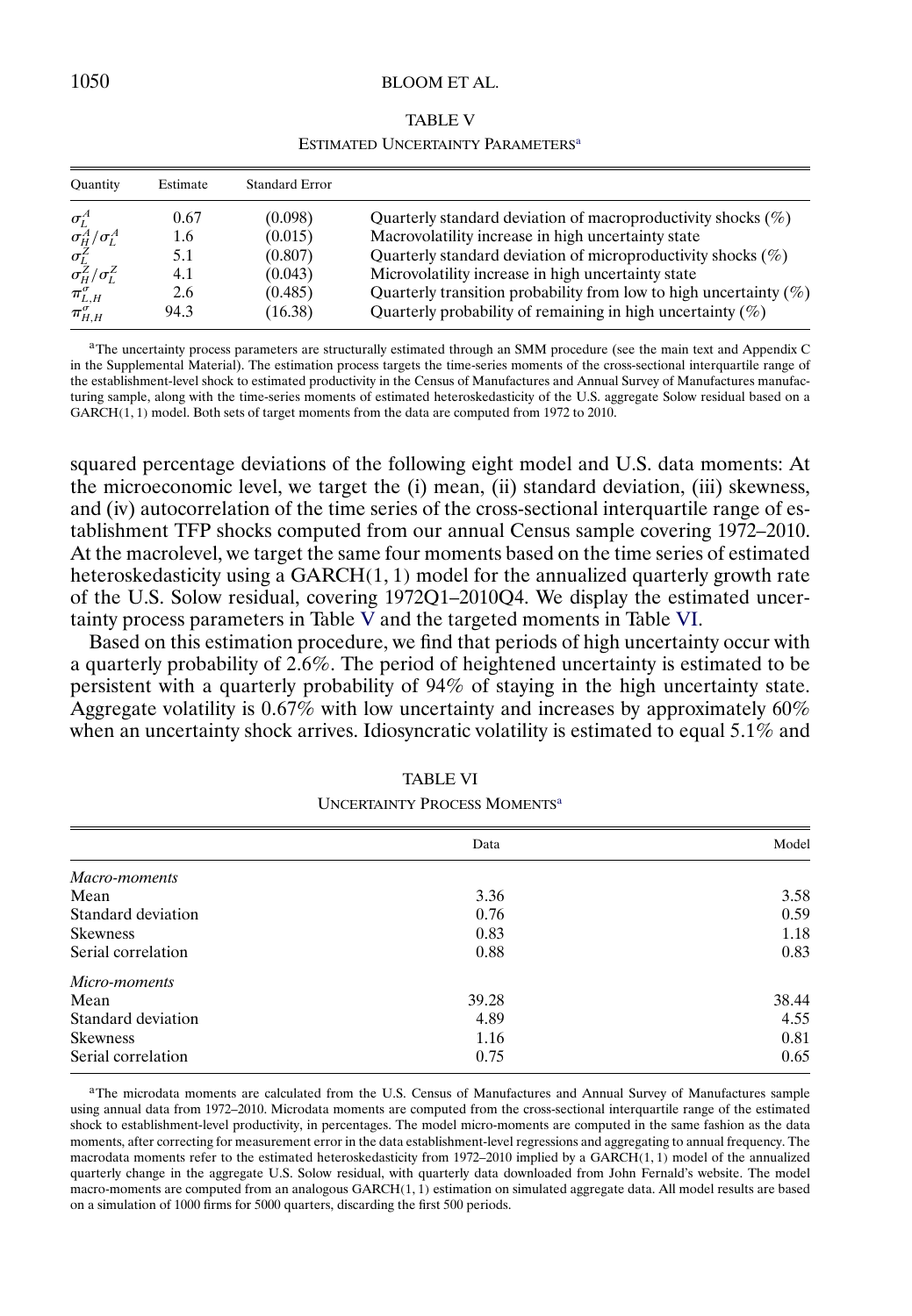<span id="page-20-0"></span>it increases by approximately 310% in the heightened uncertainty state. Table [V](#page-19-0) reports the point estimates and standard errors from the SMM estimation procedure. As the table shows, most of these parameters are estimated precisely. However, in Section [5.2.3,](#page-25-0) we discuss the robustness of our numerical results to modification of each of these six parameters.

It is useful at this point to explain the large estimated increase in underlying fundamental microeconomic uncertainty  $\sigma_t^Z$  on the impact of an uncertainty shock in light of the apparently more muted fluctuations of our microeconomic uncertainty proxy in Figure [3.](#page-5-0) Although closely related and informative for one another, the two series are distinct. Crucially, as we discuss in detail in our estimation Appendix C, the process of constructing our cross-sectional data proxy for microeconomic uncertainty involves time aggregation from quarterly to annual frequency, an unavoidable temporal mismatch of the measurement of inputs and outputs within the year, as well as measurement error of productivity in the underlying Census of Manufactures sample. In Appendix C, we demonstrate within the model that each of these measurement steps leads to a reduction in the variability of the uncertainty proxy relative to its mean level, with the temporal mismatch between input and output measurement, as well as measurement error itself, accounting for the bulk of the shift. The large increase in microeconomic uncertainty  $\sigma_t^Z$ , which we estimate upon impact of an uncertainty shock, is critical for matching the behavior of measured productivity shock dispersion in the data. As Table [VI](#page-19-0) demonstrates, the estimated model quite closely captures the overall time-series properties of measured uncertainty in our data.

#### 5. QUANTITATIVE ANALYSIS

In what follows, we explore the quantitative implications of our model. We begin by discussing the unconditional second moments generated by the model. We then continue by specifically studying the effects of an uncertainty shock.

#### 5.1. *Business Cycle Statistics*

Table [VII](#page-21-0) illustrates that the model generates second-moment statistics that resemble their empirical counterparts in U.S. data. We simulate the model over 5000 quarters using the histogram or nonstochastic simulation approach following [Young](#page-34-0) [\(2010\)](#page-34-0). We then compute the standard set of business cycle statistics, after discarding an initial 500 quarters. As in the data, investment and hours co-move with output. Output and consumption co-move, although not as much as in the data. Investment is more volatile than output, while consumption is less volatile. Given the high assumed Frisch elasticity of labor supply, the model also generates a realistic volatility of hours relative to output. See [Rogerson](#page-33-0) [\(1988\)](#page-33-0), [Hansen](#page-32-0) [\(1985\)](#page-32-0), or [Benhabib, Rogerson, and Wright](#page-31-0) [\(1991\)](#page-31-0) for a discussion of underlying mechanisms that can generate more elastic labor supply in this class of models. Overall, we conclude that the business cycle implications of our model are consistent with the common findings in the literature.

#### 5.2. *The Effects of an Uncertainty Shock*

As has been known since at least [Scarf](#page-33-0) [\(1959\)](#page-33-0), nonconvex adjustment costs lead to Ss investment and hiring policy rules. Firms do not hire and invest until productivity reaches an upper threshold (the S in Ss), and do not fire and disinvest until productivity hits a lower threshold (the s in Ss). This is shown for labor in Figure [5,](#page-21-0) which plots the distribution of firms by their productivity/labor ratios,  $\frac{Az}{n-1}$ , after the micro- and macro-shocks have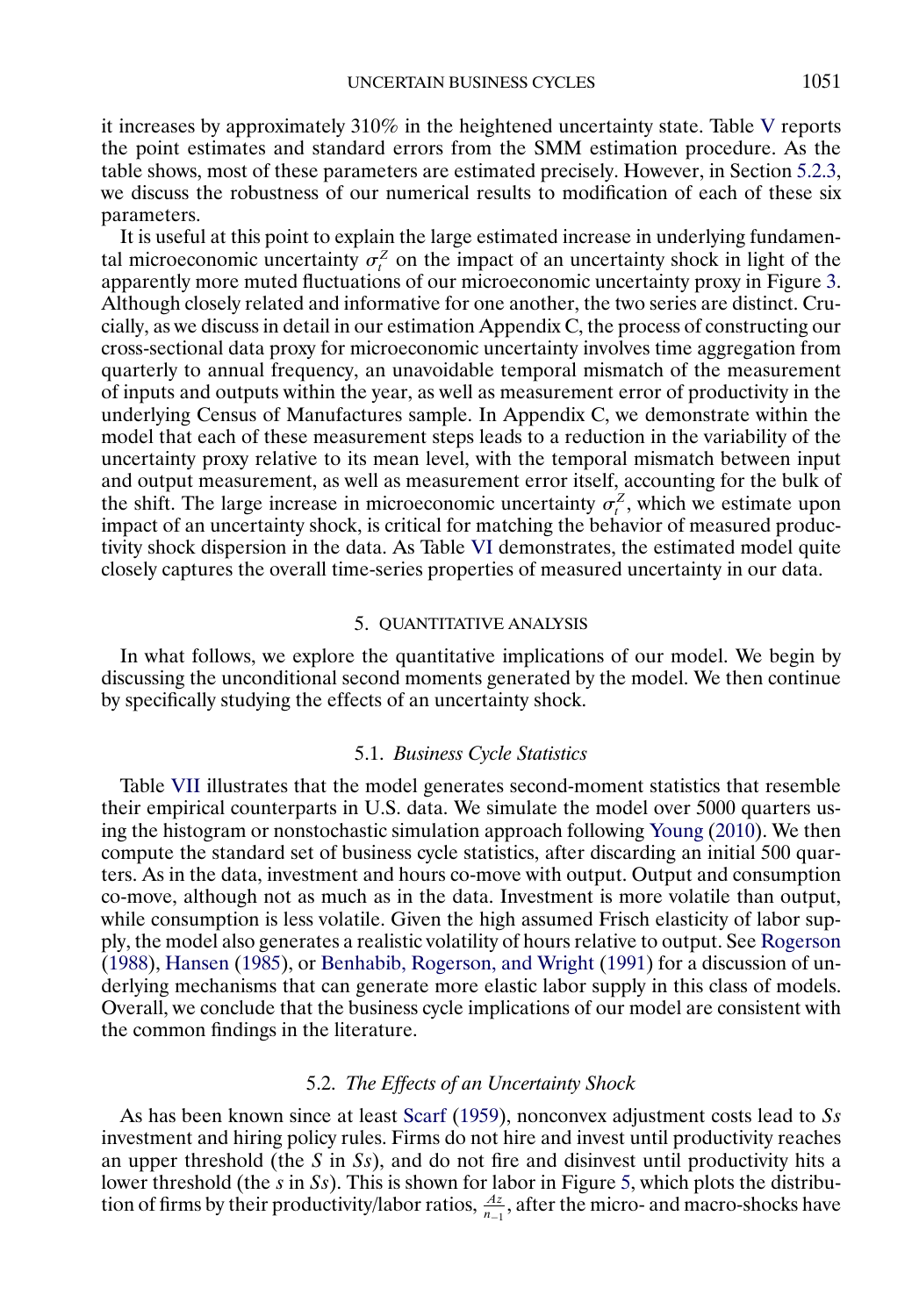# <span id="page-21-0"></span>1052 BLOOM ET AL.

|             |             |             | <u> 2001:1200 CIUS ON HILDING</u> |             |             |              |
|-------------|-------------|-------------|-----------------------------------|-------------|-------------|--------------|
|             |             | Data        |                                   |             | Model       |              |
|             |             | $\sigma(x)$ |                                   | $\sigma(x)$ |             |              |
|             | $\sigma(x)$ | $\sigma(y)$ | $\rho(x, y)$                      | $\sigma(x)$ | $\sigma(y)$ | $\rho(x, y)$ |
| Output      | 1.6         | $1.0\,$     | 1.0                               | 2.0         | 1.0         | 1.0          |
| Investment  | 7.0         | 4.5         | 0.9                               | 11.9        | 6.0         | 0.9          |
| Consumption | 1.3         | 0.8         | 0.9                               | 0.9         | 0.4         | 0.5          |
| Hours       | 2.0         | 1.3         | 0.9                               | 2.4         | 1.2         | 0.8          |

| <b>TABLE VII</b>                             |
|----------------------------------------------|
| <b>BUSINESS CYCLE STATISTICS<sup>a</sup></b> |

<sup>a</sup>The first panel contains business cycle statistics for quarterly U.S. data covering 1972Q1–2010Q4. The term  $\sigma(x)$  is the standard deviation of the log variable,  $\sigma(y)$  is the standard deviation in log variable relative to the standard deviation of log output, and  $\rho(x, y)$ is the correlation of the log variable and log output. All business cycle data are current as of July 14, 2014. Output is real gross domestic product (FRED GDPC1), investment is real gross private domestic investment (GPDIC1), consumption is real personal consumption expenditures (PCECC96), and hours is total nonfarm business sector hours (HOANBS). The second panel contains business cycle statistics from unconditional simulation of the estimated model, computed from a 5000-quarter simulation with the first 500 periods discarded. All series are HP-filtered with smoothing parameter 1600, in logs expressed as percentages.

been drawn but before firms have adjusted. On the right is the firm-level hiring threshold (right solid line) and on the left the firing threshold (left solid line), in the case of low uncertainty. Firms to the right of the hiring line will hire, firms to the left of the firing line will fire, and those in the middle will be inactive for the period.

An increase in uncertainty increases the returns to inaction, shown by the increased hiring threshold (right dotted line) and reduced firing threshold (left dotted line). When uncertainty is high, firms become more cautious as labor adjustment costs make it expen-



FIGURE 5.—The impact of an increase in uncertainty on the hiring and firing thresholds. Notes: The figure plots the simulated cross-sectional marginal distribution of micro-level labor inputs after productivity shock realizations and before labor adjustment. The distribution plots a representative period with average aggregate productivity and low uncertainty levels. The vertical hiring and firing thresholds are computed based on firm policy functions with average micro-level productivity realizations, taking as given the aggregate state of the economy with low uncertainty (solid lines) and a high uncertainty counterfactual (dotted lines).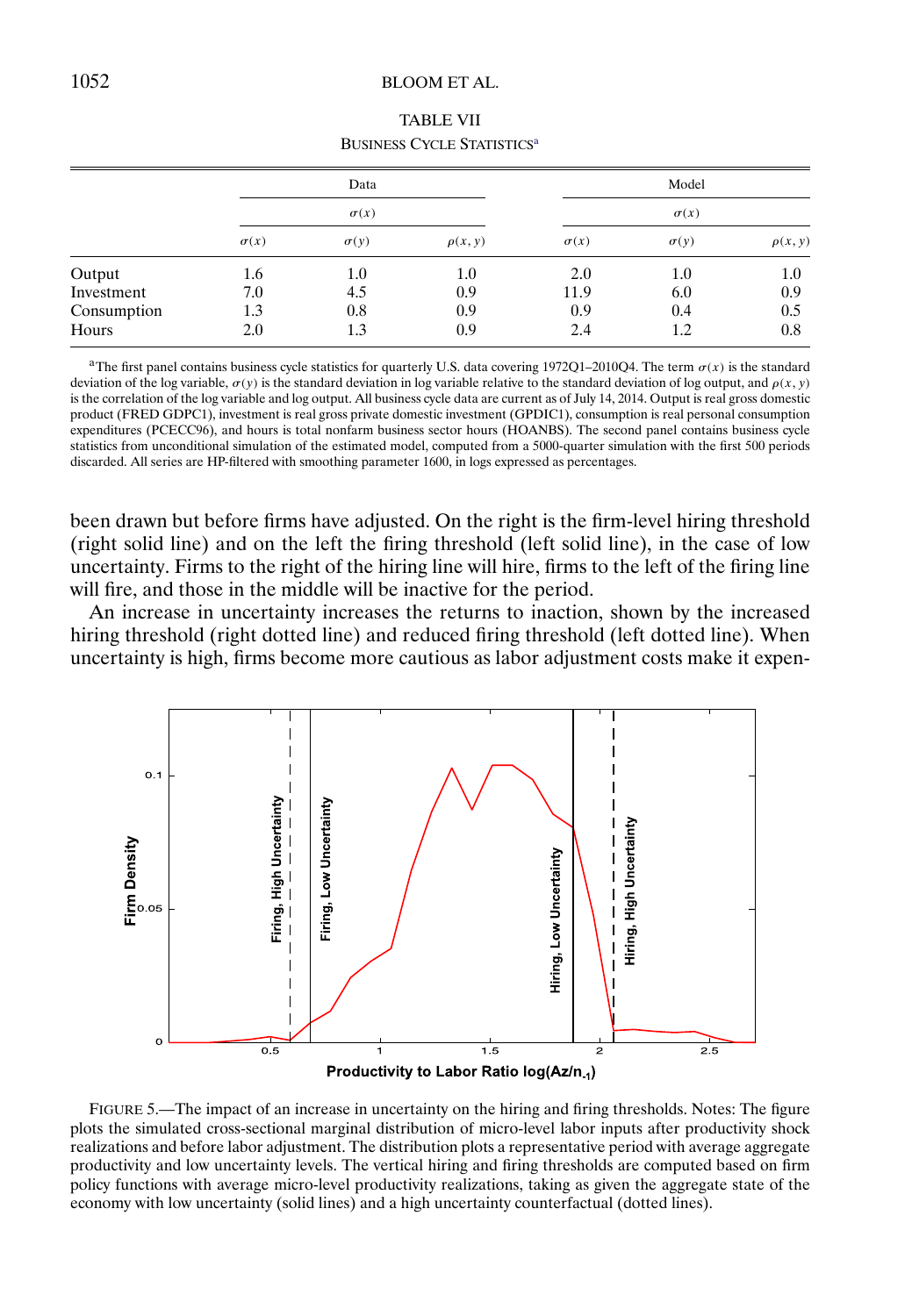<span id="page-22-0"></span>sive to make a hiring or firing mistake. Hence, the hiring and firing thresholds move out, increasing the range of inaction. This leads to a fall in net hiring, since the mass of firms is right-shifted due to labor attrition. A similar phenomenon occurs with capital, whereby increases in uncertainty reduce the amount of net investment.

# 5.2.1. *Modelling a Pure Uncertainty Shock*

To analyze the aggregate impact of uncertainty, we independently simulate 2500 economies, each of 100-quarter length. The first 50 periods are simulated unconditionally, so all exogenous processes evolve normally. Then for each economy, after 50 quarters, we insert an uncertainty shock by imposing a high uncertainty state. From the shock period onward each economy evolves normally. To calculate the impulse response function to an uncertainty shock for any macrovariable, we first compute the average of the aggregate variable in each period  $t$  across simulated economies. The effect of an uncertainty shock is then simply given by the percentage deviation of the average in period  $t$  from its value in the pre-shock period.

Figure 6 depicts the impact of an uncertainty shock on output. For graphical purposes, period 0 in the figure corresponds to the pre-shock period in the above discussion, that is, quarter 50. Figure 6 displays a drop in output of just over 2.5% within one quarter. This significant fall is one of the key results of this paper as it shows that uncertainty shocks can be a quantitatively important contributor to business cycles within a general equilibrium framework. A quick recovery follows the initial decline, and output returns to normal levels within 1 year. We note that output then declines again moderately from quarters 6 onward. We defer the discussion for the intuition behind this result until Section [5.2.4.](#page-27-0)

These dynamics in output arise from the dynamics in three channels: labor, capital, and the misallocation of factors of production. These are depicted in Figure [7.](#page-23-0) First, in



Quarters (uncertainty shock in quarter 1)

FIGURE 6.—The effects of an uncertainty shock. Notes: Based on independent simulations of 2500 economies of 100-quarter length. We impose an uncertainty shock in the quarter labelled 1, allowing normal evolution of the economy afterwards. We plot the percent deviation of cross-economy average output from its value in quarter 0.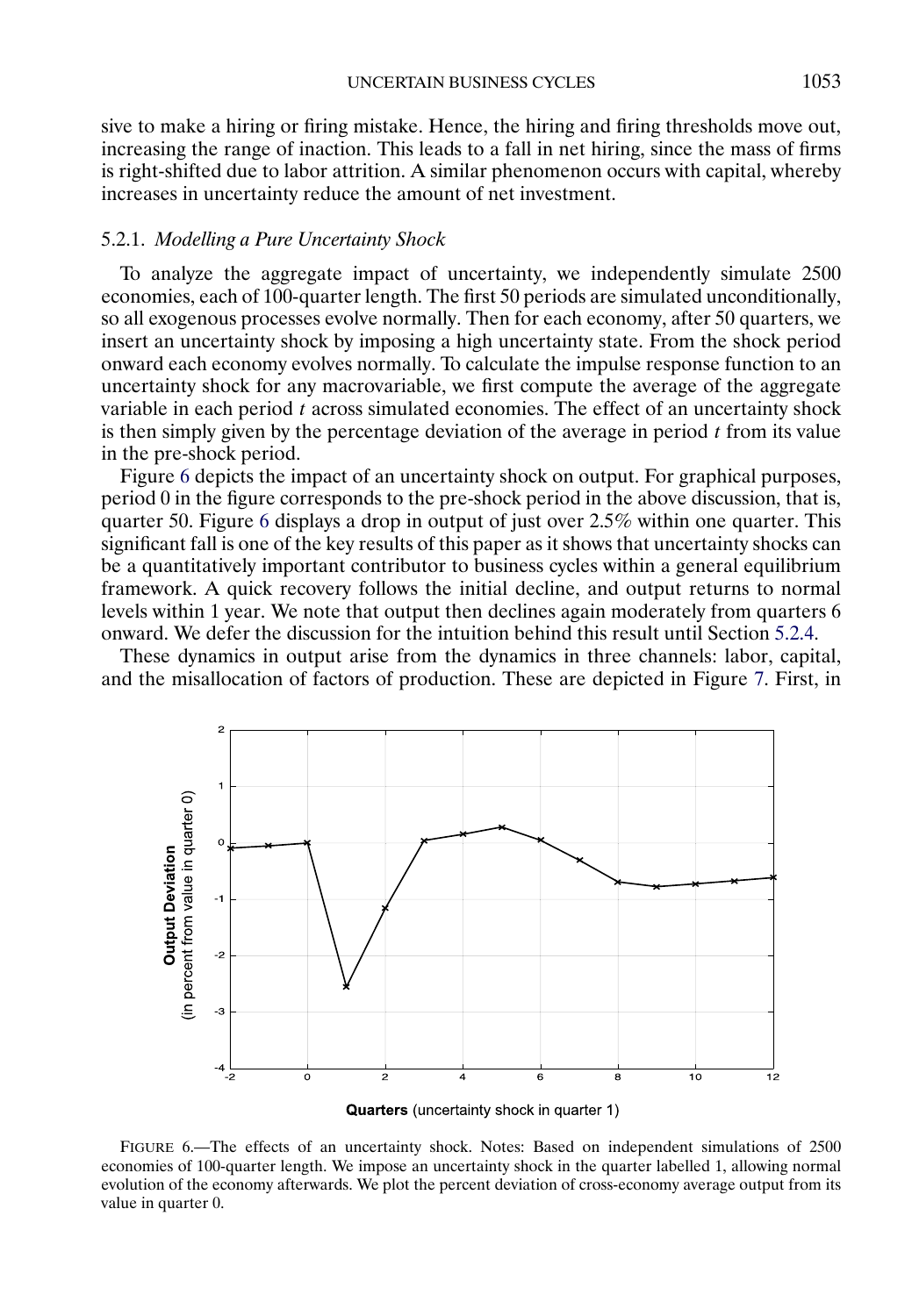<span id="page-23-0"></span>

FIGURE 7.—Labor and investment drop and rebound, misallocation rises, and consumption overshoots then falls. Notes: Based on independent simulations of 2500 economies of 100-quarter length. We impose an uncertainty shock in the quarter labelled 1, allowing normal evolution of the economy afterwards. Clockwise from the top left, we plot the percent deviations of cross-economy average labor, investment, consumption, and the dispersion of the marginal product of labor from their values in quarter 0.

the top-left panel, we plot the time path of hours worked. When uncertainty increases, most firms pause hiring, and hours worked begin to drop because workers are continuing to attrit from firms without being replaced. In the model, this rate of exogenous attrition is assumed to be constant over the cycle. This is consistent with [Shimer](#page-33-0) [\(2005\)](#page-33-0) and [Hall](#page-32-0) [\(2005\)](#page-32-0), who show that around three-quarters of the movements in the volatility of unemployment are due to job-finding rates and not to the cyclicality of the destruction rate. Similarly, in the top-right panel, we plot the time path of investment, which drops rapidly due to the increase in uncertainty. Since investment falls but capital continues to depreciate, there is also a drop in the capital stock.

Misallocation of factor inputs—using the terminology of [Hsieh and Klenow](#page-33-0) [\(2009\)](#page-33-0) increases in the economy in response to an uncertainty shock. In normal times, unproductive firms contract and productive firms expand, helping to maintain high levels of aggregate productivity. But when uncertainty is high, firms reduce expansion and contraction, shutting off much of this productivity-enhancing reallocation. In the bottom-left panel, we plot the path of the dispersion of the marginal product of labor after an uncertainty shock. More precisely, the bottom-left panel plots the impulse response of the cross-sectional standard deviation of  $log(\frac{y}{n})$ . In the wake of an uncertainty shock, labor misallocation endogenously worsens, improving only slowly. In the longer run, labor, investment, misallocation, and output all start to recover to their steady state, as the uncertainty shock is temporary. As uncertainty falls back, firms start to hire and invest again to address their pent-up demand for labor and capital. In Figure B3 in the Supplemental Material, we depict alternative measures of misallocation. As Figure B3 shows, all of these alternative measures point to the same result of increased misallocation following an uncertainty shock.

In the lower-right panel of Figure 7, we plot the time profile of consumption. When the uncertainty shock occurs, consumption jumps up in the first quarter before subsequently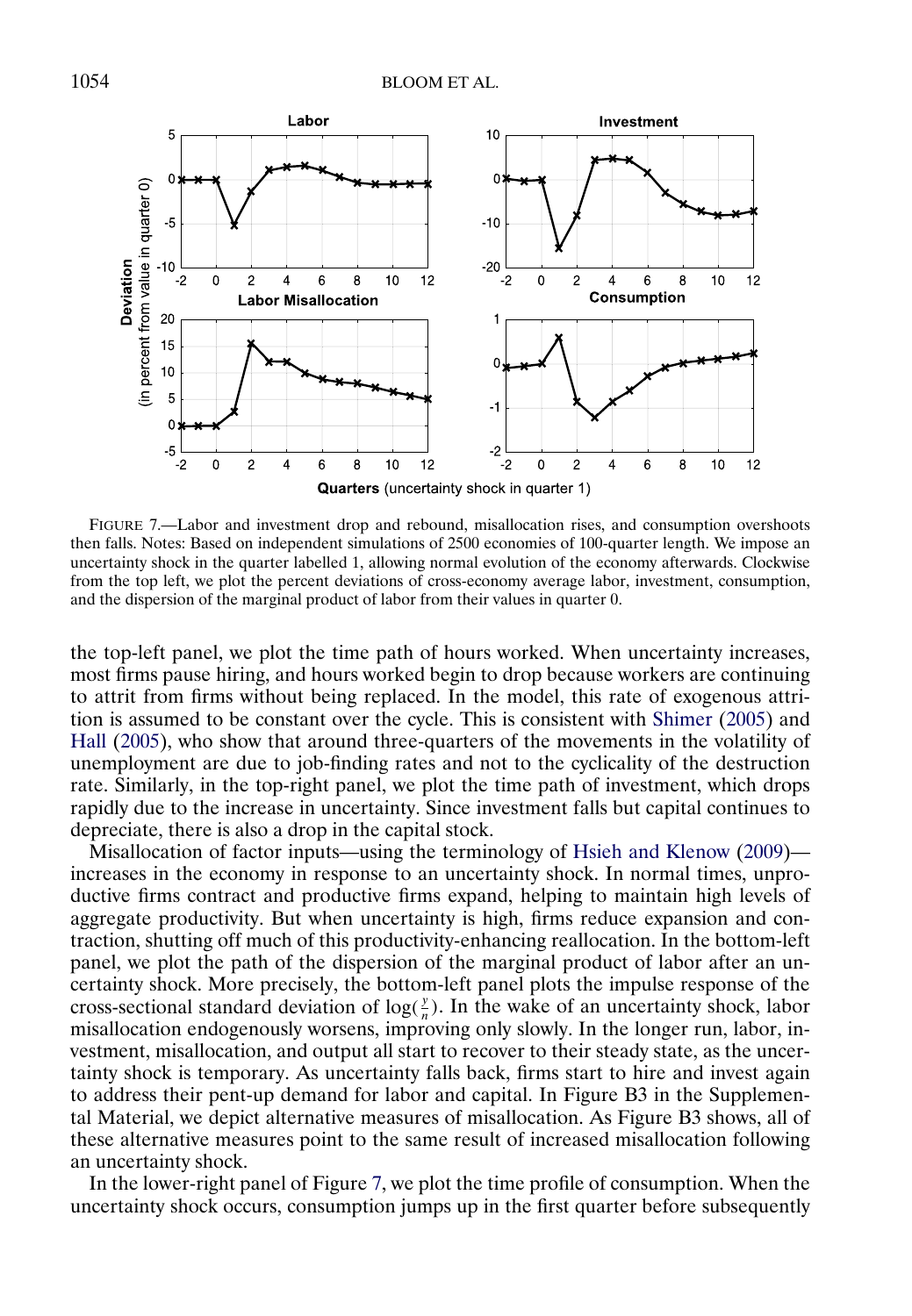<span id="page-24-0"></span>falling back below the mean of the ergodic distribution for several quarters. The logic behind this initial increase in consumption is as follows. In the impact period of the uncertainty shock, that is, period 1 in Figure [7,](#page-23-0) the households understand that the degree of misallocation has increased in the economy as the bottom-left panel demonstrates. Increased misallocation acts as a negative first-moment shock to aggregate productivity and thus lower the expected return on savings, making immediate consumption more attractive and thus leading to its first-period increase. Furthermore, this jump in consumption is feasible since, in the impact period of the uncertainty shock, the freeze in both investment and hiring reduces the resources spent on capital and adjustment costs, thus freeing up resources. After this initial jump, starting in period 2 in Figure [7,](#page-23-0) the capital stock is now below its ergodic distribution, where we note that in the impact period of the uncertainty shock, the pre-shock aggregate capital level was fixed. This fact, together with hours worked being below their ergodic distribution and the degree of misallocation being above its ergodic distribution, limits the overall resources in the economy and thus limits consumption. In addition, the economy begins its recovery in period 2 in Figure [7,](#page-23-0) which is manifested in investment and hiring beginning to increase relative to the values exhibited during the impact period of the uncertainty shock. This recovery requires resources to be spent on capital and adjustment costs, further reducing the available resources for consumption. Interestingly, we note that [Khan and Thomas](#page-33-0) [\(2013\)](#page-33-0) find in their model of credit constraints that while output, labor, and investment fall in response to a credit tightening shock, in fact consumption, as in our model, also initially rises due to similar general equilibrium effects.

Clearly, this rise in consumption at the start of recessions is an unattractive feature of a pure uncertainty shock model of business cycles. Several options exist, however, to try and address this. One is to allow consumers to save in other technologies besides capital, for example, in foreign assets. This is the approach [Fernandez-Villaverde et al.](#page-32-0) [\(2011\)](#page-32-0) take in modelling risk shocks in small open economies. In an open economy model, a domestic uncertainty shock induces agents to increase their savings abroad (capital flight). In our closed model this is not possible, but extending the model to allow a foreign sector would make this feasible, although computationally more intensive. Another option would be to use utility functions such as those in Greenwood, Hercowitz, and Huffman [\(1988\)](#page-32-0). Due to the complementarity between consumption and hours in such preference structures, they should reduce the overshoot in consumption. We do not explore these options for the following two reasons. Having another investment vehicle such as foreign bond would add an additional state variable to the problem, and switching the preference structure would require us to forecast wages separately from marginal utility. Both changes would increase the computational burden considerably. Another option would be to model precautionary behavior from households in the wake of an uncertainty shock, as [Basu and Bundick](#page-31-0) [\(2016\)](#page-31-0) do in a new-Keynesian environment with demand-determined output. Such behavior would allow for natural investment, consumption, and output comovement, but expanding the aggregate structure of the model to account for nominal rigidities is beyond the scope of the current paper.

### 5.2.2. *First-Moment and Second-Moment Shocks*

Our quantitative results so far reveal that uncertainty shocks can contribute importantly to recessions, but there are at least two unattractive implications of modelling an uncertainty shock in isolation. First, the empirical evidence in Section [2](#page-3-0) suggests that recessions are periods of both first- and second-moment shocks, at least to the extent that the average growth rates of TFP and output decrease and their variances increase. Second, in our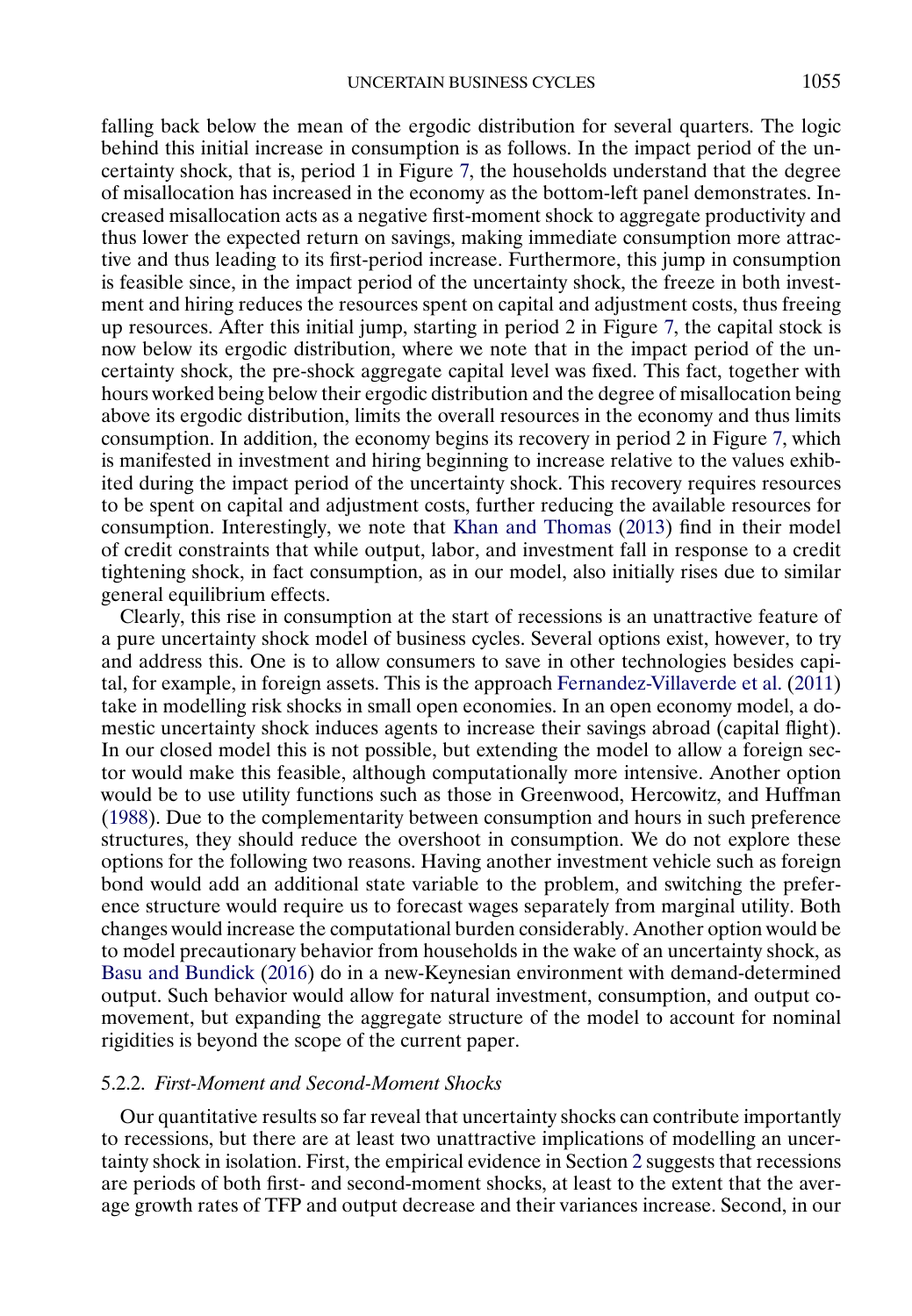<span id="page-25-0"></span>

FIGURE 8.—Adding a −2% first-moment shock increases the output fall and eliminates a consumption overshoot. Notes: Based on independent simulations of 2500 economies of 100-quarter length. For the baseline  $(x$  symbols) we impose an uncertainty shock in the quarter labelled 1. For the uncertainty and TFP shock (► symbols), we also impose an aggregate productivity shock with average equal to  $-2\%$ , allowing normal evolution of the economy afterwards. Clockwise from the top left, we plot the percent deviations of cross-economy average output, labor, consumption, and investment from their values in quarter 0.

model, uncertainty shocks are associated with an increase in consumption on impact and a reduction in disinvestment and firing (see Figures [5](#page-21-0) and [7\)](#page-23-0).

Thus, to generate an empirically more realistic simulation, we consider the combination of an uncertainty shock *and* a −2% exogenous first-moment shock. See Appendix B for a discussion of the specific numerical experiment considered here.

As Figure 8 suggests, this additional shock magnifies the drop in output, investment, and hours. The addition of the first-moment shock also leads to a fall in consumption on impact. Given the business cycle co-movement we observe empirically, we conclude that simultaneous first- and second-moment shocks in the model can generate dynamics that resemble recent U.S. recessions.

## 5.2.3. *Robustness*

In this section, we discuss the robustness of our finding to different parameterizations. We first consider the robustness of our results with respect to the estimated parameters governing the uncertainty process. Since the estimated values in Section [4.2](#page-18-0) pointed to (i) a significant jump in both micro- and macro-uncertainty, (ii) a significant persistence of the uncertainty process, and (iii) a moderately high frequency of high uncertainty, we consider experiments where we reduce the values of each of these parameters. For consistency, unless otherwise noted, every robustness experiment considers a reduction of 25% in the parameter value. Thus, within this set we consider (i) a reduction of the macrovolatility jump,  $\frac{\sigma_H^2}{\sigma_L^2}$ , from 1.6 to 1.2, (ii) a reduction of the microvolatility jump,  $\frac{\sigma_H^2}{\sigma_L^2}$ , from 4-13 to 3-10, (iii) a reduction in the likelihood of transition from low uncertainty to high uncertainty,  $\pi_{L,H}^{\sigma}$ , from 0.026 to 0.02, and (iv) a reduction in the uncertainty persistence,  $\pi_{H,H}^{\sigma}$ , from 0.94 to 0.71. Finally, we also consider two additional experiments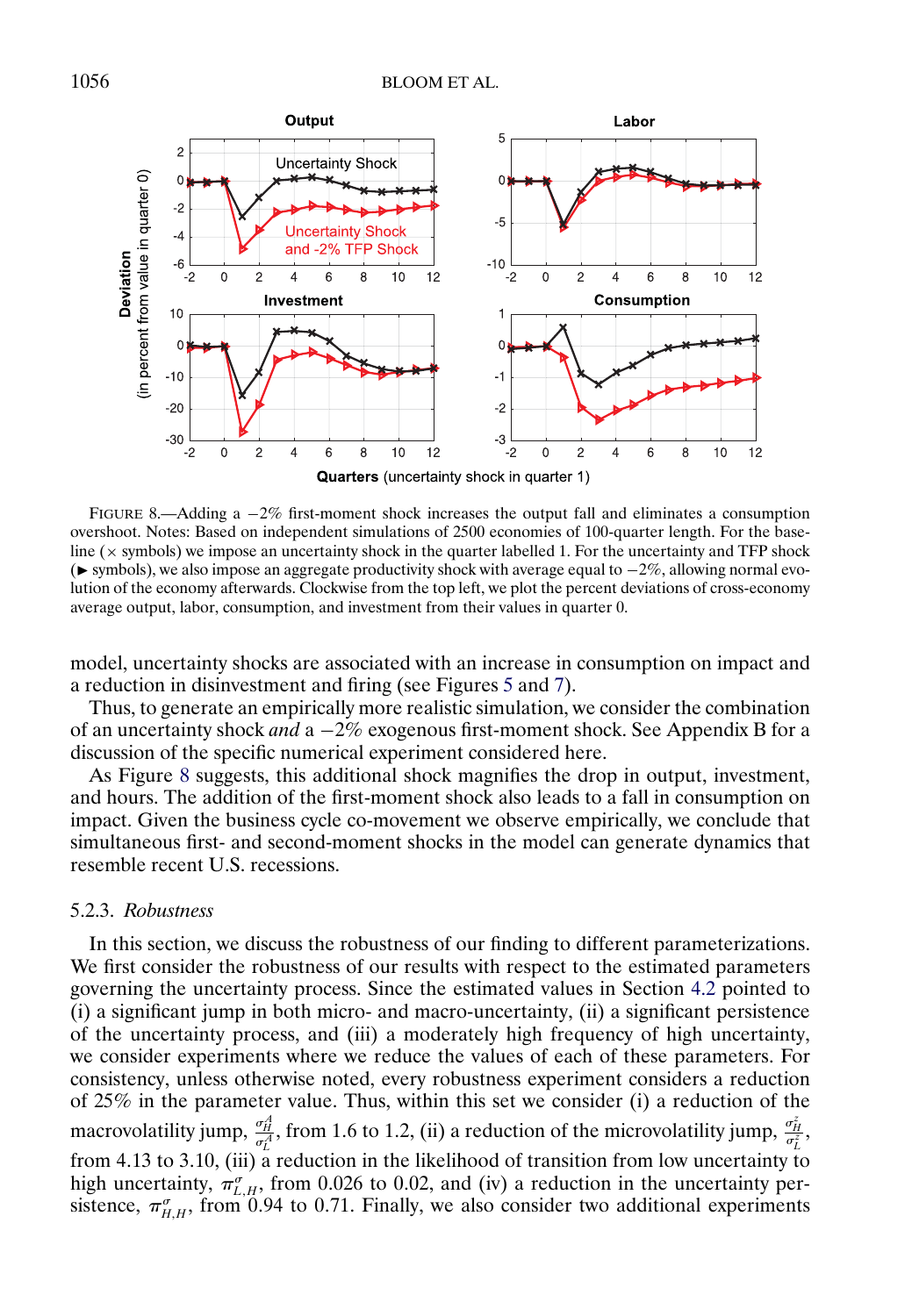<span id="page-26-0"></span>

FIGURE 9.—The impact of an uncertainty shock is robust to a wide range of alternative calibrations. Notes: Based on independent simulations of 2500 economies of 100-quarter length. For all simulations we impose an uncertainty shock in the quarter labelled 1, allowing normal evolution of the economy afterwards. Baseline (× symbols) is the estimated baseline path. Other paths plot responses assuming a reduction in low-uncertainty micro volatility ( $\sigma_L^Z$ ,  $\circ$  symbols), the high-uncertainty increase in micro volatility ( $\sigma_H^Z/\sigma_L^Z$ ,  $\bullet$  symbols), low-uncertainty macro volatility ( $\sigma_L^A$ , + symbols), the high-uncertainty increase in macro volatility ( $\sigma_H^A/\sigma_L^A$ , \* symbols), the frequency of an uncertainty shock ( $\pi_{L,H}^{\sigma}$ , stars), the persistence of an uncertainty shock ( $\pi_{H,H}^{\sigma}$ , ► symbols), all adjustment costs for labor and capital (▲ symbols). Clockwise from the top left, we plot the percent deviations of cross-economy average output, labor, consumption, and investment from their values in quarter 0.

where (i) we lower the microvolatility baseline value,  $\sigma_L^z$ , from 0.051 to 0.038 and (ii) we lower macrovolatility baseline value,  $\sigma_L^A$ , from 0.0067 to 0.0050. Figure 9 plots the effects of each of these variations on output, investment, labor, and consumption. As Figure 9 suggests, the results are overall robust to these changes, preserving the dynamics reported in Figures [6](#page-22-0)[–8.](#page-25-0) The one exception is the reduction in the persistence of the uncertainty shock to 0.7 from the estimated value of 0.94. At lower levels of persistence, the impact is short-lived. This highlights how the dynamics of the impact of uncertainty shocks are sensitive to the persistence of the underlying shock and is another motivation for our SMM estimation of the parameters of the uncertainty process. We note that the estimated value of 0.94 for the autocorrelation of uncertainty may seem high. However, this potentially accounts for the endogenous amplification of uncertainty from slower growth proposed by a range of other papers.

In addition to systematically plotting robustness checks to changes in the value of each of our six estimated uncertainty process parameters, Figure 9 also plots the results from one additional experiment in which we reduce the value of all capital and labor adjustment cost parameters by 25% simultaneously. The effect of an uncertainty shock changes little relative to our baseline, a result that reflects the fact, well known within the literature on investment and adjustment costs, that the sizes of inaction regions are concave functions of adjustment costs. For example, see the analytical results in [Dixit](#page-32-0) [\(1995\)](#page-32-0) and [Abel and Eberly](#page-31-0) [\(1996\)](#page-31-0) that show that the size of the inaction region for investment in their models expands to the third or fourth order in adjustment costs around zero.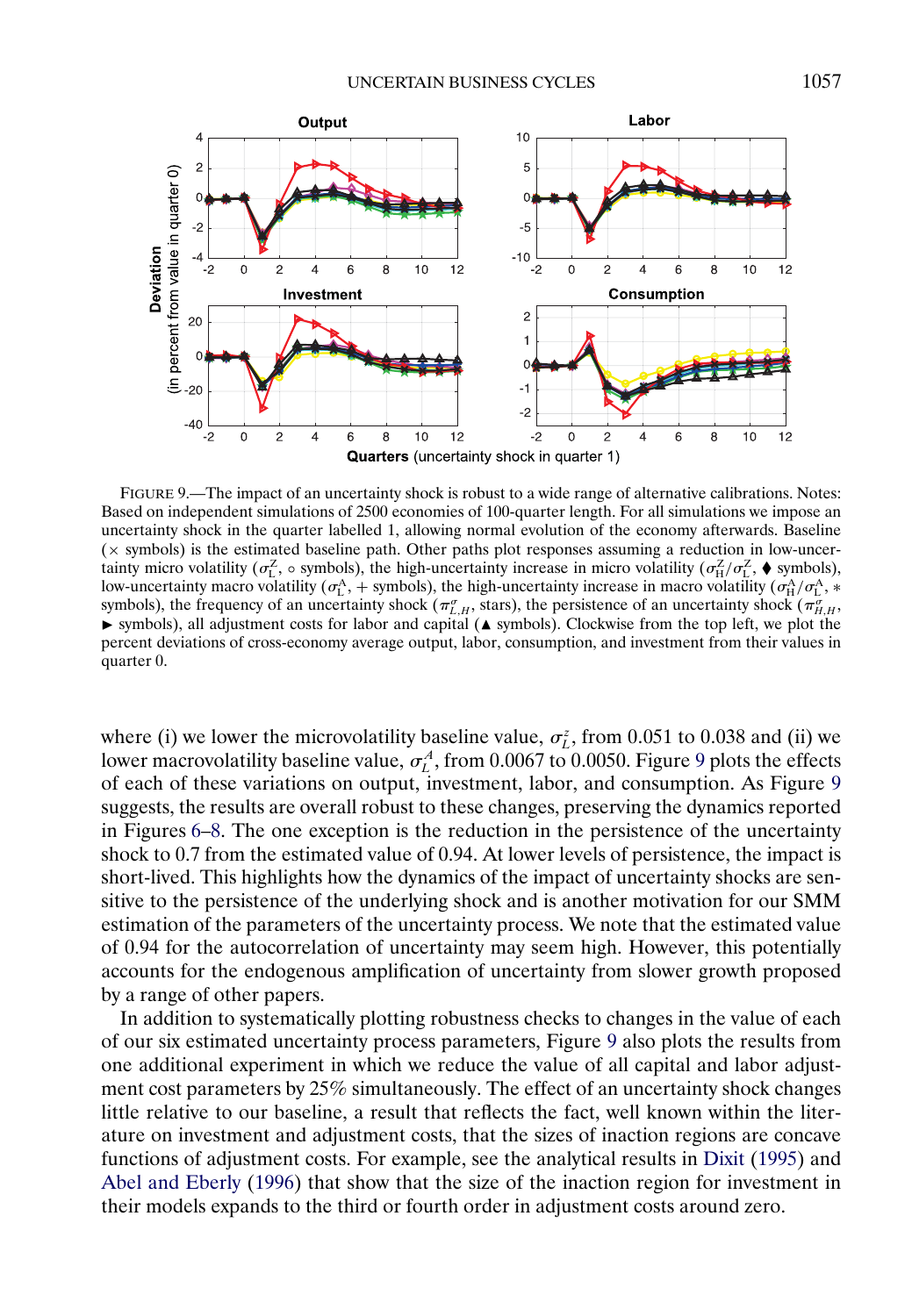<span id="page-27-0"></span>

FIGURE 10.—The impact of an uncertainty shock combines Oi–Hartman–Abel, real options and consumption smoothing effects. Notes: Based on independent simulations of 2500 economies of 100-quarter length. For all simulations we impose an uncertainty shock in the quarter labelled 1, allowing normal evolution of the economy afterwards. GE, adjustment costs ( $\times$  symbols) is the baseline, and the PE responses are partial equilibrium paths with adjustment costs (+ symbols) and without adjustment costs (◦ symbols). Clockwise from the top left, we plot the percent deviations of cross-economy average output, labor, consumption, and investment from their values in quarter 0. Note that PE economies have no consumption concept, with deviations therefore set to 0.

# 5.2.4. *Decomposing the Impact of Uncertainty*

The next set of robustness results studies how the effects of uncertainty shocks differ across general equilibrium (GE) and partial equilibrium (PE) frameworks. To address this question, we plot in Figure 10 the impact of an uncertainty shock in three different economies. The line with  $\times$  symbols depicts again the effects of an uncertainty shock in our GE model economy, the line with  $+$  symbols depicts the same response but with PE only (all prices and wages are held constant and the consumer side of the economy is ignored), while the line with ◦ symbols depicts the effects of an uncertainty shock in a PE economy with no adjustment costs at all. Note that in the bottom-right panel in the PE economies, consumption is not defined because there is no notion of an aggregate household. We therefore impose a zero response path for consumption in those cases.

When there are no adjustment costs of any type in a PE economy, output actually increases following an uncertainty shock. The reason for this result is related to the [Oi](#page-33-0) [\(1961\)](#page-33-0), [Hartman](#page-32-0) [\(1972\)](#page-32-0), and [Abel](#page-31-0) [\(1983\)](#page-31-0) effect, whereby a higher variance of productivity increases investment, hiring, and output because the optimal capital and labor choices are convex in productivity.

By contrast, the addition of adjustment costs to the PE setup dramatically changes the effect of an uncertainty shock. Now, on impact there is a fall in aggregate output. The reason is that the increase in uncertainty moves firms' labor and capital Ss bands out, temporarily pausing hiring and investment. If all firms pause hiring and investment, aggregate labor and capital drop due to labor attrition and capital depreciation. But this pause is short-lived, as once uncertainty drops back, firms start to hire and invest again.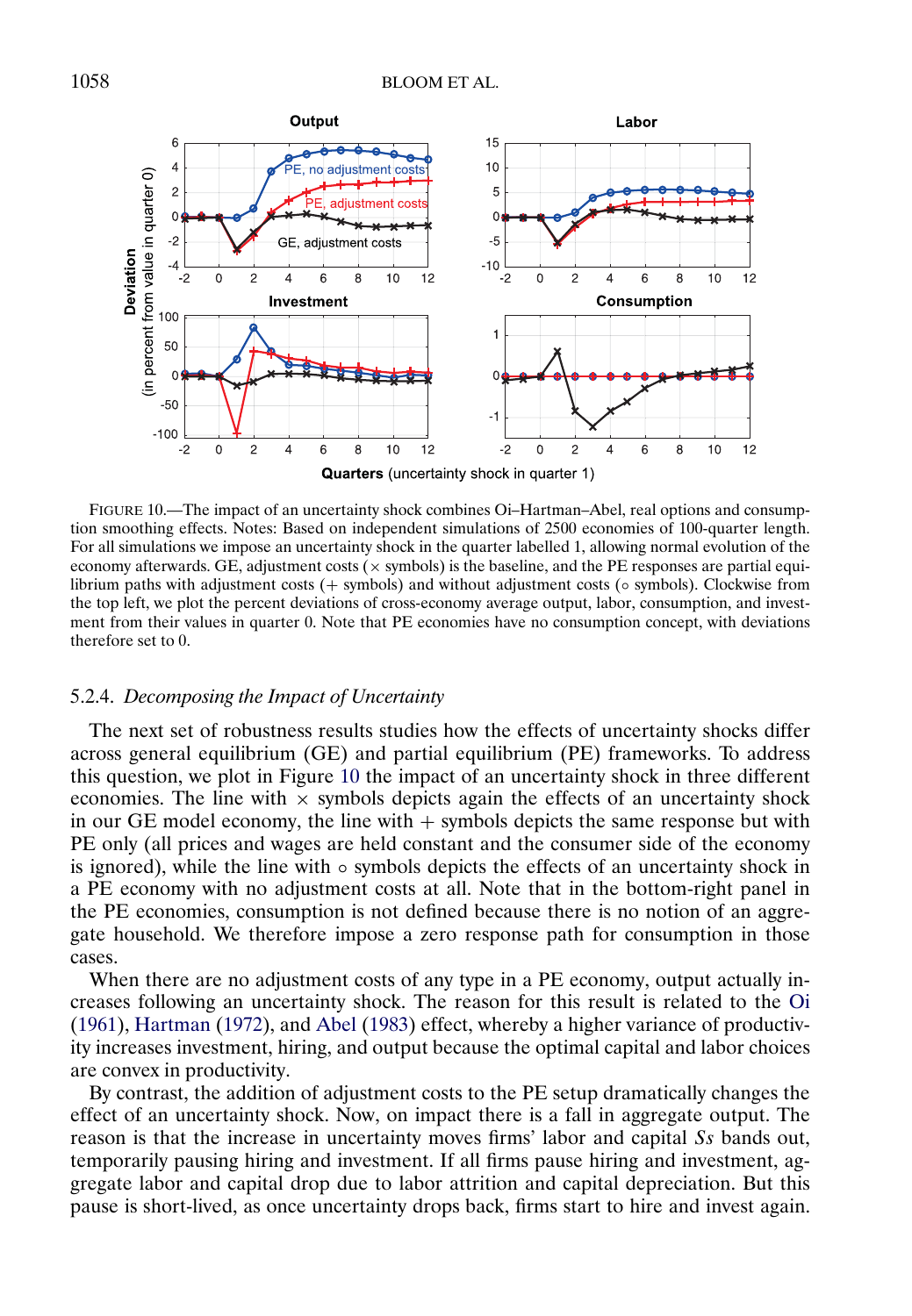<span id="page-28-0"></span>So in the medium run, the Oi–Hartman–Abel effect dominates and output rises above its long-run trend.

While these forces are also present in the baseline GE adjustment cost economy, the curvature in the utility function, that is, the endogenous movement in the interest rate, moderates the rebound and overshoot. The overshoot in the PE economy requires big movements in investment and labor, which are feasible since consumption is not taken into account in the PE framework. However, in the GE framework, the curvature in utility slows down the rebound of the GE economy, generating a smoother and more persistent output cycle. Intriguingly, in the first period, however, GE has very little impact on output relative to the PE economy with adjustment cost. This is because the Ss bands have moved so far out that there is a reduced density of firms near the hiring or investment thresholds to respond to prices. Hence, the short-run robustness of the impact of uncertainty shocks to GE suggested by [Bloom](#page-31-0) [\(2009\)](#page-31-0) seems to be present, while the medium-run sensitivity to GE highlighted by [Thomas](#page-33-0) [\(2002\)](#page-33-0) and [Khan and Thomas](#page-33-0) [\(2003, 2008\)](#page-33-0) is also present.

We are now in position to discuss the reason for the sluggish behavior of output in the medium term after an uncertainty shock in Figure [6.](#page-22-0) First, on impact in periods 1 and 2, the "real options" effect due to the uncertainty shock dominates, leading to a hiring/investment freeze, misallocation, and, thus, a significant drop in output. Later on in periods 3–5, the economy exhibits a "rebound" as the high microvolatility is realized and some firms draw significantly higher productivity shocks than before. Firms start to readjust and the Oi–Hartman–Abel effect leads to a recovery. During the third stage starting in periods 6–8, output declines again.

Two factors play a role in the second fall in output. First, the level of misallocation remains high, which acts as a drag on output and is a large contributor to the slowdown of the recovery. The bottom-left panel of Figure [7](#page-23-0) reveals that the cross-sectional dispersion of the marginal product of labor—a measure of labor misallocation—remains almost 10% higher in period 6 and declines only slowly as firms begin to adjust their inputs again in the wake of an uncertainty shock. Underlying misalignment of inputs and productivity at the microlevel prevents effective use of the capital and labor stock of the aggregate economy, and meaningful input adjustment costs prevent such misallocation from resolving itself quickly over this period.

The second factor contributing to the second more gradual decline in output is a declining path for investment starting around period 6. By this stage, the real options effect has subsided in large part and the economy has a low but growing consumption path. This results in a declining path of interest rates over which it is optimal to have a declining investment path. These investment dynamics of the economy in the third stage of the response to an uncertainty shock resemble those that show up in a basic neoclassical growth model as in [Brock and Mirman](#page-31-0) [\(1972\)](#page-31-0). Figure D1 in the Supplemental Material plots the response of such an economy to a capital destruction shock. As the figure shows, consumption converges from below at a declining rate, and investment declines over the path.

### 5.2.5. *Laws of Motion Robustness*

Our final set of robustness checks studies the impact of variations in the labor and capital depreciation rates. In these experiments we vary one by one the capital depreciation rate and the labor depreciation rate by one quarter each. The results are depicted in Figure [11.](#page-29-0) As the figure suggests, unsurprisingly reduction of the labor depreciation rate attenuates the fall in hours and thus in output but preserves the overall dynamics found in the benchmark calibration. Changes in the capital depreciation rate do not change the fall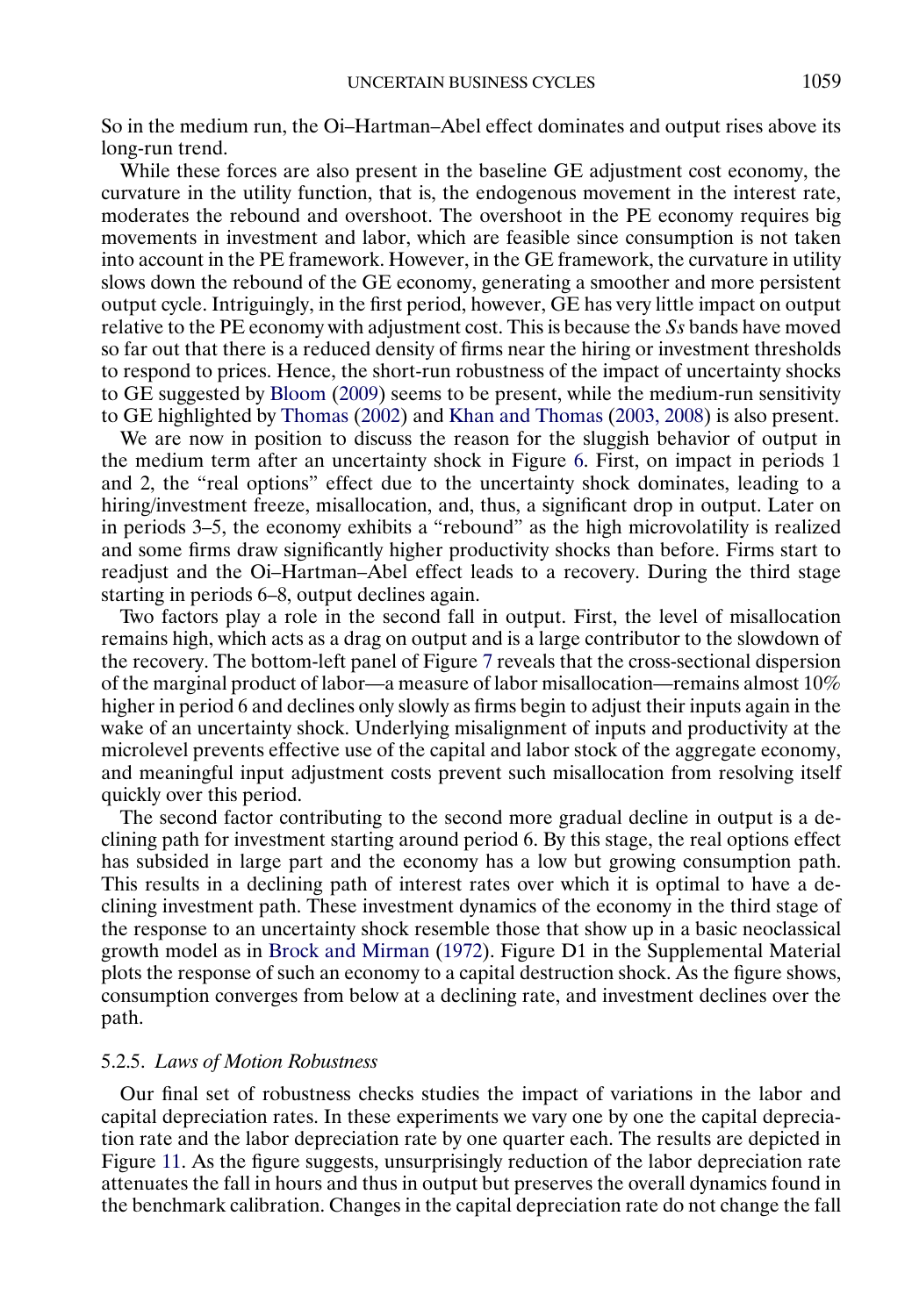<span id="page-29-0"></span>

FIGURE 11.—The impact of an uncertainty shock is reduced by lower rates of capital depreciation or labor attrition. Notes: Based on independent simulations of 2500 economies of 100-quarter length. For all simulations we impose an uncertainty shock in the quarter labelled 1, allowing normal evolution of the economy afterwards. Baseline  $(x)$  symbols) is the estimated baseline path. The two other paths plot responses assuming a 25% reduction in the capital depreciation rate (◦ symbols) and labor depreciation rate (+ symbols). Clockwise from the top left, we plot the percent deviations of cross-economy average output, labor, consumption, and investment from their values in quarter 0.

on impact, which is driven by the behavior in labor. Later on, a lower capital depreciation rate accentuates the recovery from an uncertainty shock as it induces a strong rebound in investment leading to an increase in capital and thus in labor and output. However, we note that the more empirically relevant exercise is to *increase* the capital depreciation rate, since investment is increasingly shifting toward intangible areas, which have much higher depreciation rates. For example, the Bureau of Economic Analysis's (BEA) migration of R&D from the satellite accounts to the fixed assets tables is based on depreciation rates of around 20% or higher [\(Li \(2012\)\)](#page-33-0). Thus, while the reduction in annual depreciation does reduce the impact of an uncertainty shock, the empirically relevant depreciation rate in the economy is likely much higher.

# 6. POLICY IN THE PRESENCE OF UNCERTAINTY

In this section, we analyze the effects of stimulative policies in the presence of uncertainty shocks. It is important to emphasize that any such policy is *not* optimal within the context of our model, as the competitive equilibrium is Pareto optimal. Rather, we see our policy experiments as a means to document and quantify the effects of such policies in times of heightened uncertainty. It is also worth noting that this ignores the direct impact of policy on uncertainty as studied by papers such as [Baker, Bloom, and Davis](#page-31-0) [\(2016\)](#page-31-0) and [Hassan, Hollander, van Lent, and Tahoun](#page-32-0) [\(2017\)](#page-32-0).

The policy experiment we consider is a policy that attempts to temporarily stimulate hiring by reducing the effective wage paid by firms. More specifically, the policy consists of an unanticipated 1% wage bill subsidy paid for one quarter and financed through a lump-sum tax on households. We simulate this policy impulse once during an uncertainty shock and also in an economy that is not hit by an uncertainty shock. By comparing the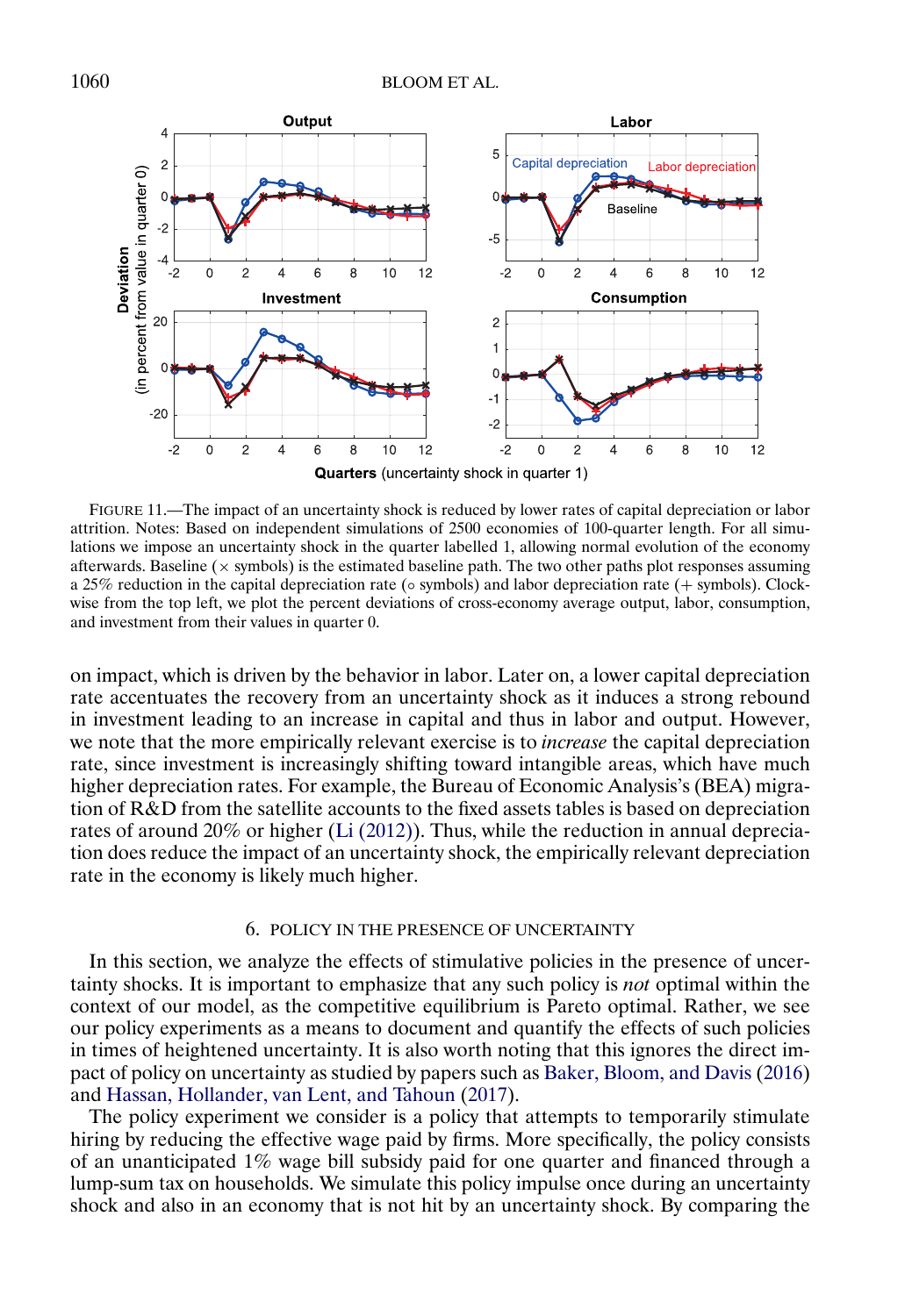<span id="page-30-0"></span>

FIGURE 12.—Policy is less effective in the aftermath of an uncertainty shock. Notes: Based on independent simulations of 2500 economies of 100-quarter length. For a wage subsidy in normal times (black bar, left), we provide an unanticipated 1% wage bill subsidy to all firms in quarter 1, allowing the economy to evolve normally thereafter. We also simulate an economy with no wage subsidy in quarter 1. The bar height is the percentage difference between the cross-economy average subsidy and no subsidy output paths in quarter 1. For the wage subsidy with an uncertainty shock (red bar, right), we repeat the experiment but simultaneously impose an uncertainty shock in quarter 1.

marginal effect in those two cases, we attempt to identify the effect of uncertainty on policy effectiveness.

Figure 12 depicts this experiment as it shows the net impact of the policy. That is, we first solve for the effects of the policy on output when it *does not* coincide with an uncertainty shock. Subtracting from this the behavior of output when there is no uncertainty shock and no subsidy yields the net impact of the policy in the absence of an uncertainty shock. We then solve for the policy's effect when it *does* coincide with an uncertainty shock. Similarly, subtracting from this latter experiment the behavior of output when there is an uncertainty shock and no subsidy, the behavior depicted in Figure [6](#page-22-0) yields the net impact of the policy in the presence of an uncertainty shock. As Figure 12 shows, the presence of uncertainty reduces the effects of the wage policy by over two-thirds on impact. The reason is that as soon as uncertainty rises, the Ss thresholds jump out, so many firms are far away from their hiring and investment thresholds, making them less responsive to any policy stimulus. Our results here echo findings from the lumpy investment literature on the procyclicality of the investment response to productivity shocks (e.g., [Bachmann, Caballero, and Engel \(2013\)\)](#page-31-0). In particular, we show that uncertainty or second-moment shocks in addition to first-moment shocks can also generate movement in the responsiveness of the economy to shocks. Interestingly, in the context of a new-Keynesian economy with a distinct structure and policy experiment, [Vavra](#page-33-0) [\(2014\)](#page-33-0) also finds that second-moment shocks reduce the responsiveness of the economy to policy.

Overall, our results highlight how uncertainty shocks lead to time-varying policy effectiveness. At the instant an uncertainty shock hits, policy is not as effective relative to normal times. Hence, uncertainty shocks not only impact the economy directly, but also indirectly change the response of the economy to any potential reactive stabilization policy.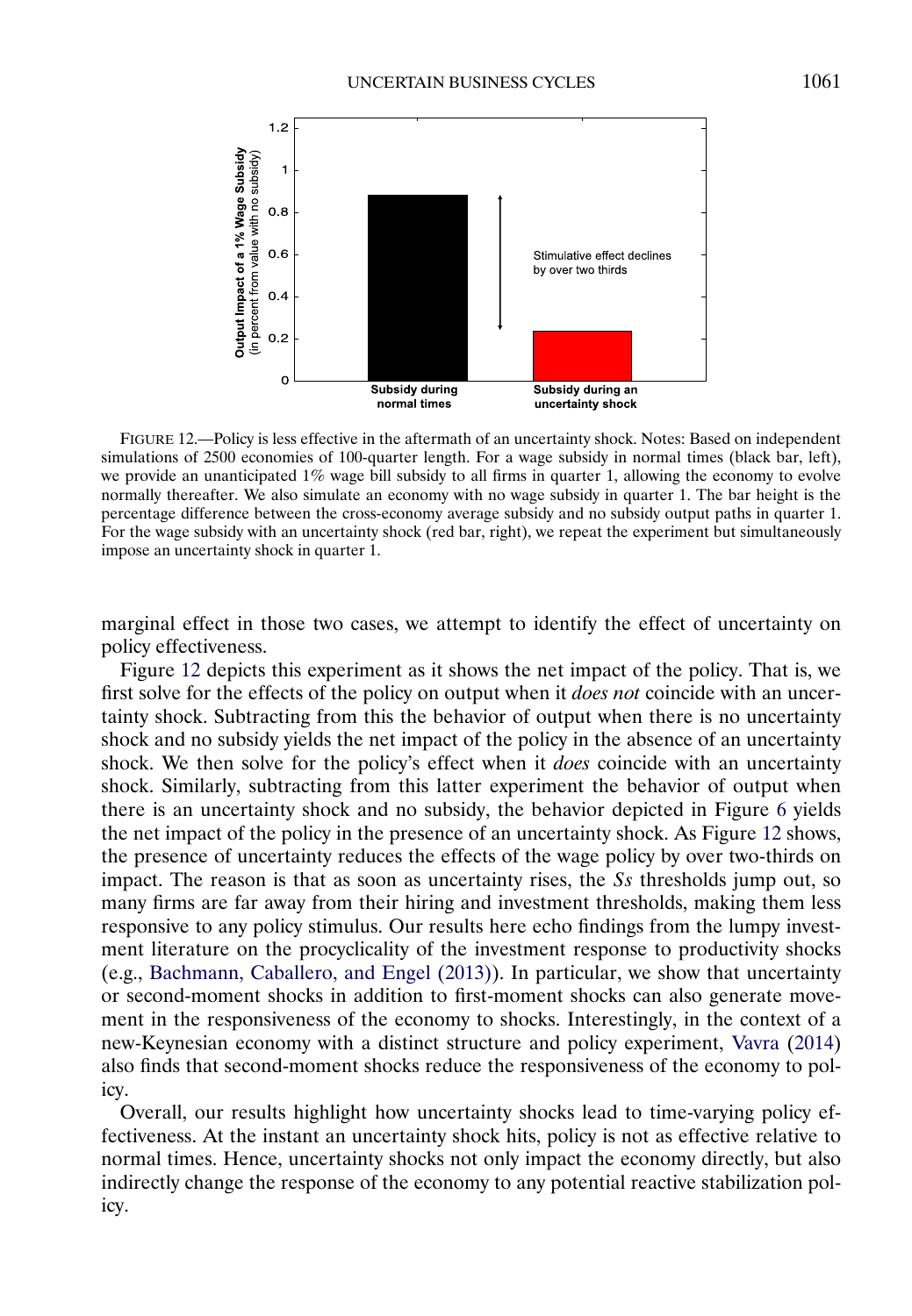# <span id="page-31-0"></span>1062 BLOOM ET AL.

#### 7. CONCLUSIONS

Uncertainty has received substantial attention as a potential factor in business cycles. The first part of this paper uses Census microdata to show that measured uncertainty is indeed strongly countercyclical. This is true both at the aggregate and the industry level: slower industry growth is associated with higher industry uncertainty.

The second part of the paper then builds a DSGE model with heterogeneous firms, time-varying uncertainty, and adjustment costs to quantify the impact of second-moment shocks. We find that uncertainty shocks typically lead to drops of about 2.5% in GDP, with a sharp drop, quick recovery, and then continued sluggishness in output. This suggests that uncertainty could play an important role in driving business cycles, either as an impulse or amplification mechanism. We also find that because uncertainty makes firms cautious, the response of the economy to stimulative policy substantially declines. Finally, both our empirical and simulation results suggest recessions are best modelled as a combination of a negative first-moment and a positive second-moment shock.

#### **[REFERENCES](http://www.e-publications.org/srv/ecta/linkserver/setprefs?rfe_id=urn:sici%2F0012-9682%28201805%2986%3A3%3C1031%3ARUBC%3E2.0.CO%3B2-6)**

- [ABEL, A. \(1983\): "Optimal Investment Under Uncertainty,"](http://www.e-publications.org/srv/ecta/linkserver/openurl?rft_dat=bib:1/1&rfe_id=urn:sici%2F0012-9682%28201805%2986%3A3%3C1031%3ARUBC%3E2.0.CO%3B2-6) *American Economic Review*, 73, 228–233. [\[1058\]](#page-27-0) ABEL, A. B., AND J. C. EBERLY [\(1996\): "Optimal Investment With Costly Reversibility,"](http://www.e-publications.org/srv/ecta/linkserver/openurl?rft_dat=bib:2/2&rfe_id=urn:sici%2F0012-9682%28201805%2986%3A3%3C1031%3ARUBC%3E2.0.CO%3B2-6) *Review of Economic Studies*[, 63 \(4\), 581–593.](http://www.e-publications.org/srv/ecta/linkserver/openurl?rft_dat=bib:2/2&rfe_id=urn:sici%2F0012-9682%28201805%2986%3A3%3C1031%3ARUBC%3E2.0.CO%3B2-6) [\[1034,](#page-3-0)[1057\]](#page-26-0)
- ARELLANO, C., Y. BAI, AND P. KEHOE (2012): "Financial Markets and Fluctuations in Uncertainty," Working Paper, Federal Reserve Bank of Minneapolis. [\[1034\]](#page-3-0)
- BACHMANN, R., AND R. BAYER [\(2013\): ""Wait-and-See" Business Cycles?"](http://www.e-publications.org/srv/ecta/linkserver/openurl?rft_dat=bib:4/6&rfe_id=urn:sici%2F0012-9682%28201805%2986%3A3%3C1031%3ARUBC%3E2.0.CO%3B2-6) *Journal of Monetary Economics*, [60 \(6\), 704–719.](http://www.e-publications.org/srv/ecta/linkserver/openurl?rft_dat=bib:4/6&rfe_id=urn:sici%2F0012-9682%28201805%2986%3A3%3C1031%3ARUBC%3E2.0.CO%3B2-6) [\[1034\]](#page-3-0)
- [\(2014\): "Investment Dispersion and the Business Cycle,"](http://www.e-publications.org/srv/ecta/linkserver/openurl?rft_dat=bib:5/7&rfe_id=urn:sici%2F0012-9682%28201805%2986%3A3%3C1031%3ARUBC%3E2.0.CO%3B2-6) *American Economic Review*, 104 (4), 1392– [1416.](http://www.e-publications.org/srv/ecta/linkserver/openurl?rft_dat=bib:5/7&rfe_id=urn:sici%2F0012-9682%28201805%2986%3A3%3C1031%3ARUBC%3E2.0.CO%3B2-6) [\[1034](#page-3-0)[,1036\]](#page-5-0)
- BACHMANN, R., AND G. MOSCARINI (2011): "Business Cycles and Endogenous Uncertainty," Report, Yale. [\[1041\]](#page-10-0)
- BACHMANN, R., R. J. CABALLERO, AND E. M. R. A. ENGEL [\(2013\): "Aggregate Implications of Lumpy In](http://www.e-publications.org/srv/ecta/linkserver/openurl?rft_dat=bib:7/8&rfe_id=urn:sici%2F0012-9682%28201805%2986%3A3%3C1031%3ARUBC%3E2.0.CO%3B2-6)[vestment: New Evidence and a DSGE Model,"](http://www.e-publications.org/srv/ecta/linkserver/openurl?rft_dat=bib:7/8&rfe_id=urn:sici%2F0012-9682%28201805%2986%3A3%3C1031%3ARUBC%3E2.0.CO%3B2-6) *American Economic Journal: Macroeconomics*, 5 (4), 29–67. [\[1034](#page-3-0)[,1046](#page-15-0)[,1049](#page-18-0)[,1061\]](#page-30-0)
- BAKER, S., N. BLOOM, AND S. DAVIS [\(2016\): "Measuring Economic Policy Uncertainty,"](http://www.e-publications.org/srv/ecta/linkserver/openurl?rft_dat=bib:8/10&rfe_id=urn:sici%2F0012-9682%28201805%2986%3A3%3C1031%3ARUBC%3E2.0.CO%3B2-6) *Quarterly Journal of Economics*[, 131 \(4\), 1593–1636.](http://www.e-publications.org/srv/ecta/linkserver/openurl?rft_dat=bib:8/10&rfe_id=urn:sici%2F0012-9682%28201805%2986%3A3%3C1031%3ARUBC%3E2.0.CO%3B2-6) [\[1060\]](#page-29-0)
- BASU, S., AND B. BUNDICK [\(2017\): "Uncertainty Shocks in a Model of Effective Demand,"](http://www.e-publications.org/srv/ecta/linkserver/openurl?rft_dat=bib:9/13&rfe_id=urn:sici%2F0012-9682%28201805%2986%3A3%3C1031%3ARUBC%3E2.0.CO%3B2-6) *Econometrica*, 85 [\(3\), 937–958.](http://www.e-publications.org/srv/ecta/linkserver/openurl?rft_dat=bib:9/13&rfe_id=urn:sici%2F0012-9682%28201805%2986%3A3%3C1031%3ARUBC%3E2.0.CO%3B2-6) [\[1034](#page-3-0)[,1055\]](#page-24-0)
- BASU, S., J. FERNALD, AND M. S. KIMBALL [\(2006\): "Are Technology Improvements Contractionary?"](http://www.e-publications.org/srv/ecta/linkserver/openurl?rft_dat=bib:10/14&rfe_id=urn:sici%2F0012-9682%28201805%2986%3A3%3C1031%3ARUBC%3E2.0.CO%3B2-6) *Ameri[can Economic Review](http://www.e-publications.org/srv/ecta/linkserver/openurl?rft_dat=bib:10/14&rfe_id=urn:sici%2F0012-9682%28201805%2986%3A3%3C1031%3ARUBC%3E2.0.CO%3B2-6)*, 96 (5), 1418–1448. [\[1042\]](#page-11-0)
- BEKAERT, G., R. J. HODRICK, AND X. ZHANG [\(2012\): "Aggregate Idiosyncratic Volatility,"](http://www.e-publications.org/srv/ecta/linkserver/openurl?rft_dat=bib:11/15&rfe_id=urn:sici%2F0012-9682%28201805%2986%3A3%3C1031%3ARUBC%3E2.0.CO%3B2-6) *Journal of Financial [and Quantitative Analysis](http://www.e-publications.org/srv/ecta/linkserver/openurl?rft_dat=bib:11/15&rfe_id=urn:sici%2F0012-9682%28201805%2986%3A3%3C1031%3ARUBC%3E2.0.CO%3B2-6)*, 47 (6), 1155–1185. [\[1038\]](#page-7-0)
- BENHABIB, J., R. ROGERSON, AND R. WRIGHT [\(1991\): "Homework in Macroeconomics: Household Produc](http://www.e-publications.org/srv/ecta/linkserver/openurl?rft_dat=bib:12/16&rfe_id=urn:sici%2F0012-9682%28201805%2986%3A3%3C1031%3ARUBC%3E2.0.CO%3B2-6)[tion and Aggregate Fluctuations,"](http://www.e-publications.org/srv/ecta/linkserver/openurl?rft_dat=bib:12/16&rfe_id=urn:sici%2F0012-9682%28201805%2986%3A3%3C1031%3ARUBC%3E2.0.CO%3B2-6) *Journal of Political Economy*, 99 (6), 1166–1187. [\[1051\]](#page-20-0)
- BERGER, D., AND J. VAVRA (2015): "Volatility and Pass-Through," Working Paper. [\[1036\]](#page-5-0)
- [BERNANKE, B. \(1983\): "Irreversibility, Uncertainty and Cyclical Investment,"](http://www.e-publications.org/srv/ecta/linkserver/openurl?rft_dat=bib:14/18&rfe_id=urn:sici%2F0012-9682%28201805%2986%3A3%3C1031%3ARUBC%3E2.0.CO%3B2-6) *Quarterly Journal of Economics*, [98, 85–106.](http://www.e-publications.org/srv/ecta/linkserver/openurl?rft_dat=bib:14/18&rfe_id=urn:sici%2F0012-9682%28201805%2986%3A3%3C1031%3ARUBC%3E2.0.CO%3B2-6) [\[1034](#page-3-0)[,1036\]](#page-5-0)
- BERTOLA, G., AND R. J. CABALLERO [\(1994\): "Irreversibility and Aggregate Investment,"](http://www.e-publications.org/srv/ecta/linkserver/openurl?rft_dat=bib:15/19&rfe_id=urn:sici%2F0012-9682%28201805%2986%3A3%3C1031%3ARUBC%3E2.0.CO%3B2-6) *Review of Economic Studies*[, 61, 223–246.](http://www.e-publications.org/srv/ecta/linkserver/openurl?rft_dat=bib:15/19&rfe_id=urn:sici%2F0012-9682%28201805%2986%3A3%3C1031%3ARUBC%3E2.0.CO%3B2-6) [\[1034\]](#page-3-0)
- [BLOOM, N. \(2009\): "The Impact of Uncertainty Shocks,"](http://www.e-publications.org/srv/ecta/linkserver/openurl?rft_dat=bib:16/21&rfe_id=urn:sici%2F0012-9682%28201805%2986%3A3%3C1031%3ARUBC%3E2.0.CO%3B2-6) *Econometrica*, 77, 623–685. [\[1034,](#page-3-0)[1044,](#page-13-0)[1048,](#page-17-0)[1049,](#page-18-0) [1059\]](#page-28-0)
- [\(2014\): "Fluctuations in Uncertainty,"](http://www.e-publications.org/srv/ecta/linkserver/openurl?rft_dat=bib:17/22&rfe_id=urn:sici%2F0012-9682%28201805%2986%3A3%3C1031%3ARUBC%3E2.0.CO%3B2-6) *Journal of Economic Perspectives*, 28 (2), 153–176. [\[1042\]](#page-11-0)
- BLOOM, N., S. BOND, AND J. VAN REENEN [\(2007\): "Uncertainty and Investment Dynamics,"](http://www.e-publications.org/srv/ecta/linkserver/openurl?rft_dat=bib:18/23&rfe_id=urn:sici%2F0012-9682%28201805%2986%3A3%3C1031%3ARUBC%3E2.0.CO%3B2-6) *Review of Eco[nomic Studies, April](http://www.e-publications.org/srv/ecta/linkserver/openurl?rft_dat=bib:18/23&rfe_id=urn:sici%2F0012-9682%28201805%2986%3A3%3C1031%3ARUBC%3E2.0.CO%3B2-6)*, 74, 391–415. [\[1042\]](#page-11-0)
- BLOOM, N., M. FLOETOTTO, N. JAIMOVICH, I. SAPORTA-EKSTEN, AND S. J. TERRY (2018): "Supplement to 'Really Uncertain Business Cycles'," *Econometrica Supplemental Material*, 86, [https://doi.org/10.3982/](https://doi.org/10.3982/ECTA10927) [ECTA10927.](https://doi.org/10.3982/ECTA10927) [\[1034,](#page-3-0)[1047\]](#page-16-0)
- BROCK, W., AND L. MIRMAN [\(1972\): "Optimal Economic Growth and Uncertainty: The Discounted Case,"](http://www.e-publications.org/srv/ecta/linkserver/openurl?rft_dat=bib:20/26&rfe_id=urn:sici%2F0012-9682%28201805%2986%3A3%3C1031%3ARUBC%3E2.0.CO%3B2-6) *[Journal of Economic Theory](http://www.e-publications.org/srv/ecta/linkserver/openurl?rft_dat=bib:20/26&rfe_id=urn:sici%2F0012-9682%28201805%2986%3A3%3C1031%3ARUBC%3E2.0.CO%3B2-6)*, 4 (3), 479–513. [\[1059\]](#page-28-0)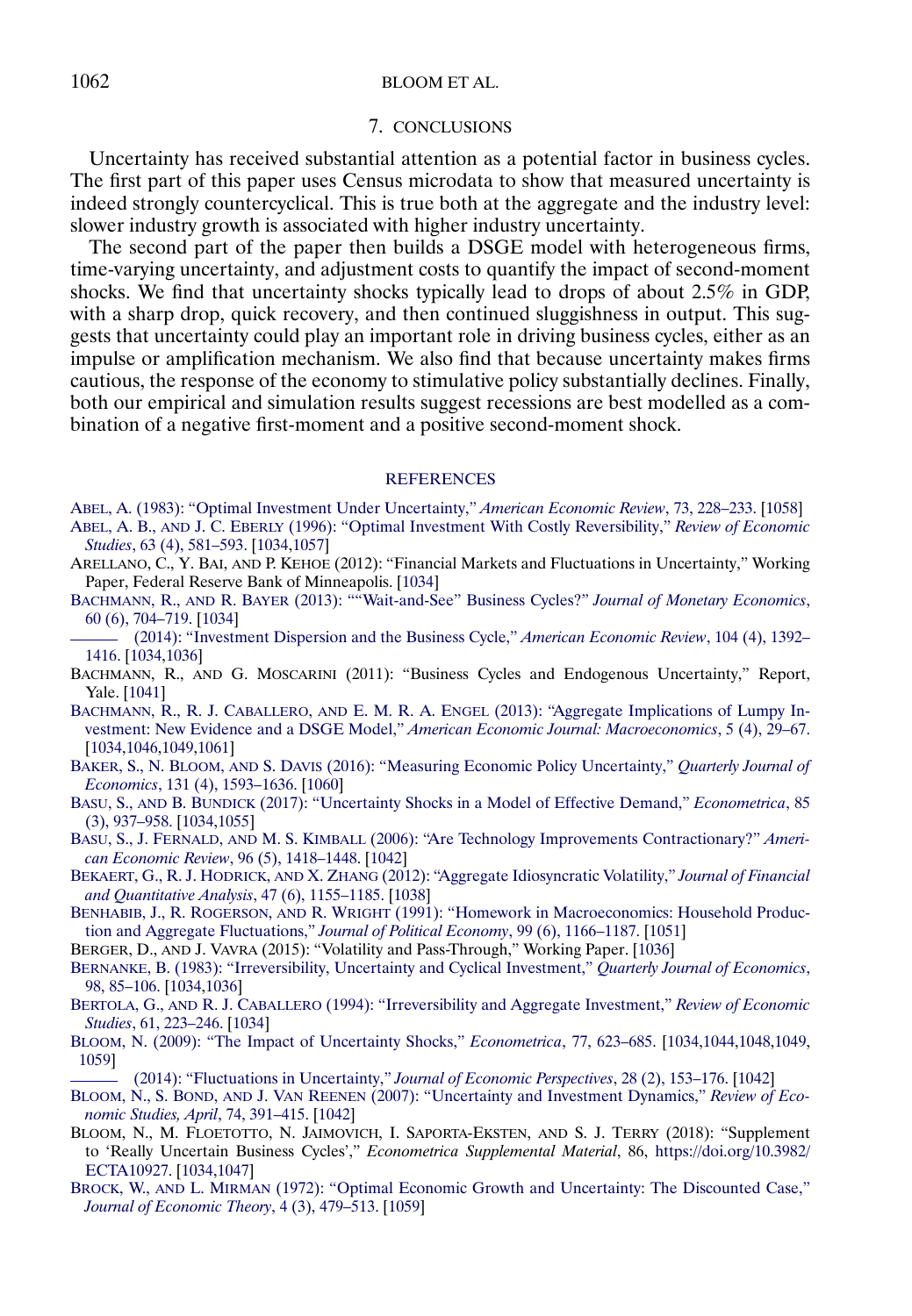- <span id="page-32-0"></span>CABALLERO, R. J., AND E. M. R. A. ENGEL [\(1993\): "Microeconomic Adjustment Hazards and Aggregate](http://www.e-publications.org/srv/ecta/linkserver/openurl?rft_dat=bib:21/27&rfe_id=urn:sici%2F0012-9682%28201805%2986%3A3%3C1031%3ARUBC%3E2.0.CO%3B2-6) Dynamics," *[Quarterly Journal of economics](http://www.e-publications.org/srv/ecta/linkserver/openurl?rft_dat=bib:21/27&rfe_id=urn:sici%2F0012-9682%28201805%2986%3A3%3C1031%3ARUBC%3E2.0.CO%3B2-6)*, 108, 359–383. [\[1044\]](#page-13-0)
- [\(1999\): "Explaining Investment Dynamics in U.S. Manufacturing: A Generalized Ss Approach,"](http://www.e-publications.org/srv/ecta/linkserver/openurl?rft_dat=bib:22/28&rfe_id=urn:sici%2F0012-9682%28201805%2986%3A3%3C1031%3ARUBC%3E2.0.CO%3B2-6) *Econometrica*[, 67 \(4\), 783–826.](http://www.e-publications.org/srv/ecta/linkserver/openurl?rft_dat=bib:22/28&rfe_id=urn:sici%2F0012-9682%28201805%2986%3A3%3C1031%3ARUBC%3E2.0.CO%3B2-6) [\[1034](#page-3-0)[,1044\]](#page-13-0)
- CAMPBELL, J., M. LETTAU, B. MALKIEL, AND Y. XU [\(2001\): "Have Individual Stocks Become More Volatile?](http://www.e-publications.org/srv/ecta/linkserver/openurl?rft_dat=bib:23/29&rfe_id=urn:sici%2F0012-9682%28201805%2986%3A3%3C1031%3ARUBC%3E2.0.CO%3B2-6) [An Empirical Exploration of Idiosyncratic Risk,"](http://www.e-publications.org/srv/ecta/linkserver/openurl?rft_dat=bib:23/29&rfe_id=urn:sici%2F0012-9682%28201805%2986%3A3%3C1031%3ARUBC%3E2.0.CO%3B2-6) *Journal of Finance*, 56 (1), 1–43. [\[1038,](#page-7-0)[1042\]](#page-11-0)
- CHAMLEY, C., AND D. GALE [\(1994\): "Information Revelation and Strategic Delay in a Model of Investment,"](http://www.e-publications.org/srv/ecta/linkserver/openurl?rft_dat=bib:24/30&rfe_id=urn:sici%2F0012-9682%28201805%2986%3A3%3C1031%3ARUBC%3E2.0.CO%3B2-6) *Econometrica*[, 62 \(5\), 1065–1085.](http://www.e-publications.org/srv/ecta/linkserver/openurl?rft_dat=bib:24/30&rfe_id=urn:sici%2F0012-9682%28201805%2986%3A3%3C1031%3ARUBC%3E2.0.CO%3B2-6) [\[1041\]](#page-10-0)
- [CHRISTIANO, L. J., R. MOTTO,](http://www.e-publications.org/srv/ecta/linkserver/openurl?rft_dat=bib:25/31&rfe_id=urn:sici%2F0012-9682%28201805%2986%3A3%3C1031%3ARUBC%3E2.0.CO%3B2-6) AND M. ROSTAGNO (2014): "Risk Shocks," *American Economic Review*, 104 [\(1\), 27–65.](http://www.e-publications.org/srv/ecta/linkserver/openurl?rft_dat=bib:25/31&rfe_id=urn:sici%2F0012-9682%28201805%2986%3A3%3C1031%3ARUBC%3E2.0.CO%3B2-6) [\[1034\]](#page-3-0)
- COOPER, R., J. HALTIWANGER, AND J. L. WILLIS [\(2015\): "Dynamics of Labor Demand: Evidence From Plant-](http://www.e-publications.org/srv/ecta/linkserver/openurl?rft_dat=bib:26/34&rfe_id=urn:sici%2F0012-9682%28201805%2986%3A3%3C1031%3ARUBC%3E2.0.CO%3B2-6)[Level Observations and Aggregate Implications,"](http://www.e-publications.org/srv/ecta/linkserver/openurl?rft_dat=bib:26/34&rfe_id=urn:sici%2F0012-9682%28201805%2986%3A3%3C1031%3ARUBC%3E2.0.CO%3B2-6) *Research in Economics*, 69, 37–50. [\[1044\]](#page-13-0)
- COOPER, R. W., AND J. C. HALTIWANGER [\(2006\): "On the Nature of Capital Adjustment Costs,"](http://www.e-publications.org/srv/ecta/linkserver/openurl?rft_dat=bib:27/33&rfe_id=urn:sici%2F0012-9682%28201805%2986%3A3%3C1031%3ARUBC%3E2.0.CO%3B2-6) *Review of [Economic Studies](http://www.e-publications.org/srv/ecta/linkserver/openurl?rft_dat=bib:27/33&rfe_id=urn:sici%2F0012-9682%28201805%2986%3A3%3C1031%3ARUBC%3E2.0.CO%3B2-6)*, 73, 611–633. [\[1044\]](#page-13-0)
- [DIXIT, A. \(1995\): "Irreversible Investment With Uncertainty and Scale Economies,"](http://www.e-publications.org/srv/ecta/linkserver/openurl?rft_dat=bib:28/37&rfe_id=urn:sici%2F0012-9682%28201805%2986%3A3%3C1031%3ARUBC%3E2.0.CO%3B2-6) *Journal of Economic Dy[namics and Control](http://www.e-publications.org/srv/ecta/linkserver/openurl?rft_dat=bib:28/37&rfe_id=urn:sici%2F0012-9682%28201805%2986%3A3%3C1031%3ARUBC%3E2.0.CO%3B2-6)*, 19 (1–2), 327–350. [\[1057\]](#page-26-0)
- DIXIT, A. K., AND R. S. PINDYCK (1994): *Investment Under Uncertainty*. Princeton: Princeton University Press. [\[1034\]](#page-3-0)
- ENGLE, R. F., AND J. G. RANGEL [\(2008\): "The Spline-GARCH Model for Low-Frequency Volatility and Its](http://www.e-publications.org/srv/ecta/linkserver/openurl?rft_dat=bib:30/39&rfe_id=urn:sici%2F0012-9682%28201805%2986%3A3%3C1031%3ARUBC%3E2.0.CO%3B2-6) [Global Macroeconomic Causes,"](http://www.e-publications.org/srv/ecta/linkserver/openurl?rft_dat=bib:30/39&rfe_id=urn:sici%2F0012-9682%28201805%2986%3A3%3C1031%3ARUBC%3E2.0.CO%3B2-6) *Review of Financial Studies*, 21 (3), 1187–1222. [\[1042\]](#page-11-0)
- [FAJGELBAUM, P. D., E. SCHAAL,](http://www.e-publications.org/srv/ecta/linkserver/openurl?rft_dat=bib:31/40&rfe_id=urn:sici%2F0012-9682%28201805%2986%3A3%3C1031%3ARUBC%3E2.0.CO%3B2-6) AND M. TASCHEREAU-DUMOUCHEL (2017): "Uncertainty Traps," *Quarterly [Journal of Economics](http://www.e-publications.org/srv/ecta/linkserver/openurl?rft_dat=bib:31/40&rfe_id=urn:sici%2F0012-9682%28201805%2986%3A3%3C1031%3ARUBC%3E2.0.CO%3B2-6)*, 132 (4), 1641–1692. [\[1041\]](#page-10-0)
- [FERNANDEZ-VILLAVERDE, J., P. GUERRÓN-QUINTANA, J. RUBIO-RAMIREZ,](http://www.e-publications.org/srv/ecta/linkserver/openurl?rft_dat=bib:32/42&rfe_id=urn:sici%2F0012-9682%28201805%2986%3A3%3C1031%3ARUBC%3E2.0.CO%3B2-6) AND M. URIBE (2011): "Risk [Matters: The Real Effects of Volatility Shocks,"](http://www.e-publications.org/srv/ecta/linkserver/openurl?rft_dat=bib:32/42&rfe_id=urn:sici%2F0012-9682%28201805%2986%3A3%3C1031%3ARUBC%3E2.0.CO%3B2-6) *The American Economic Review*, 101 (6), 2530–2561. [\[1034,](#page-3-0) [1055\]](#page-24-0)
- [FERNANDEZ-VILLAVERDE, J., P. A. GUERRÓN-QUINTANA, K. KUESTER,](http://www.e-publications.org/srv/ecta/linkserver/openurl?rft_dat=bib:33/F14&rfe_id=urn:sici%2F0012-9682%28201805%2986%3A3%3C1031%3ARUBC%3E2.0.CO%3B2-6) AND J. RUBIO-RAMIREZ (2015): "Fis[cal Volatility Shocks and Economic Activity,"](http://www.e-publications.org/srv/ecta/linkserver/openurl?rft_dat=bib:33/F14&rfe_id=urn:sici%2F0012-9682%28201805%2986%3A3%3C1031%3ARUBC%3E2.0.CO%3B2-6) *American Economic Review*, 105 (11), 3352–3384. [\[1034\]](#page-3-0)
- FOSTER, L., J. HALTIWANGER, AND C. J. KRIZAN (2000): "Aggregate Productivity Growth: Lessons From Microeconomic Evidence," in *New Developments in Productivity Analysis*. NBER, University of Chicago Press. [\[1033,](#page-2-0)[1035\]](#page-4-0)
- [\(2006\): "Market Selection, Reallocation and Restructuring in the U.S. Retail: Trade Sector in the](http://www.e-publications.org/srv/ecta/linkserver/openurl?rft_dat=bib:35/44&rfe_id=urn:sici%2F0012-9682%28201805%2986%3A3%3C1031%3ARUBC%3E2.0.CO%3B2-6) 1990s," *[Review of Economics and Statistics](http://www.e-publications.org/srv/ecta/linkserver/openurl?rft_dat=bib:35/44&rfe_id=urn:sici%2F0012-9682%28201805%2986%3A3%3C1031%3ARUBC%3E2.0.CO%3B2-6)*, 88, 748–758. [\[1033\]](#page-2-0)
- FOSTER, L., J. HALTIWANGER, AND C. SYVERSON [\(2008\): "Reallocation, Firm Turnover, and Efficiency: Se](http://www.e-publications.org/srv/ecta/linkserver/openurl?rft_dat=bib:36/45&rfe_id=urn:sici%2F0012-9682%28201805%2986%3A3%3C1031%3ARUBC%3E2.0.CO%3B2-6)[lection on Productivity or Profitability?"](http://www.e-publications.org/srv/ecta/linkserver/openurl?rft_dat=bib:36/45&rfe_id=urn:sici%2F0012-9682%28201805%2986%3A3%3C1031%3ARUBC%3E2.0.CO%3B2-6) *American Economic Review*, 98 (1), 394–425. [\[1035\]](#page-4-0)
- GILCHRIST, S., J. SIM, AND E. ZAKRAJŠEK (2014): "Uncertainty, Financial Frictions, and Investment," Working Paper 20038, NBER. [\[1034\]](#page-3-0)
- GOURIO, F., AND A. K. KASHYAP [\(2007\): "Investment Spikes: New Facts and a General Equilibrium Explo](http://www.e-publications.org/srv/ecta/linkserver/openurl?rft_dat=bib:38/48&rfe_id=urn:sici%2F0012-9682%28201805%2986%3A3%3C1031%3ARUBC%3E2.0.CO%3B2-6)ration," *[Journal of Monetary Economics](http://www.e-publications.org/srv/ecta/linkserver/openurl?rft_dat=bib:38/48&rfe_id=urn:sici%2F0012-9682%28201805%2986%3A3%3C1031%3ARUBC%3E2.0.CO%3B2-6)*, 54, 1–22. [\[1034\]](#page-3-0)
- GREENWOOD, J., Z. HERCOWITZ, AND G. W. HUFFMAN [\(1988\): "Investment, Capacity Utilization, and the](http://www.e-publications.org/srv/ecta/linkserver/openurl?rft_dat=bib:39/47&rfe_id=urn:sici%2F0012-9682%28201805%2986%3A3%3C1031%3ARUBC%3E2.0.CO%3B2-6) Real Business Cycle," *[American Economic Review](http://www.e-publications.org/srv/ecta/linkserver/openurl?rft_dat=bib:39/47&rfe_id=urn:sici%2F0012-9682%28201805%2986%3A3%3C1031%3ARUBC%3E2.0.CO%3B2-6)*, 78 (3), 402–417. [\[1055\]](#page-24-0)
- GUVENEN, F., S. OZKAN, AND J. SONG [\(2014\): "The Nature of Countercyclical Income Risk,"](http://www.e-publications.org/srv/ecta/linkserver/openurl?rft_dat=bib:40/49&rfe_id=urn:sici%2F0012-9682%28201805%2986%3A3%3C1031%3ARUBC%3E2.0.CO%3B2-6) *Journal of Political Economy*[, 122 \(3\), 621–660.](http://www.e-publications.org/srv/ecta/linkserver/openurl?rft_dat=bib:40/49&rfe_id=urn:sici%2F0012-9682%28201805%2986%3A3%3C1031%3ARUBC%3E2.0.CO%3B2-6) [\[1036\]](#page-5-0)
- [HALL, R. E. \(2004\): "Measuring Factor Adjustment Costs,"](http://www.e-publications.org/srv/ecta/linkserver/openurl?rft_dat=bib:41/50&rfe_id=urn:sici%2F0012-9682%28201805%2986%3A3%3C1031%3ARUBC%3E2.0.CO%3B2-6) *Quarterly Journal of Economics*, 119 (3), 899–927. [\[1044\]](#page-13-0)
- (2005): "Job Loss, Job Finding, and Unemployment in the U.S. Economy Over the Past Fifty Years," NBER Macroeconomics Annual, 101–137. [\[1054\]](#page-23-0)
- [HANSEN, G. D. \(1985\): "Indivisible Labor and the Business Cycle,"](http://www.e-publications.org/srv/ecta/linkserver/openurl?rft_dat=bib:43/52&rfe_id=urn:sici%2F0012-9682%28201805%2986%3A3%3C1031%3ARUBC%3E2.0.CO%3B2-6) *Journal of Monetary Economics*, 16 (3), [309–327.](http://www.e-publications.org/srv/ecta/linkserver/openurl?rft_dat=bib:43/52&rfe_id=urn:sici%2F0012-9682%28201805%2986%3A3%3C1031%3ARUBC%3E2.0.CO%3B2-6) [\[1051\]](#page-20-0)
- [HARTMAN, R. \(1972\): "The Effect of Price and Cost Uncertainty on Investment,"](http://www.e-publications.org/srv/ecta/linkserver/openurl?rft_dat=bib:44/53&rfe_id=urn:sici%2F0012-9682%28201805%2986%3A3%3C1031%3ARUBC%3E2.0.CO%3B2-6) *Journal of Economic Theory*, [5, 258–266.](http://www.e-publications.org/srv/ecta/linkserver/openurl?rft_dat=bib:44/53&rfe_id=urn:sici%2F0012-9682%28201805%2986%3A3%3C1031%3ARUBC%3E2.0.CO%3B2-6) [\[1058\]](#page-27-0)
- HASSAN, T. A., S. HOLLANDER, L. VAN LENT, AND A. TAHOUN (2017): "Firm-Level Political Risk: Measurement and Effects," Working Paper 24029, NBER. [\[1060\]](#page-29-0)
- [HASSLER, J. \(1996\): "Variations in Risk and Fluctuations in Demand—a Theoretical Model,"](http://www.e-publications.org/srv/ecta/linkserver/openurl?rft_dat=bib:46/55&rfe_id=urn:sici%2F0012-9682%28201805%2986%3A3%3C1031%3ARUBC%3E2.0.CO%3B2-6) *Journal of Eco[nomic Dynamics and Control](http://www.e-publications.org/srv/ecta/linkserver/openurl?rft_dat=bib:46/55&rfe_id=urn:sici%2F0012-9682%28201805%2986%3A3%3C1031%3ARUBC%3E2.0.CO%3B2-6)*, 20, 1115–1143. [\[1034\]](#page-3-0)
- [HAYASHI, F. \(1982\): "Tobin's Marginal q and Average q: A Neoclassical Interpretation,"](http://www.e-publications.org/srv/ecta/linkserver/openurl?rft_dat=bib:47/56&rfe_id=urn:sici%2F0012-9682%28201805%2986%3A3%3C1031%3ARUBC%3E2.0.CO%3B2-6) *Econometrica*, 50 (1), [213–224.](http://www.e-publications.org/srv/ecta/linkserver/openurl?rft_dat=bib:47/56&rfe_id=urn:sici%2F0012-9682%28201805%2986%3A3%3C1031%3ARUBC%3E2.0.CO%3B2-6) [\[1044\]](#page-13-0)
- HOPENHAYN, H., AND R. ROGERSON [\(1993\): "Job Turnover and Policy Evaluation: A General Equilibrium](http://www.e-publications.org/srv/ecta/linkserver/openurl?rft_dat=bib:48/57&rfe_id=urn:sici%2F0012-9682%28201805%2986%3A3%3C1031%3ARUBC%3E2.0.CO%3B2-6) Analysis," *[Journal of Political Economy](http://www.e-publications.org/srv/ecta/linkserver/openurl?rft_dat=bib:48/57&rfe_id=urn:sici%2F0012-9682%28201805%2986%3A3%3C1031%3ARUBC%3E2.0.CO%3B2-6)*, 101, 915–938. [\[1034\]](#page-3-0)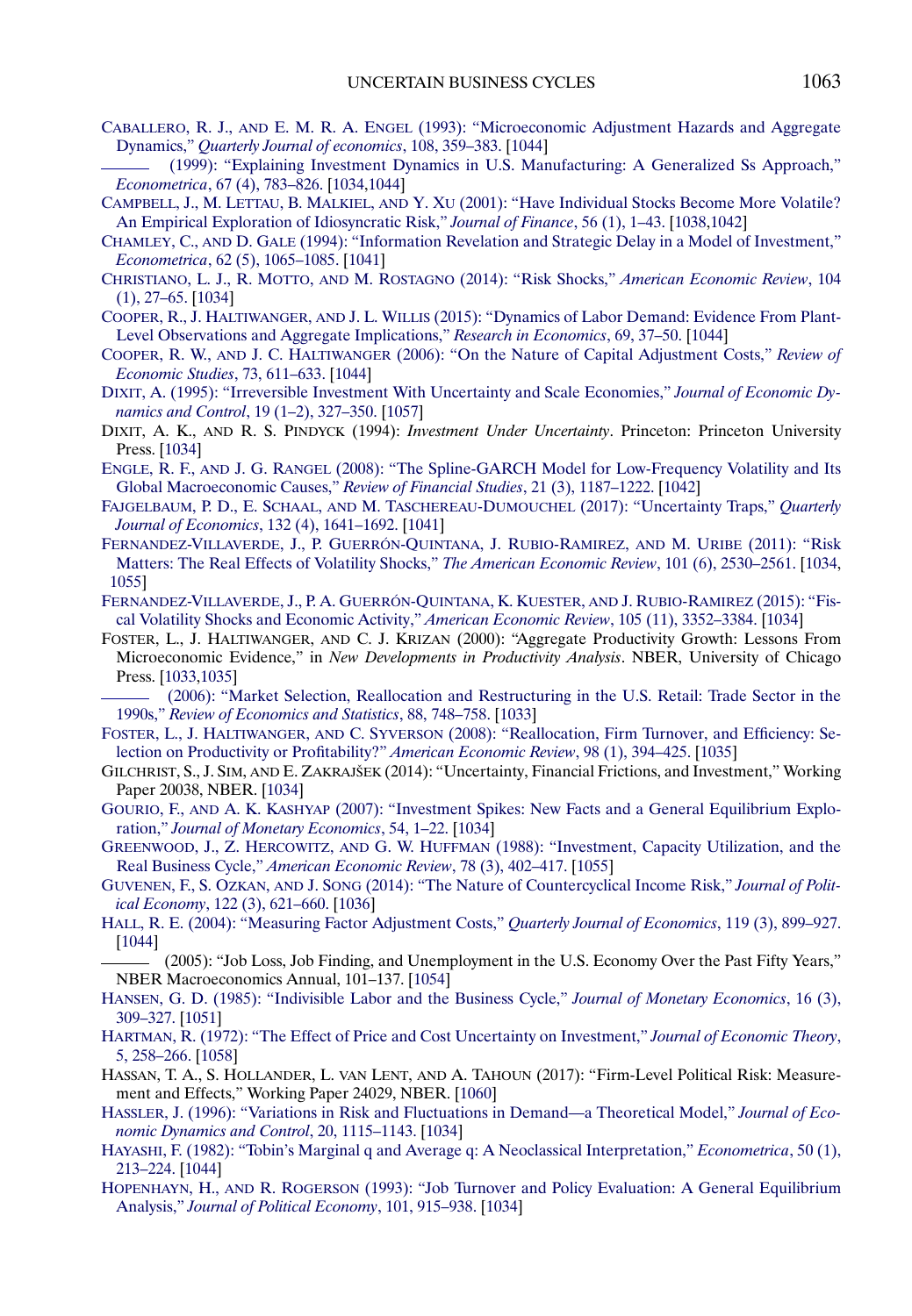### <span id="page-33-0"></span>1064 BLOOM ET AL.

- [HOUSE, C. L. \(2014\): "Fixed Costs and Long-Lived Investments,"](http://www.e-publications.org/srv/ecta/linkserver/openurl?rft_dat=bib:49/58&rfe_id=urn:sici%2F0012-9682%28201805%2986%3A3%3C1031%3ARUBC%3E2.0.CO%3B2-6) *Journal of Monetary Economics*, 68, 86–100. [\[1034\]](#page-3-0)
- HSIEH, C.-T., AND P. J. KLENOW [\(2009\): "Misallocation and Manufacturing TFP in China and India,"](http://www.e-publications.org/srv/ecta/linkserver/openurl?rft_dat=bib:50/59&rfe_id=urn:sici%2F0012-9682%28201805%2986%3A3%3C1031%3ARUBC%3E2.0.CO%3B2-6) *Quarterly [Journal of Economics](http://www.e-publications.org/srv/ecta/linkserver/openurl?rft_dat=bib:50/59&rfe_id=urn:sici%2F0012-9682%28201805%2986%3A3%3C1031%3ARUBC%3E2.0.CO%3B2-6)*, 124 (4), 1403–1448. [\[1054\]](#page-23-0)
- JURADO, K., S. LUDVIGSON, AND S. NG [\(2015\): "Measuring Uncertainty,"](http://www.e-publications.org/srv/ecta/linkserver/openurl?rft_dat=bib:51/60&rfe_id=urn:sici%2F0012-9682%28201805%2986%3A3%3C1031%3ARUBC%3E2.0.CO%3B2-6) *American Economic Review*, 105 [\(3\), 1177–1216.](http://www.e-publications.org/srv/ecta/linkserver/openurl?rft_dat=bib:51/60&rfe_id=urn:sici%2F0012-9682%28201805%2986%3A3%3C1031%3ARUBC%3E2.0.CO%3B2-6) [\[1036](#page-5-0)[,1042\]](#page-11-0)
- KEHRIG, M. (2015): "The Cyclical Nature of the Productivity Distribution," Working Paper. [\[1034,](#page-3-0)[1036\]](#page-5-0)
- KHAN, A., AND J. K. THOMAS [\(2003\): "Nonconvex Factor Adjustment in Equilibrium Business Cycle Models:](http://www.e-publications.org/srv/ecta/linkserver/openurl?rft_dat=bib:53/62&rfe_id=urn:sici%2F0012-9682%28201805%2986%3A3%3C1031%3ARUBC%3E2.0.CO%3B2-6) Do Nonlinearities Matter?" *[Journal on Monetary Econometrica](http://www.e-publications.org/srv/ecta/linkserver/openurl?rft_dat=bib:53/62&rfe_id=urn:sici%2F0012-9682%28201805%2986%3A3%3C1031%3ARUBC%3E2.0.CO%3B2-6)*, 50, 331–360. [\[1059\]](#page-28-0)
- [\(2008\): "Idiosyncratic Shocks and the Role of Nonconvexities in Plant and Aggregate Investment](http://www.e-publications.org/srv/ecta/linkserver/openurl?rft_dat=bib:54/63&rfe_id=urn:sici%2F0012-9682%28201805%2986%3A3%3C1031%3ARUBC%3E2.0.CO%3B2-6) Dynamics," *Econometrica*[, 76 \(2\), 395–436.](http://www.e-publications.org/srv/ecta/linkserver/openurl?rft_dat=bib:54/63&rfe_id=urn:sici%2F0012-9682%28201805%2986%3A3%3C1031%3ARUBC%3E2.0.CO%3B2-6) [\[1034,](#page-3-0)[1046,](#page-15-0)[1048,](#page-17-0)[1049,](#page-18-0)[1059\]](#page-28-0)
- [\(2013\): "Credit Shocks and Aggregate Fluctuations in an Economy With Production Heterogeneity,"](http://www.e-publications.org/srv/ecta/linkserver/openurl?rft_dat=bib:55/64&rfe_id=urn:sici%2F0012-9682%28201805%2986%3A3%3C1031%3ARUBC%3E2.0.CO%3B2-6) *[Journal of Political Economy](http://www.e-publications.org/srv/ecta/linkserver/openurl?rft_dat=bib:55/64&rfe_id=urn:sici%2F0012-9682%28201805%2986%3A3%3C1031%3ARUBC%3E2.0.CO%3B2-6)*, 121, 1055–1107. [\[1034,](#page-3-0)[1055\]](#page-24-0)
- KING, R. G., AND S. T. REBELO (1999): "Resuscitating Real Business Cycles," in *Handbook of Macroeconomics*, ed. by J. B. Taylor and M. Woodford. Elsevier. [\[1033\]](#page-2-0)
- KRUSELL, P., AND A. A. SMITH [\(1998\): "Income and Wealth Heterogeneity in the Macroeconomy,"](http://www.e-publications.org/srv/ecta/linkserver/openurl?rft_dat=bib:57/68&rfe_id=urn:sici%2F0012-9682%28201805%2986%3A3%3C1031%3ARUBC%3E2.0.CO%3B2-6) *Journal of Political Economy*[, 106 \(5\), 867–896.](http://www.e-publications.org/srv/ecta/linkserver/openurl?rft_dat=bib:57/68&rfe_id=urn:sici%2F0012-9682%28201805%2986%3A3%3C1031%3ARUBC%3E2.0.CO%3B2-6) [\[1047\]](#page-16-0)
- LEAHY, J., AND T. WHITED [\(1996\): "The Effects of Uncertainty on Investment: Some Stylized Facts,"](http://www.e-publications.org/srv/ecta/linkserver/openurl?rft_dat=bib:58/69&rfe_id=urn:sici%2F0012-9682%28201805%2986%3A3%3C1031%3ARUBC%3E2.0.CO%3B2-6) *Journal [of Money Credit and Banking](http://www.e-publications.org/srv/ecta/linkserver/openurl?rft_dat=bib:58/69&rfe_id=urn:sici%2F0012-9682%28201805%2986%3A3%3C1031%3ARUBC%3E2.0.CO%3B2-6)*, 28, 64–83. [\[1042\]](#page-11-0)
- LI, W. C. Y. (2012): "Depreciation of Business R&D Capital," BEA staff paper. [\[1060\]](#page-29-0)
- LUBOS, P., AND P. VERONESI [\(2013\): "Political Uncertainty and Risk Premia,"](http://www.e-publications.org/srv/ecta/linkserver/openurl?rft_dat=bib:60/72&rfe_id=urn:sici%2F0012-9682%28201805%2986%3A3%3C1031%3ARUBC%3E2.0.CO%3B2-6) *Journal of Financial Economics*, [110, 520–545.](http://www.e-publications.org/srv/ecta/linkserver/openurl?rft_dat=bib:60/72&rfe_id=urn:sici%2F0012-9682%28201805%2986%3A3%3C1031%3ARUBC%3E2.0.CO%3B2-6) [\[1041\]](#page-10-0)
- MERZ, M., AND E. YASHIV [\(2007\): "Labor and the Market Value of the Firm,"](http://www.e-publications.org/srv/ecta/linkserver/openurl?rft_dat=bib:61/73&rfe_id=urn:sici%2F0012-9682%28201805%2986%3A3%3C1031%3ARUBC%3E2.0.CO%3B2-6) *American Economic Review*, 97 [\(4\), 1419–1431.](http://www.e-publications.org/srv/ecta/linkserver/openurl?rft_dat=bib:61/73&rfe_id=urn:sici%2F0012-9682%28201805%2986%3A3%3C1031%3ARUBC%3E2.0.CO%3B2-6) [\[1044\]](#page-13-0)
- NICKELL, S. J. (1986): "Dynamic Models of Labor Demand," in *Handbook of Labor Economics*, ed. by O. Ashenfelter and R. Layard. Amsterdam: North-Holland. [\[1044\]](#page-13-0)
- [OI, W. \(1961\): "The Desirability of Price Instability Under Perfect Competition,"](http://www.e-publications.org/srv/ecta/linkserver/openurl?rft_dat=bib:63/76&rfe_id=urn:sici%2F0012-9682%28201805%2986%3A3%3C1031%3ARUBC%3E2.0.CO%3B2-6) *Econometrica*, 29 (1), 58–64. [\[1058\]](#page-27-0)
- ORLIK, A., AND A. VELDKAMP (2015): "Understanding Uncertainty Shocks and the Role of the Black Swan," NYU Report. [\[1041\]](#page-10-0)
- PANOUSI, V., AND D. PAPANIKOLAOU [\(2012\): "Investment, Idiosyncratic Risk, and Ownership,"](http://www.e-publications.org/srv/ecta/linkserver/openurl?rft_dat=bib:65/78&rfe_id=urn:sici%2F0012-9682%28201805%2986%3A3%3C1031%3ARUBC%3E2.0.CO%3B2-6) *Journal of Finance*[, 67 \(3\), 1113–1148.](http://www.e-publications.org/srv/ecta/linkserver/openurl?rft_dat=bib:65/78&rfe_id=urn:sici%2F0012-9682%28201805%2986%3A3%3C1031%3ARUBC%3E2.0.CO%3B2-6) [\[1042\]](#page-11-0)
- PETROSKY-NADEAU, N., AND E. WASMER [\(2013\): "The Cyclical Volatility of Labor Markets Under Frictional](http://www.e-publications.org/srv/ecta/linkserver/openurl?rft_dat=bib:66/79&rfe_id=urn:sici%2F0012-9682%28201805%2986%3A3%3C1031%3ARUBC%3E2.0.CO%3B2-6) Financial Markets," *[American Economic Journal: Macroeconomics](http://www.e-publications.org/srv/ecta/linkserver/openurl?rft_dat=bib:66/79&rfe_id=urn:sici%2F0012-9682%28201805%2986%3A3%3C1031%3ARUBC%3E2.0.CO%3B2-6)*, 5 (1), 193–221. [\[1041\]](#page-10-0)
- RAMEY, V. A., AND M. D. SHAPIRO [\(2001\): "Displaced Capital: A Study of Aerospace Plant Closings,"](http://www.e-publications.org/srv/ecta/linkserver/openurl?rft_dat=bib:67/81&rfe_id=urn:sici%2F0012-9682%28201805%2986%3A3%3C1031%3ARUBC%3E2.0.CO%3B2-6) *Journal [of Political Economy](http://www.e-publications.org/srv/ecta/linkserver/openurl?rft_dat=bib:67/81&rfe_id=urn:sici%2F0012-9682%28201805%2986%3A3%3C1031%3ARUBC%3E2.0.CO%3B2-6)*, 109, 605–622. [\[1044\]](#page-13-0)
- [ROGERSON, R. \(1988\): "Indivisible Labor, Lotteries and Equilibrium,"](http://www.e-publications.org/srv/ecta/linkserver/openurl?rft_dat=bib:68/83&rfe_id=urn:sici%2F0012-9682%28201805%2986%3A3%3C1031%3ARUBC%3E2.0.CO%3B2-6) *Journal of Monetary Economics*, 21 (1), [3–16.](http://www.e-publications.org/srv/ecta/linkserver/openurl?rft_dat=bib:68/83&rfe_id=urn:sici%2F0012-9682%28201805%2986%3A3%3C1031%3ARUBC%3E2.0.CO%3B2-6) [\[1051\]](#page-20-0)
- [ROMER, C. \(1990\): "The Great Crash and the Onset of the Great Depression,"](http://www.e-publications.org/srv/ecta/linkserver/openurl?rft_dat=bib:69/84&rfe_id=urn:sici%2F0012-9682%28201805%2986%3A3%3C1031%3ARUBC%3E2.0.CO%3B2-6) *Quarterly Journal of Economics*, [105, 597–624.](http://www.e-publications.org/srv/ecta/linkserver/openurl?rft_dat=bib:69/84&rfe_id=urn:sici%2F0012-9682%28201805%2986%3A3%3C1031%3ARUBC%3E2.0.CO%3B2-6) [\[1034\]](#page-3-0)
- [SCARF, H. \(1959\): "The Optimality of Policies in the Dynamic Inventory Problem," in](http://www.e-publications.org/srv/ecta/linkserver/openurl?rft_dat=bib:70/85&rfe_id=urn:sici%2F0012-9682%28201805%2986%3A3%3C1031%3ARUBC%3E2.0.CO%3B2-6) *Mathematical Methods in the Social Sciences*[, ed. by K. J. Arrow. Stanford University Press.](http://www.e-publications.org/srv/ecta/linkserver/openurl?rft_dat=bib:70/85&rfe_id=urn:sici%2F0012-9682%28201805%2986%3A3%3C1031%3ARUBC%3E2.0.CO%3B2-6) [\[1051\]](#page-20-0)
- [SCHWERT, G. W. \(1989\): "Why Does Stock Market Volatility Change Over Time?"](http://www.e-publications.org/srv/ecta/linkserver/openurl?rft_dat=bib:71/87&rfe_id=urn:sici%2F0012-9682%28201805%2986%3A3%3C1031%3ARUBC%3E2.0.CO%3B2-6) *Journal of Finance*, 44, [1115–1153.](http://www.e-publications.org/srv/ecta/linkserver/openurl?rft_dat=bib:71/87&rfe_id=urn:sici%2F0012-9682%28201805%2986%3A3%3C1031%3ARUBC%3E2.0.CO%3B2-6) [\[1042\]](#page-11-0)
- [SHIMER, R. \(2005\): "The Cyclical Behavior of Equilibrium Unemployment and Vacancies,"](http://www.e-publications.org/srv/ecta/linkserver/openurl?rft_dat=bib:72/89&rfe_id=urn:sici%2F0012-9682%28201805%2986%3A3%3C1031%3ARUBC%3E2.0.CO%3B2-6) *American Economic Review*[, 95 \(1\), 25–49.](http://www.e-publications.org/srv/ecta/linkserver/openurl?rft_dat=bib:72/89&rfe_id=urn:sici%2F0012-9682%28201805%2986%3A3%3C1031%3ARUBC%3E2.0.CO%3B2-6) [\[1048,](#page-17-0)[1049,](#page-18-0)[1054\]](#page-23-0)
- STOCK, J. H., AND M. W. WATSON (2012): "Disentangling the Channels of the 2007–2009 Recession," Brookings Papers on Economic Activity, Spring, 81–156. [\[1042\]](#page-11-0)
- [THOMAS, J. K. \(2002\): "Is Lumpy Investment Relevant for the Business Cycle?"](http://www.e-publications.org/srv/ecta/linkserver/openurl?rft_dat=bib:74/94&rfe_id=urn:sici%2F0012-9682%28201805%2986%3A3%3C1031%3ARUBC%3E2.0.CO%3B2-6) *Journal of Political Economy*, [110 \(3\), 508–534.](http://www.e-publications.org/srv/ecta/linkserver/openurl?rft_dat=bib:74/94&rfe_id=urn:sici%2F0012-9682%28201805%2986%3A3%3C1031%3ARUBC%3E2.0.CO%3B2-6) [\[1034,](#page-3-0)[1059\]](#page-28-0)
- VAN NIEUWERBURGH, S., AND L. VELDKAMP [\(2006\): "Learning Asymmetries in Real Business Cycles,"](http://www.e-publications.org/srv/ecta/linkserver/openurl?rft_dat=bib:75/95&rfe_id=urn:sici%2F0012-9682%28201805%2986%3A3%3C1031%3ARUBC%3E2.0.CO%3B2-6) *Jour[nal of Monetary Economics](http://www.e-publications.org/srv/ecta/linkserver/openurl?rft_dat=bib:75/95&rfe_id=urn:sici%2F0012-9682%28201805%2986%3A3%3C1031%3ARUBC%3E2.0.CO%3B2-6)*, 53 (4), 753–772. [\[1041\]](#page-10-0)
- [VAVRA, J. \(2014\): "Inflation Dynamics and Time-Varying Uncertainty: New-Evidence and an Ss Interpreta](http://www.e-publications.org/srv/ecta/linkserver/openurl?rft_dat=bib:76/96&rfe_id=urn:sici%2F0012-9682%28201805%2986%3A3%3C1031%3ARUBC%3E2.0.CO%3B2-6)tion," *[Quarterly Journal of Economics](http://www.e-publications.org/srv/ecta/linkserver/openurl?rft_dat=bib:76/96&rfe_id=urn:sici%2F0012-9682%28201805%2986%3A3%3C1031%3ARUBC%3E2.0.CO%3B2-6)*, 129 (1), 215–258. [\[1036,](#page-5-0)[1061\]](#page-30-0)
- [VERACIERTO, M. L. \(2002\): "Plant Level Irreversible Investment and Equilibrium Business Cycles,"](http://www.e-publications.org/srv/ecta/linkserver/openurl?rft_dat=bib:77/98&rfe_id=urn:sici%2F0012-9682%28201805%2986%3A3%3C1031%3ARUBC%3E2.0.CO%3B2-6) *American [Economic Review](http://www.e-publications.org/srv/ecta/linkserver/openurl?rft_dat=bib:77/98&rfe_id=urn:sici%2F0012-9682%28201805%2986%3A3%3C1031%3ARUBC%3E2.0.CO%3B2-6)*, 92 (1), 181–197. [\[1034\]](#page-3-0)
- WINBERRY, T. (2016): "Lumpy Investment, Business Cycles, and Stimulus Policy," Working Paper. [\[1034\]](#page-3-0)